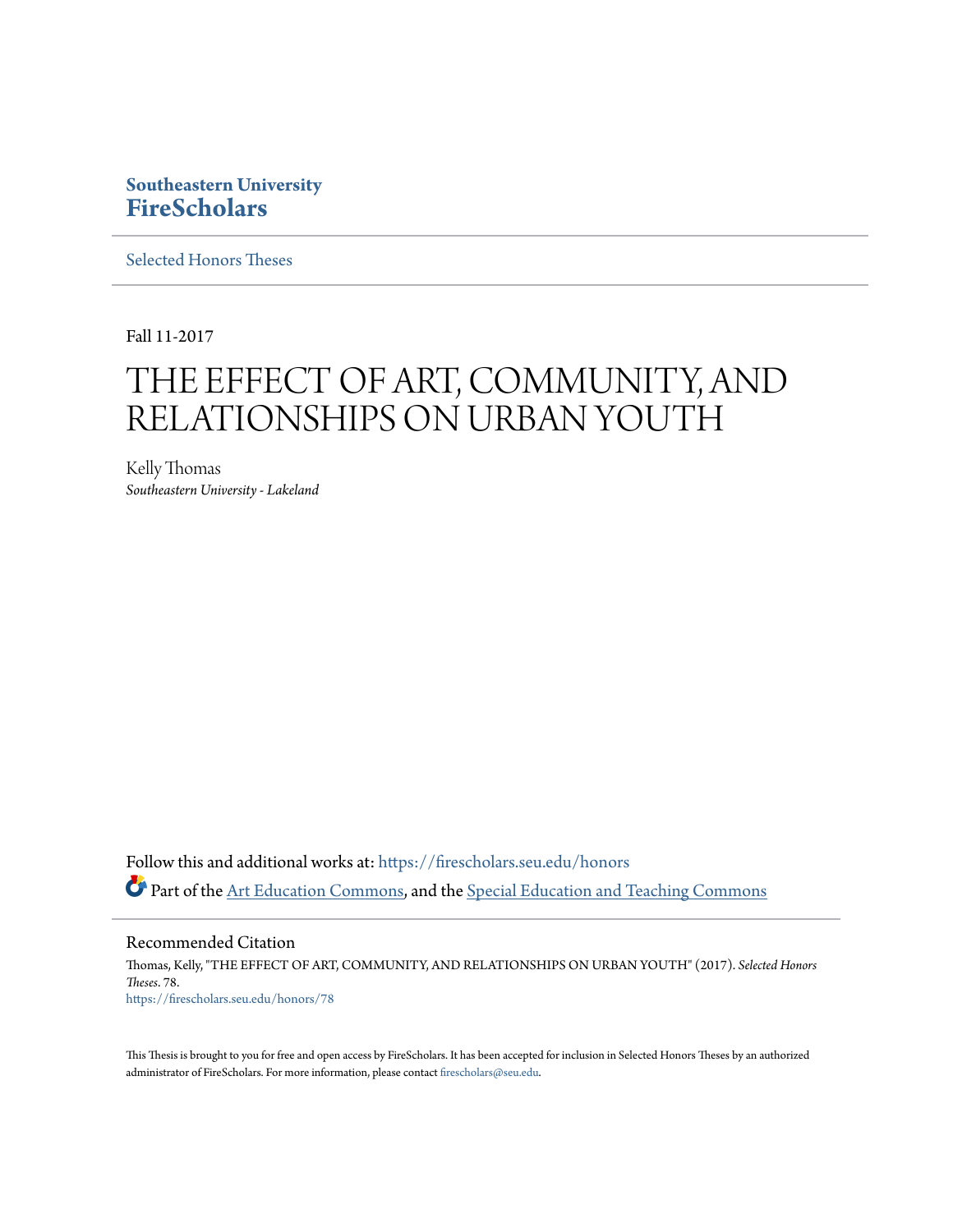### THE EFFECT OF ART, COMMUNITY, AND RELATIONSHIPS ON URBAN YOUTH

by

Kelly Faith Thomas

Submitted to the Honors Program Committee

In partial fulfillment

of the requirements for University Honors Scholars

Southeastern University

2017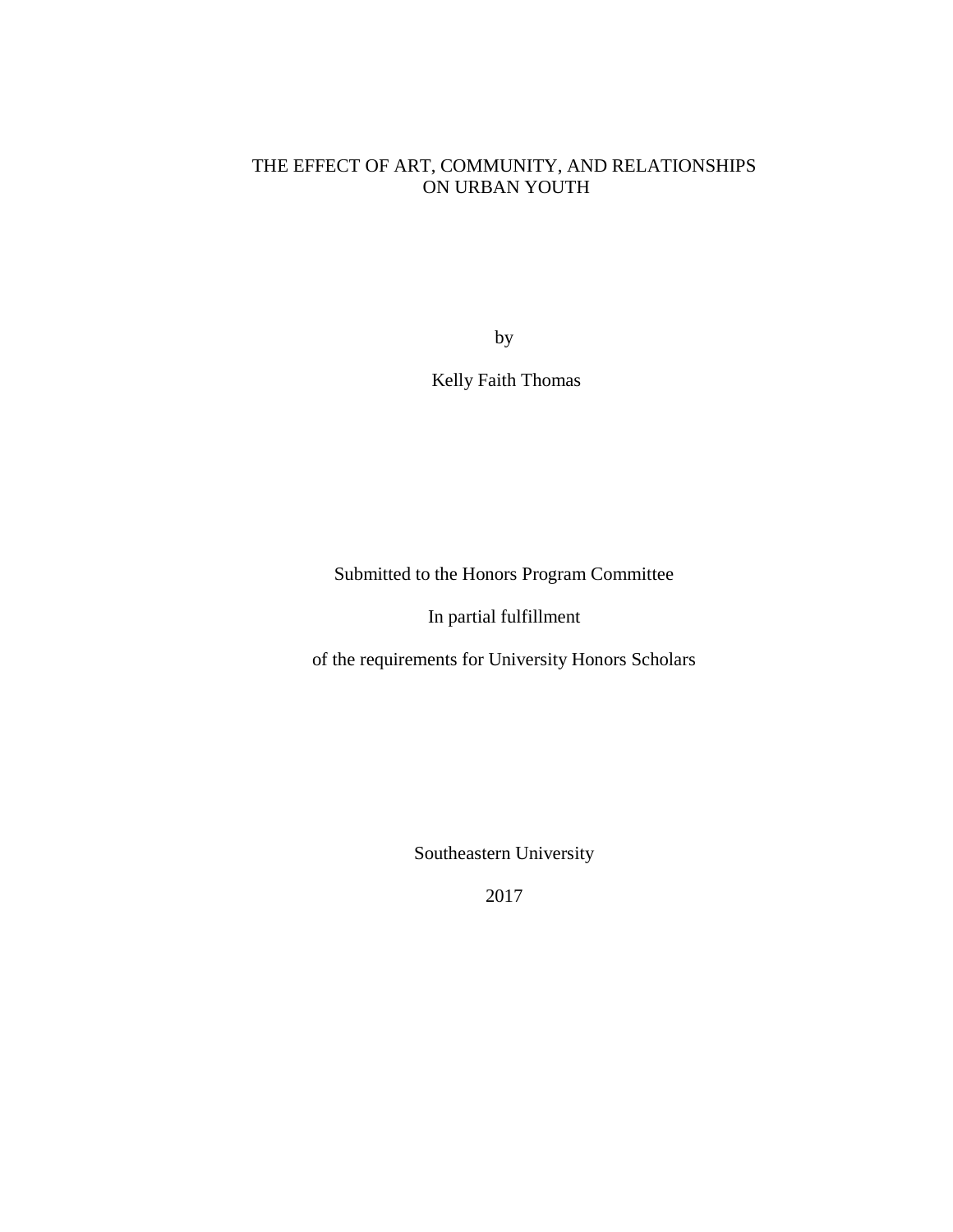**Copyright by Kelly Faith Thomas**

**2017**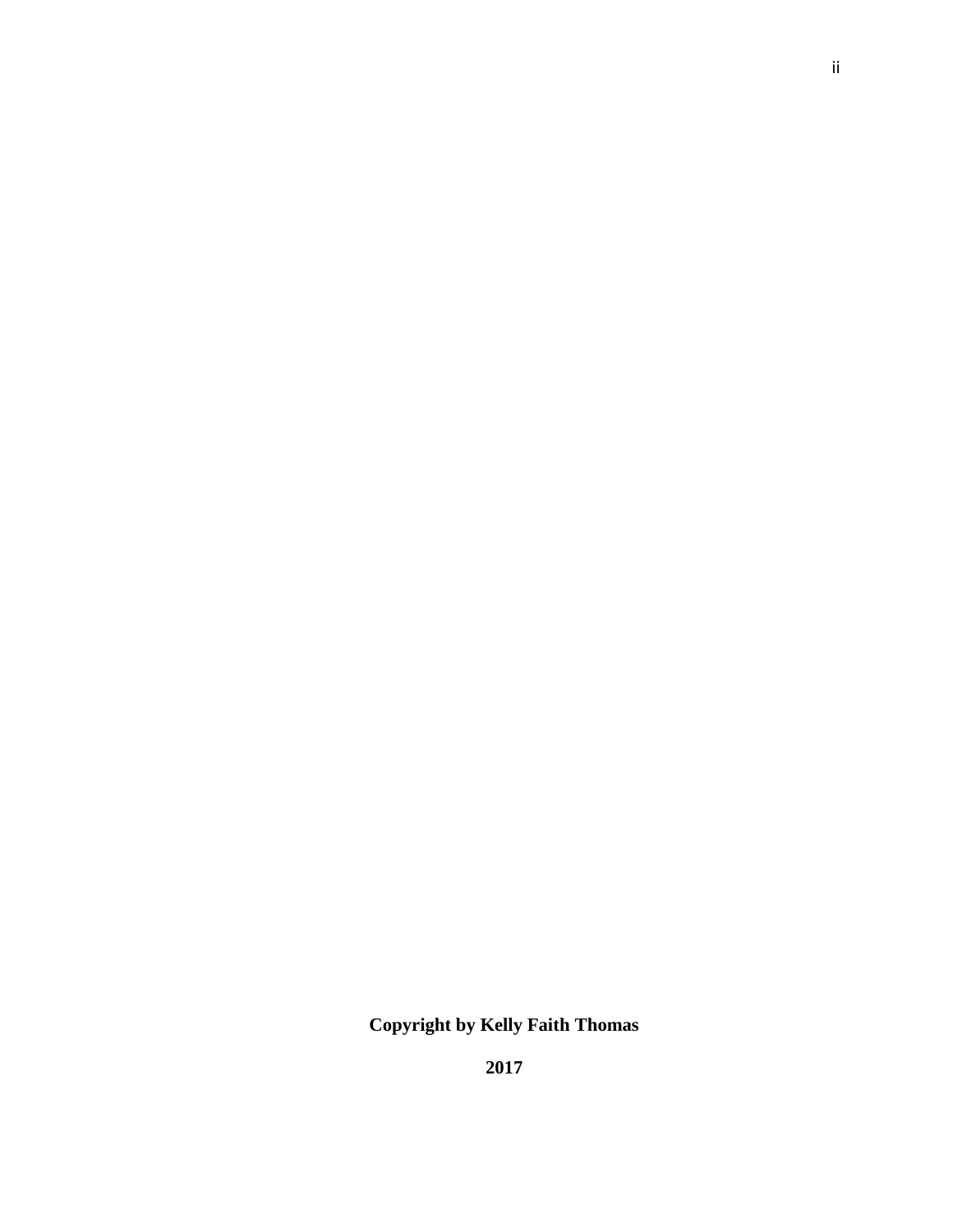## DEDICATION

I dedicate this thesis to my parents, who have been a source of relentless encouragement for me as I pursued the completion of my thesis. Thank you for calling me up numerous times just to check on "how that paper was coming." Mainly, thank you for being proud and celebrating with me.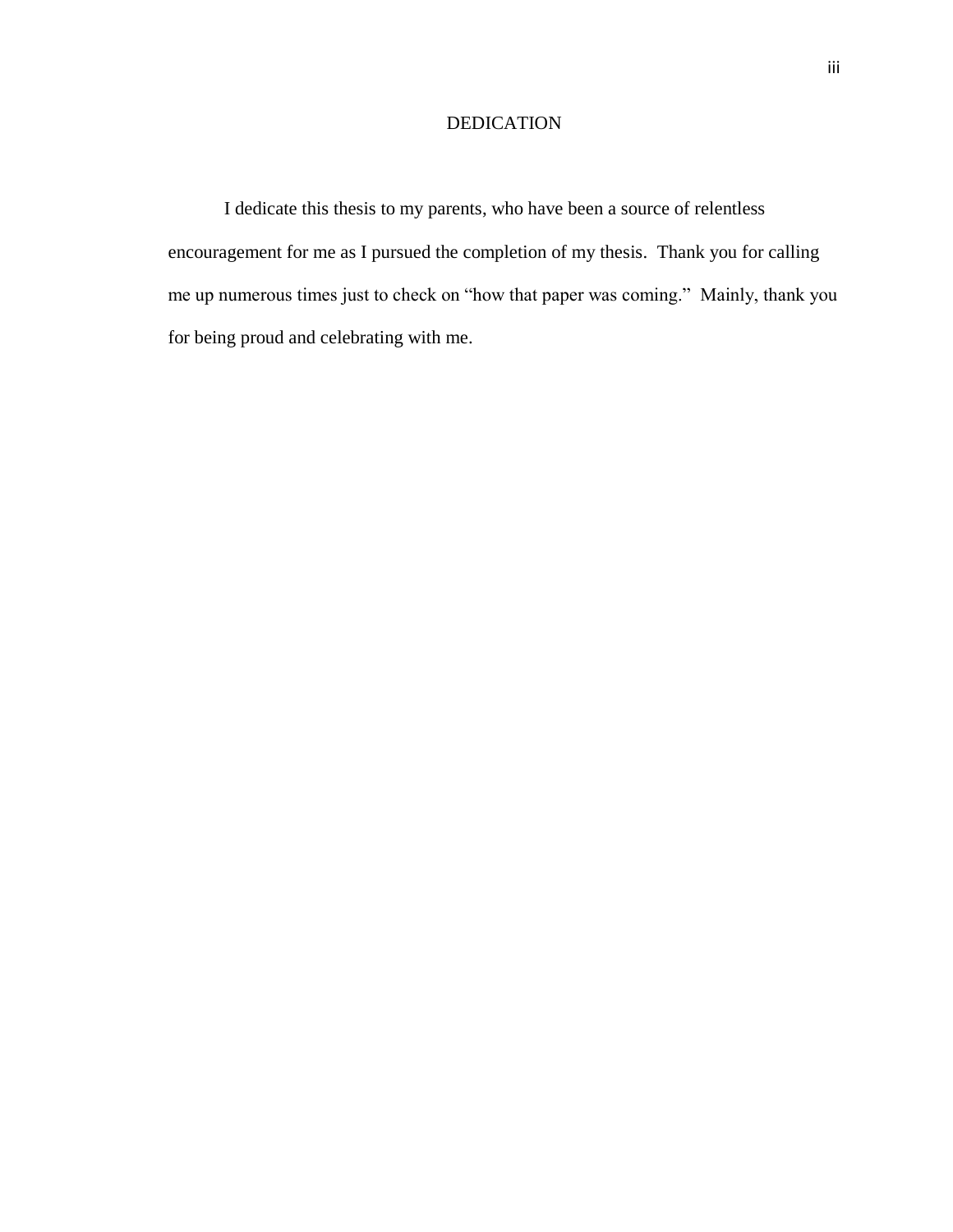#### ABSTRACT

This thesis gathers the research necessary to understand the impact art, a healthy community, and nurturing relationships can have on the life of an inner city child. The many factors that serve as the foundation of a certain lifestyle can be the very factors that make or break a child's opportunity for success. The inner city child may lack a healthy community, intentional relationships, and an effective system to release frustrations. Art has been utilized time and time again to direct the urban population towards healthy forms of self expression. Previous examples of successful art programs will be surveyed as well as a possible steps and elements to add for further improvement to these intervention programs. Throughout the entirety of research, the elements that have catered to the downfall of urban youth have shown to be the elements that can also contribute to their personal growth and success, when healthier alternatives are given. A tainted community is not nearly as beneficial as one that encourages troubled youth to succeed. An abusive relationship is not effective for fulfilling a being's need for love; however, when the relationship is nurturing and individualized, there can be great outcomes for the impacted child. Lastly, art has been proven as a highly effective intervention strategy to help relieve tension and promote healthy forms of expression and coping.

**Key Words:** inner-city youth, urban youth, title 1, art education, art therapy, underprivileged, troubled youth, expressive art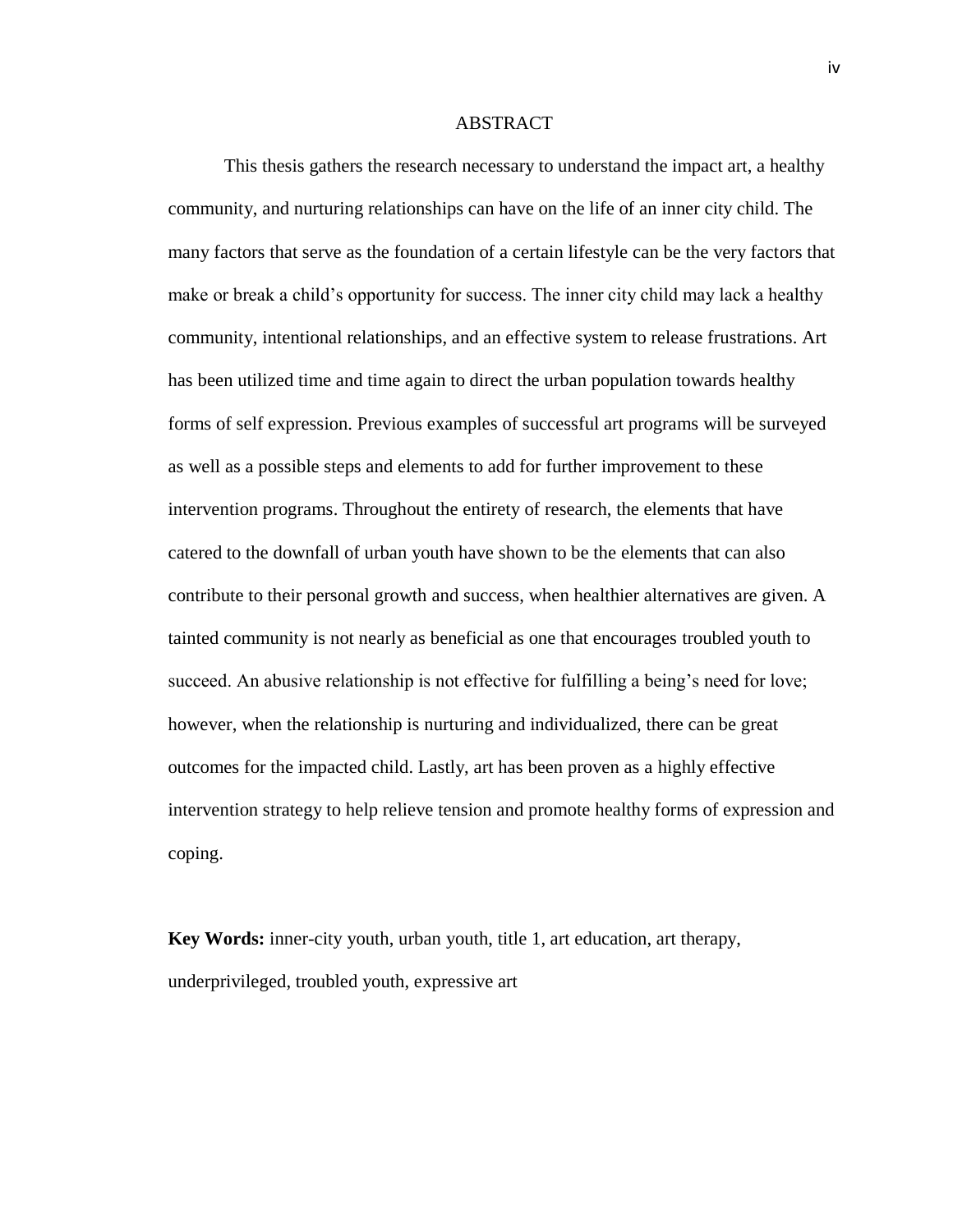# TABLE OF CONTENTS

| 6  |
|----|
| 10 |
| 11 |
| 11 |
| 11 |
| 16 |
| 23 |
| 32 |
|    |
|    |
| 34 |
| 35 |
| 38 |
| 42 |
| 43 |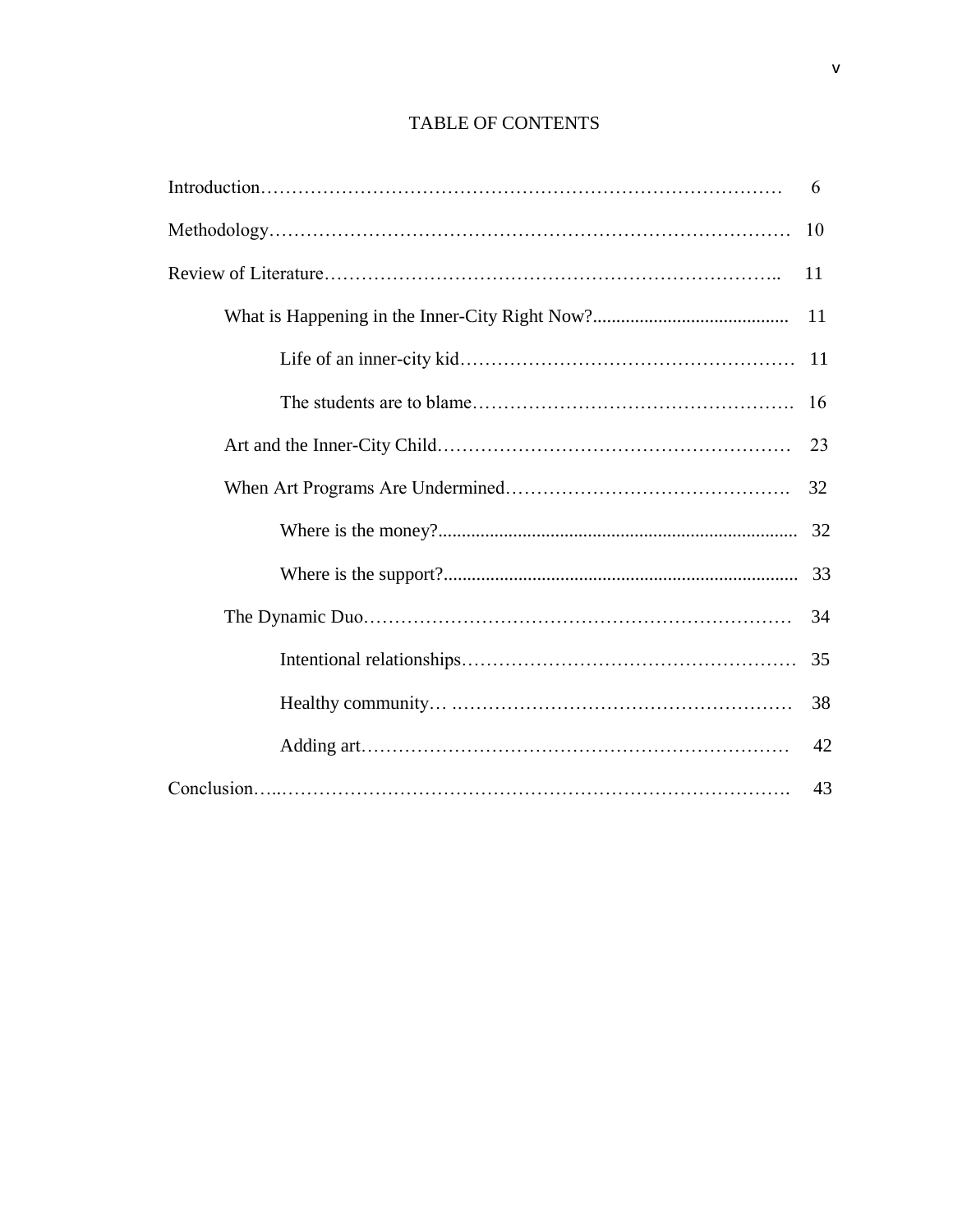The Effect of Art, Community, and Relationships

on Urban Youth

#### **Introduction**

When told to visualize "urban youth" or an "inner-city child" what may come to mind is a slouching student, dressed in shambles, on a city street corner. Many Americans may be confronted with some trouble when trying to relate to the lifestyle of an underprivileged child; violence, gangs, drugs, abuse, and unclear direction on how to escape it all-this is the lifestyle of the urban youth. There is trouble at home and a search for belonging in all the wrong places. Students are flunking out of classes, or at best trying hard but not dreaming big enough or striving hard enough to succeed. Teachers constantly interact with inner-city youth, whether it is passing by them unknowingly on the street or by teaching them in the classroom. The pain is evident, and the need for awareness and intervention is even clearer.

Under current circumstances, troubled youth are being thrown into a strict system of academic reforms with little focus on the whole being of the troubled child. Students are being told to listen in class, when they cannot even hear over the growl in their stomachs. The troubled youth are being scolded for acting out in class when they grew up without someone to show them how to behave appropriately. As a result, inner-city kids may seem cold and careless in the classroom. They lack an outlet for their deep hurt (Fanelli & Klippel, 2001). They lack a loving relationship to steer them towards wholeness. They lack a nurturing community to spur them on towards better life choices. They lack knowledge of a bigger purpose for which to work.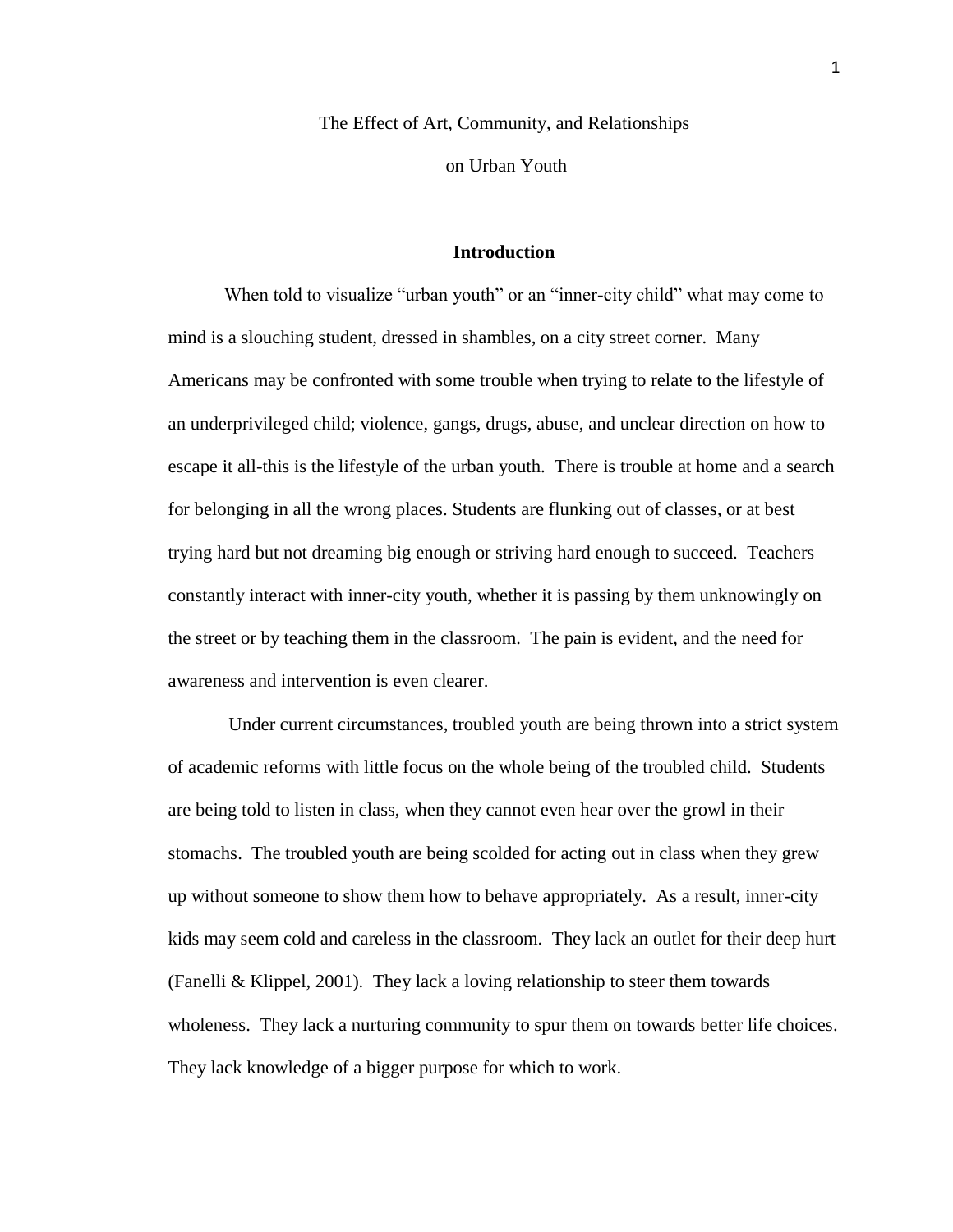Through reviewing the effect of art, relationships, and community on the whole being of the inner-city student, this thesis will lay the groundwork for the important elements to include when launching an afterschool art program. This suggestion will pull together various literary claims to provide a possible aid for the broken inner-city youth. Research and empirical observations have been made on the role each factor (relationships, community, and art) plays in the remolding of a troubled child.

Artistic expression has been credited with the ability to cater to the well-being of the whole inner-city child: socially, emotionally, behaviorally, and cognitively. Observations have been made in art programs that have reported a dramatic difference in the self-esteem of the troubled students. Programs such as *Arts Horizons (*based out of New York, New Jersey, and Connecticut) have given specific examples of success stories through art intervention in a student's life (Fanelli & Klippel, 2001). Such programs are designed to provide a source of purpose and creative output. Troubled youths have greatly benefited from participation in art projects, such as mural art or the creation of Pop Video tapes (small film remakes of certain pop music videos) (Hart, 2013; Jones, 1986). All different mediums can be utilized to impact the individual student socially, behaviorally, emotionally, and academically. This thesis will focus on expressive art as a whole, for it expands the audience of interest. The more variety of art offered, the more it is likely to captivate a variety of children. Further exploration of this topic will be guided by this question: is art an effective way to relieve the hurt of inner-city children and start their healing process?

An individual's self-esteem and academic success are also related to the status of the relationship between the student and his or her guardians. It is felt that the roles of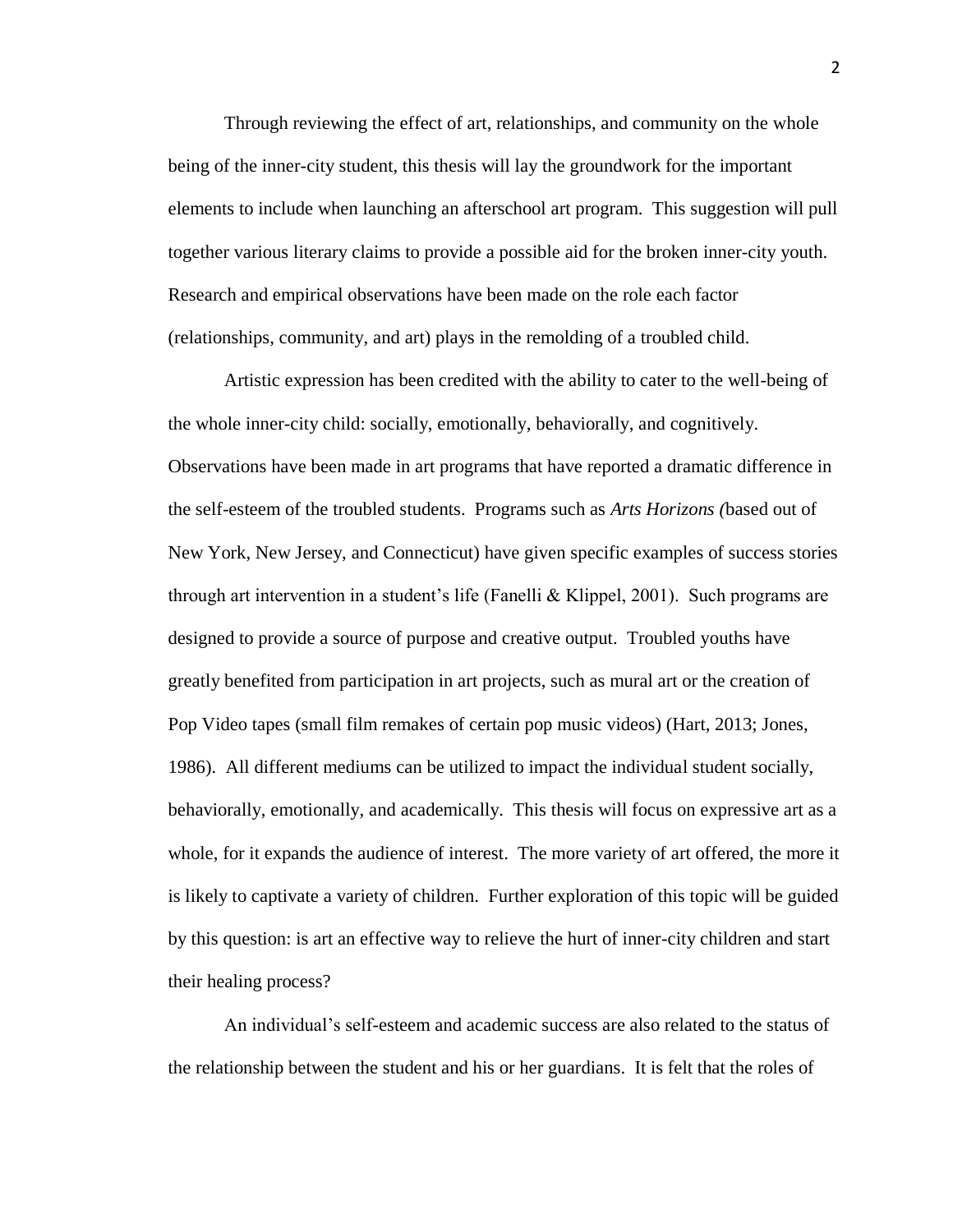the parents and their expectations, whether high or low, are correlated to their student's academic success (Li & Lal, 2007). When there is an absence of a parental figure, as is common among the inner-city population, there are behavioral, emotional, and social dilemmas that follow. On occasion another individual will try to step in for the lack of parental support and community. In one specific example, a principal in New York was given the title 'Daddy' due to his fatherly character and love for the individual students (Li  $\&$  Lal, 2007). While there have been children that have accepted the life laid out before them and in turn have walked down a destructive path, some children have defied all norms and low expectations and continued on towards a successful life. This inconsistency begs the question-what effect does parental (or guardian) abandonment have on the outcome of a child and how can mentorship save children from self-inflicted destruction?

In addition to the influential factors discussed, other studies have shown that the support of a nurturing community can challenge a student and show them alternative life paths. An inner-city kid's community may be defined as the neighborhood they reside in or the people that commonly surround them in their home environment. The nature of this community can be the cause for low self-efficacy, low motivation, anxiety, depression, and even poor academic performance. One community assessed, and one that has been shown to have high beneficial impacts for the urban population, is the church. Church involvement is able to make a significant transformation in the inner-city kid. Factors such as stress, family stability, and basic functioning were all under the influence of the church (Cook, 2000). An individual's identity and quality of life are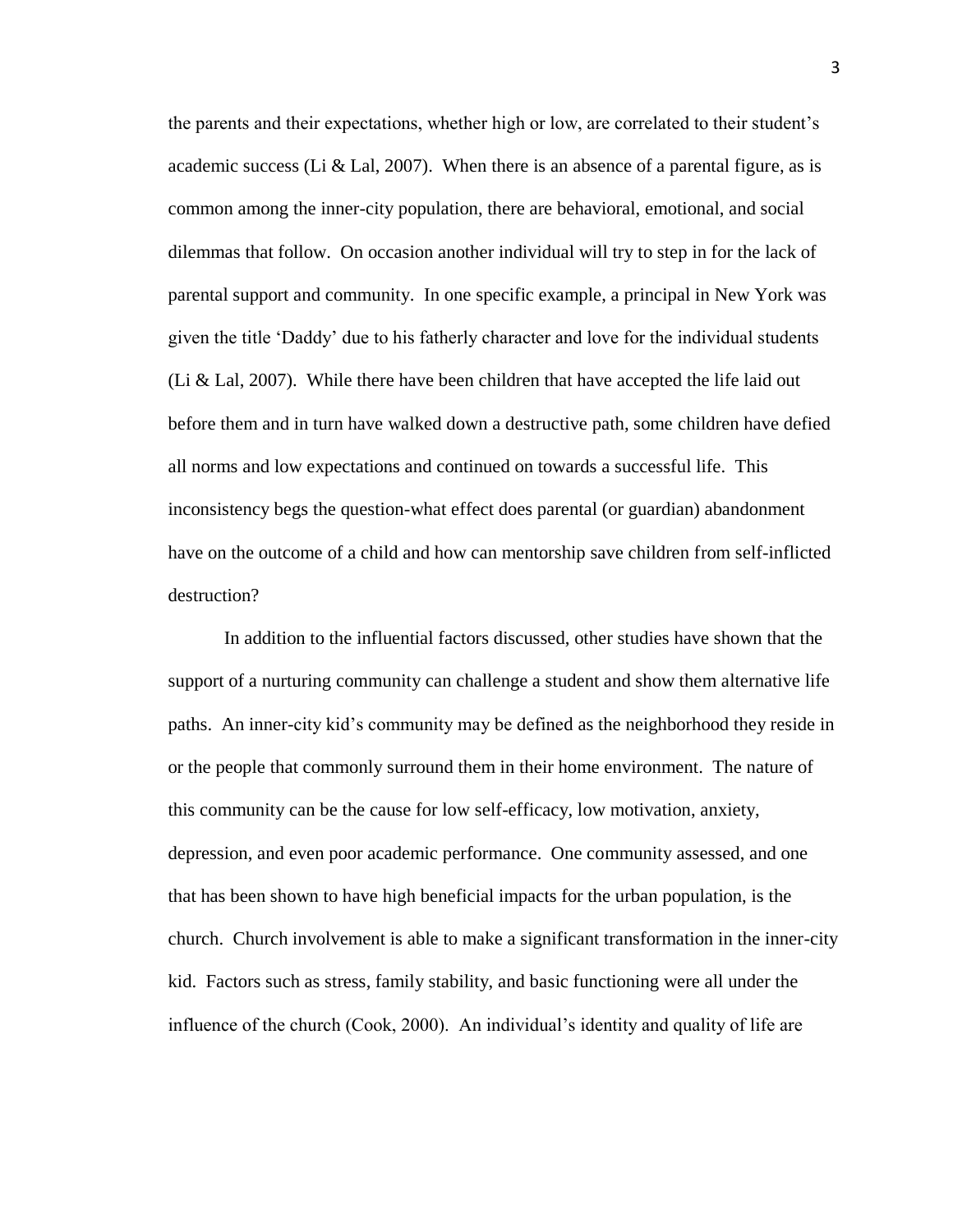embraced and reformed within the church walls. There have been numerous accounts of the church's influence on unchurched.

The influence of a healthy community and of a loving mentor are of vast importance when desiring to impact the whole-being of a troubled child. Once it is deeply understood how the factors of community, mentorship, and art affect the lives of the inner-city student, the information can be used to revolutionize the after school art programs for the underprivileged population. One must first seek to understand and then, being well-informed, action can take place. Can an afterschool art program create an environment that offers change and growth for the inner-city schools through art, relationships, and community? In order to dive into a possible solution, there must be newly acquired knowledge on current events and the lifestyle of troubled youth; the effects of art, relationships, and community will shed light on the necessary elements to build up a strong and ground-breaking intervention program. The following literature review will seek to answer the following research questions:

- What is the current state of children in the inner-city?
- What are the effects of art on the inner-city child?
- What effect do parental relationships and mentorships have on the outcome of a child?
- Is art an effective way to create the healthy community necessary to build up changed individuals?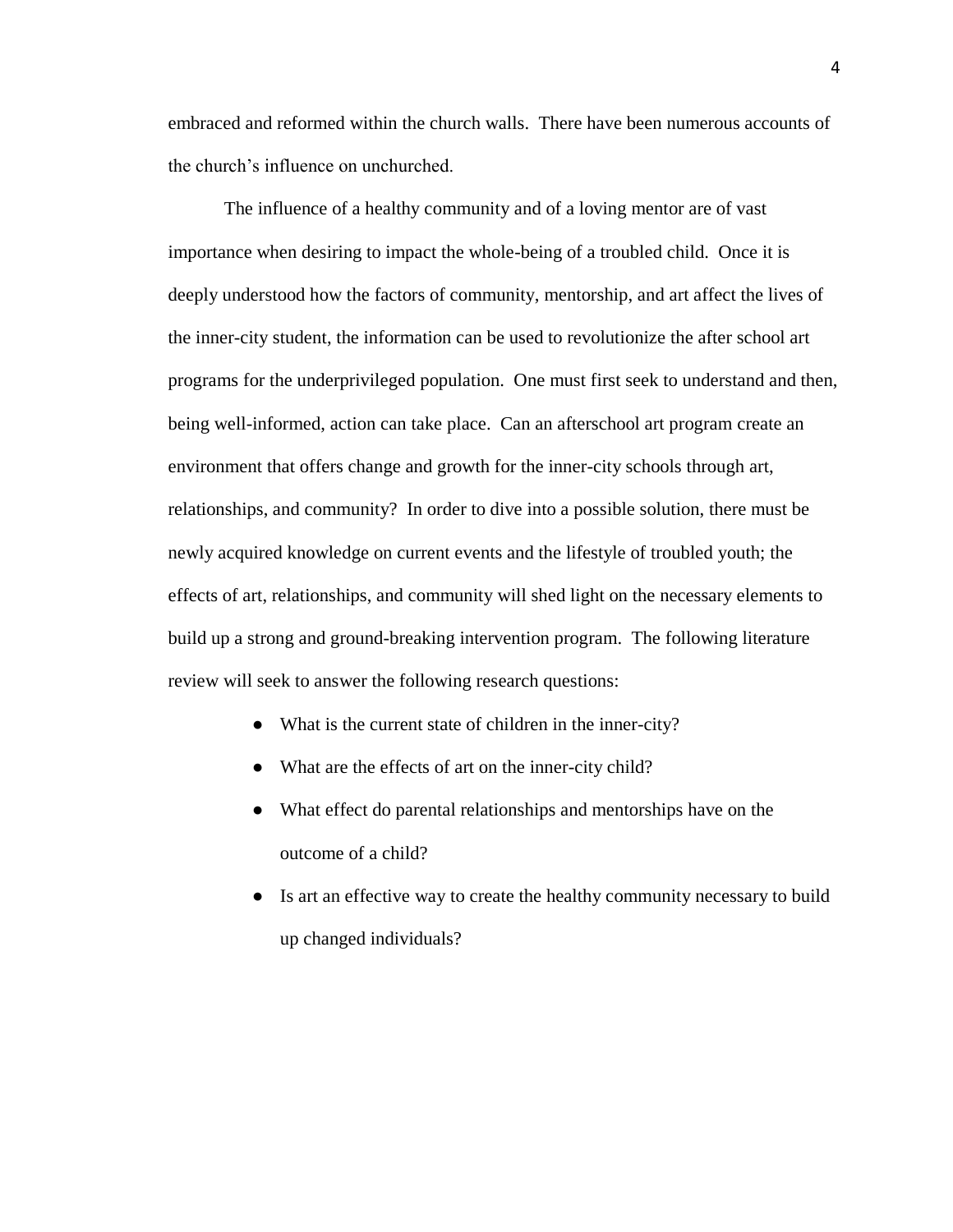#### **Methodology**

Through existing research and articles on the current state of the inner-city child and the effect of relationships, community, and art on this population, an understanding on affective interventions will be reached. The terms "inner-city child", "urban youth", "troubled youth", and "disadvantaged youth" will be used interchangeably to refer to young adolescents that are under the suppression of low resource lifestyles. Particular attention will be given to research on the effects of art on the inner-city child. Upon the conclusion of the literature review, it is hoped that the reader would have gained a well rounded understanding of the life style of the urban youths and the factors that contribute to their unfortunate circumstance and outcomes. If there is a possible goal of starting a new intervention program for this population, the information to follow will leave you well equipped. Some of the articles under review are recorded cases of art-centered organizations that sought to impact low-economic students of the rural cities, as well as articles in support of other routes of mediation for troubled youth. Despite the type of remedial approach explained, the main themes of relationships, community, and self expression practices remain. Biases amongst the articles surveyed will be monitored and exposed to maintain the validity of the case being made for effective elements of intermediation programs.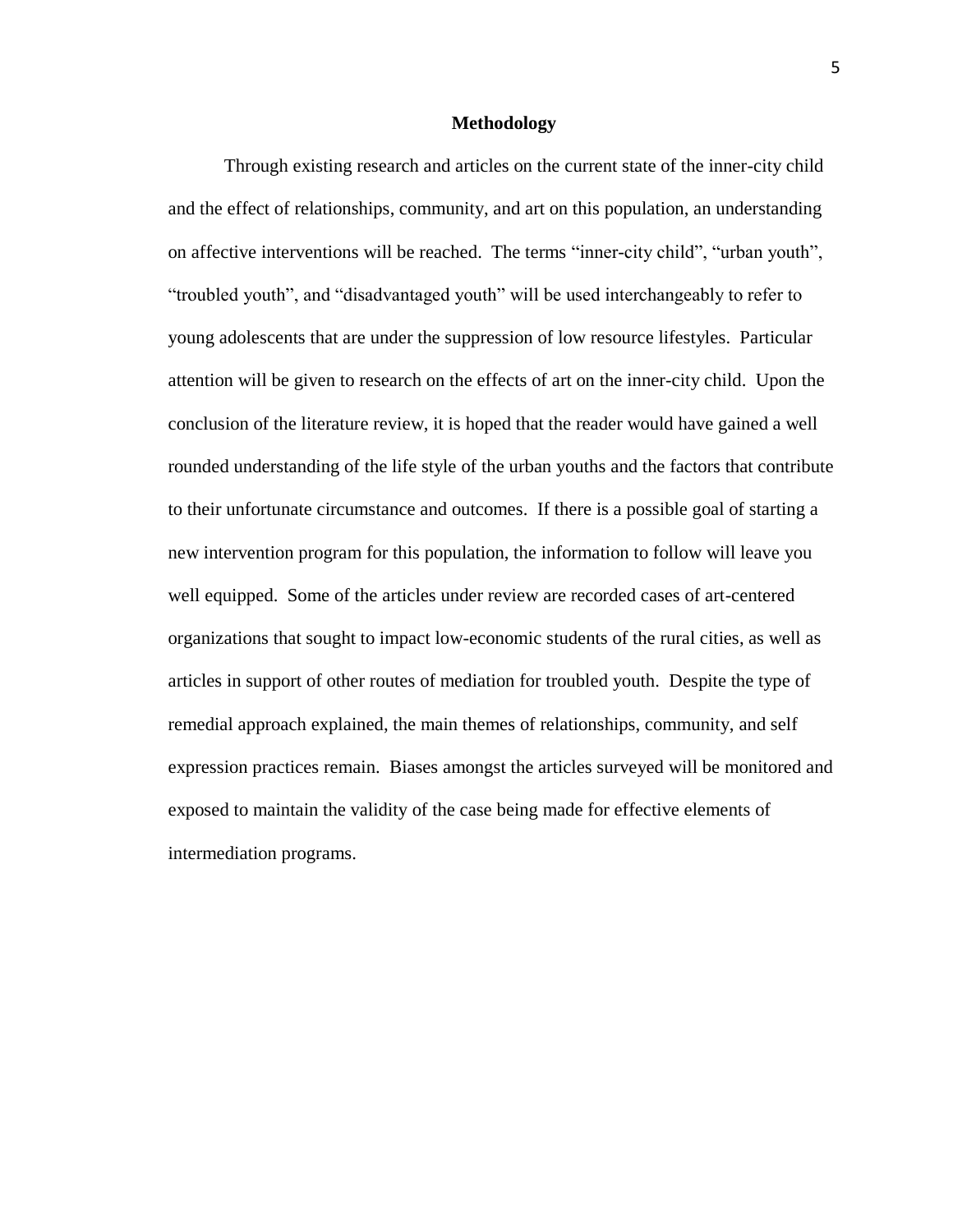#### **Review of Literature**

Teaching practices, such as the traditional (memorization and lectures) approach, have been used as a default method to teaching; however, there are new methods of reaching the struggling student through arts intervention, implemented in and out of the classroom. In addition to art programs, intentional relationships provide support for the troubled individual. Real accounts of caring relationships between a mentor and a troubled child have proven a relationship's ability to break through the common hard exterior of the urban child. A community plays the role of a village that works together to raise an individual up, especially when there is confusion and a lack of direction elsewhere. In addition, when the community is influenced by Christianity the impact is said to be radical and consistent. The research to follow will provide an overview of current systems in place to aid inner-city youth. The research review will also provide an effective way of enhancing a troubled youth's whole-being through the arts, loving relationships, and a healthy community.

#### **What is Happening in the Inner City Right Now?**

**Life of an inner-city kid.** The inner city youth is a population of adolescents that live in low socioeconomic areas. These kids are immersed in an environment that can quickly send them down a path filled with violence and hardship (Sheidow, Gorman-Smith, & Henry, 2001). Due to the inner-city youth's exposure to violence, more and more adolescents within that environment are settling for what they are accustomed to and simply fall into a pattern of quick solutions that are not always advantageous to their future. In the words of Donald Gensler, an inner-city muralist who paints to portray inner city stories and provide hope, "If ghetto is all you see, then that's the mentality you're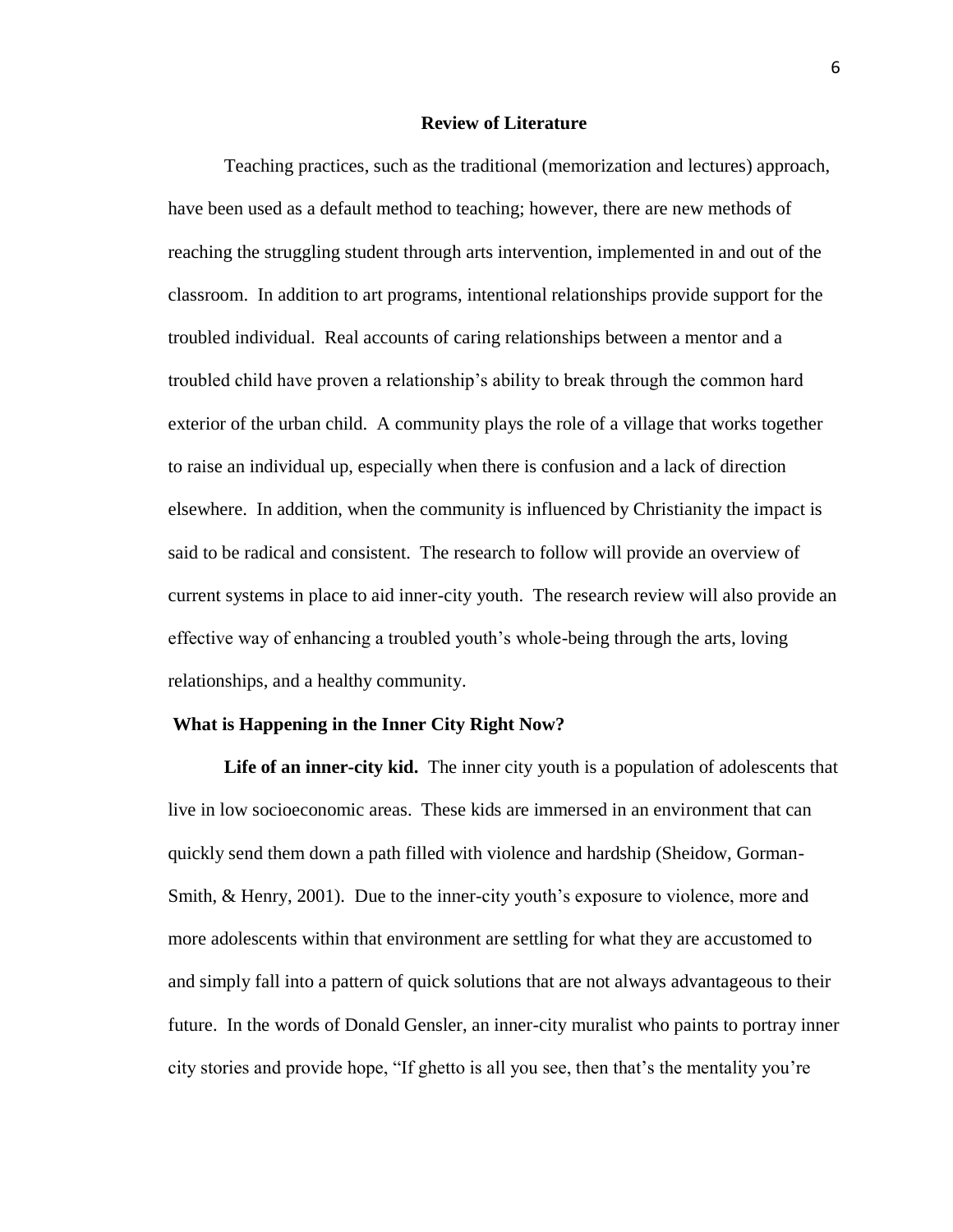going to have" (O'Connell, 2008, p. 20). Many adolescents participate in self-destruction and violence through participation in drugs, gangs, and violence - pathways that they have seen friends and family close to them walk down.

In Vanessa Camilleri's book "Healing the Inner City Child: Creative Arts Therapies with At-risk Youth" she expresses that, "... for inner city youth, worlds that are out of control are magnified many fold. Their stressors exist on several simultaneous levels: societal, including racism, poverty and violence; environmental, including poor options in housing, education, healthcare and employment; and domestic, including poor parenting, familial conflict, and child abuse" (Climenko, 2009, p. 86). Statistics are staggering, as they point to the high percentage of young people within the inner-city that witness events that majority of people outside of these perimeters would never encounter. A study was conducted that highlighted young boys between the ages of 6 and 10 in New York who had encountered a variety of violent acts (Miller & Wasserman, 1999). Out of the results, one of the statistics indicated that 25% of the studied population had witnessed a murder. Among inner-city youth, one out of four young boys are exposed to, and sometimes desensitized to, a destructive action such as murder (Miller & Wasserman, 1999). However, there are precautionary measures that contribute to protecting these children from violence exposure and the after effects of such trauma (Sheidow, et al., 2001). These factors include things such as healthy family dynamics, a nurturing community, an enriching educational experience, and a safe way to process and cope with environmental stressors.

A human being has a basic set of comforts that are oftentimes unknowingly delivered and overlooked. Many people who possess something are not deeply aware of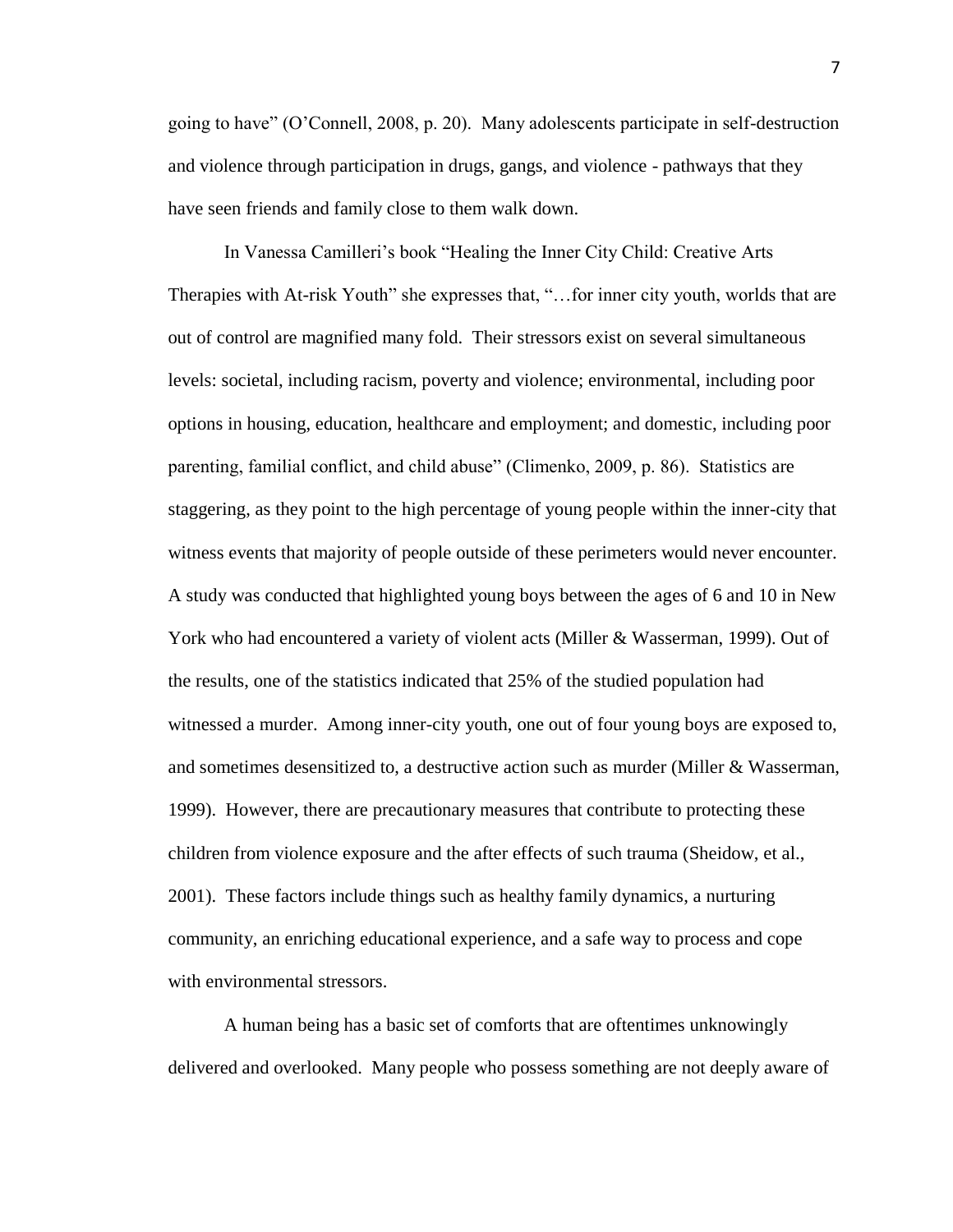the effect if it were to not be there; for example, for someone who has a large supportive family there may not be a deep understanding of what would happen if that support system were to not be present. There may be a lack in conscious awareness of the effects the neighborhood (social organization) and the family functioning has on a being's personal choices and outcome; however, those are the very factors that influence whether a troubled youth pursues the street life or forfeits that lifestyle to pursue a life of success (Sheidow et al., 2001) (Sauma, 2008). Broken family dynamics and rough surrounding neighborhoods are parts of *their* daily interactions. Social organization and family functioning have a correlation that can play into the violence exposure of a child; it may be daring to assume that family functioning and the neighborhood environment could be the biggest cause of a child being exposed to many evils and, in turn, leave them acting in a destructive way. Inner-city children are aware of their surroundings and oftentimes are a product of the place they were raised. According to Richters and Martinez (1993), where the child lives matters. From the study conducted in this article it is noticed, "…that violence exposure is related to poor family functioning, but only in communities that are very impoverished (inner city) and that have social networks that are providing support and concern" (Sheidow et al., 2001, p. 356). When there is a home environment that is low on financial resources, there may be little incentive for a student to complete the small tasks of classwork; to them, bigger things weigh on their minds. The lack of motivation and academic achievement may be due to the preoccupation of the child's mind with where his or her next meal will come from or even disbelief that their hard work will make a difference in the end. When there is no prevalent example of success in a person's life, there may be little belief in the reality of dreams coming true, especially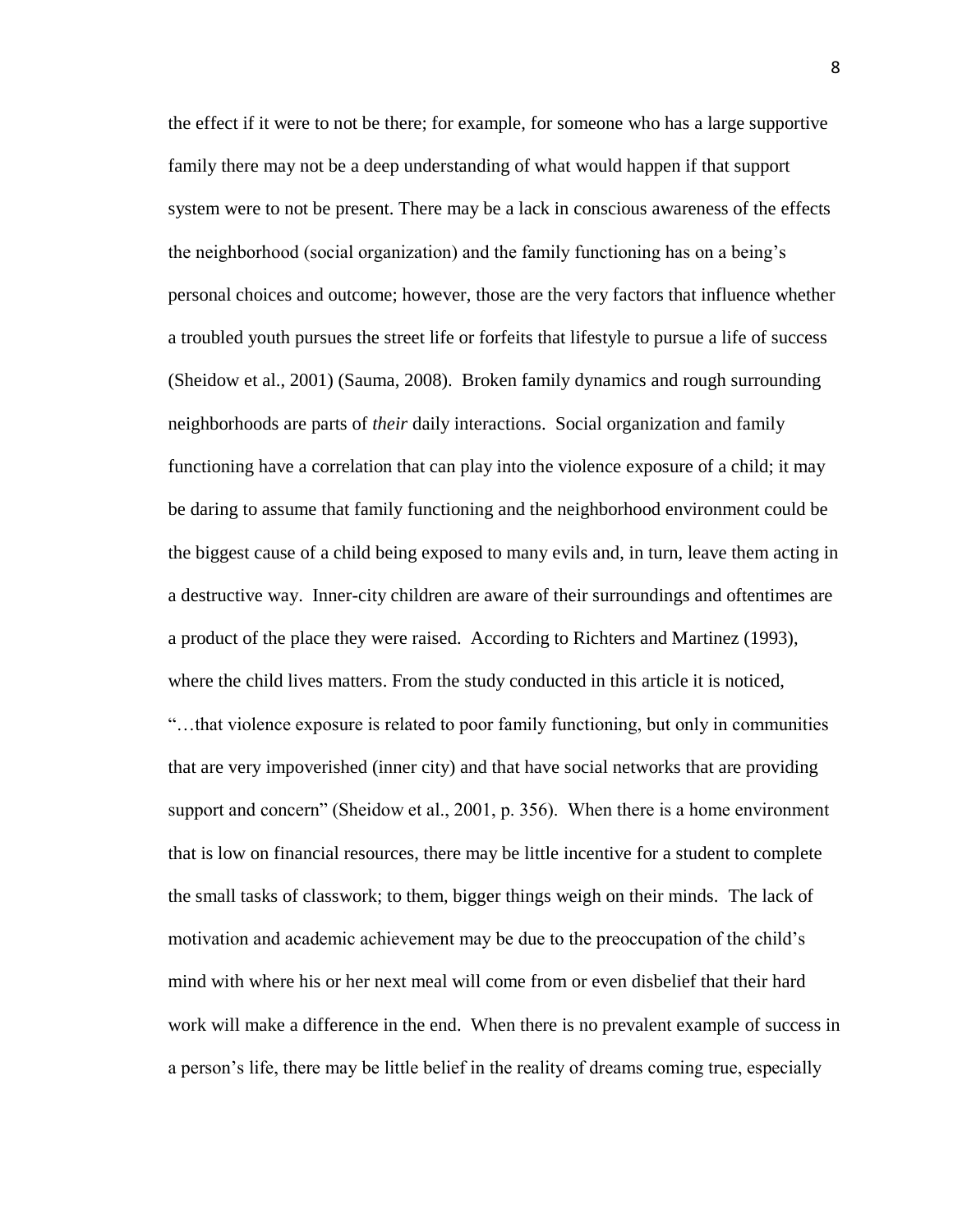when hopelessness has been the only thing seen in every corner of their life (Delk, 2016). Positive self-efficacy is not guaranteed and is hard to come by, especially when their home-environment makes the urban children familiar with lacking. There is a vicious cycle that an inner-city family might be caught in. The social organization of the neighborhood may affect the family functions within it, and in turn, affect the children; or, a poor functioning family could enter into a neighborhood and create a poor social organization. It is hard to decipher which is the precursor. Nevertheless, there is no denying that there is some impact from family functioning and neighborhood social organization; just like Sheidow (2001) says, "Clearly, there are extremely high levels of violence exposure across neighborhood and family types [within the inner-city], and such exposure is likely to have serious deleterious effects" (p. 357).

There is a perpetual cycle of unfortunate circumstances, leading to heartbroken children, followed by possible mental and emotional disorders, and ending with slipping back into the same toxic environment due to hopelessness. In the Philadelphia Mural Arts Program, murals are painted around the city to portray the message that is prevalent and important to the surrounding community (O'Connell, 2008). The voice of the surrounding community is loud since they have a major role in the brainstorming of what will be painted on a certain city wall. A point of interest was found within the predominant themes on these particular murals. "They deal with issues of racism, economic disparity, and violence…" (O'Connell, 2008, p. 20); these common themes in the murals can provide clues into what the commonalities are among these low income neighborhoods. The main premises of these pieces of artwork were heart break for the conditions that they suffer under. Violence, poverty, and racism are not daily battles for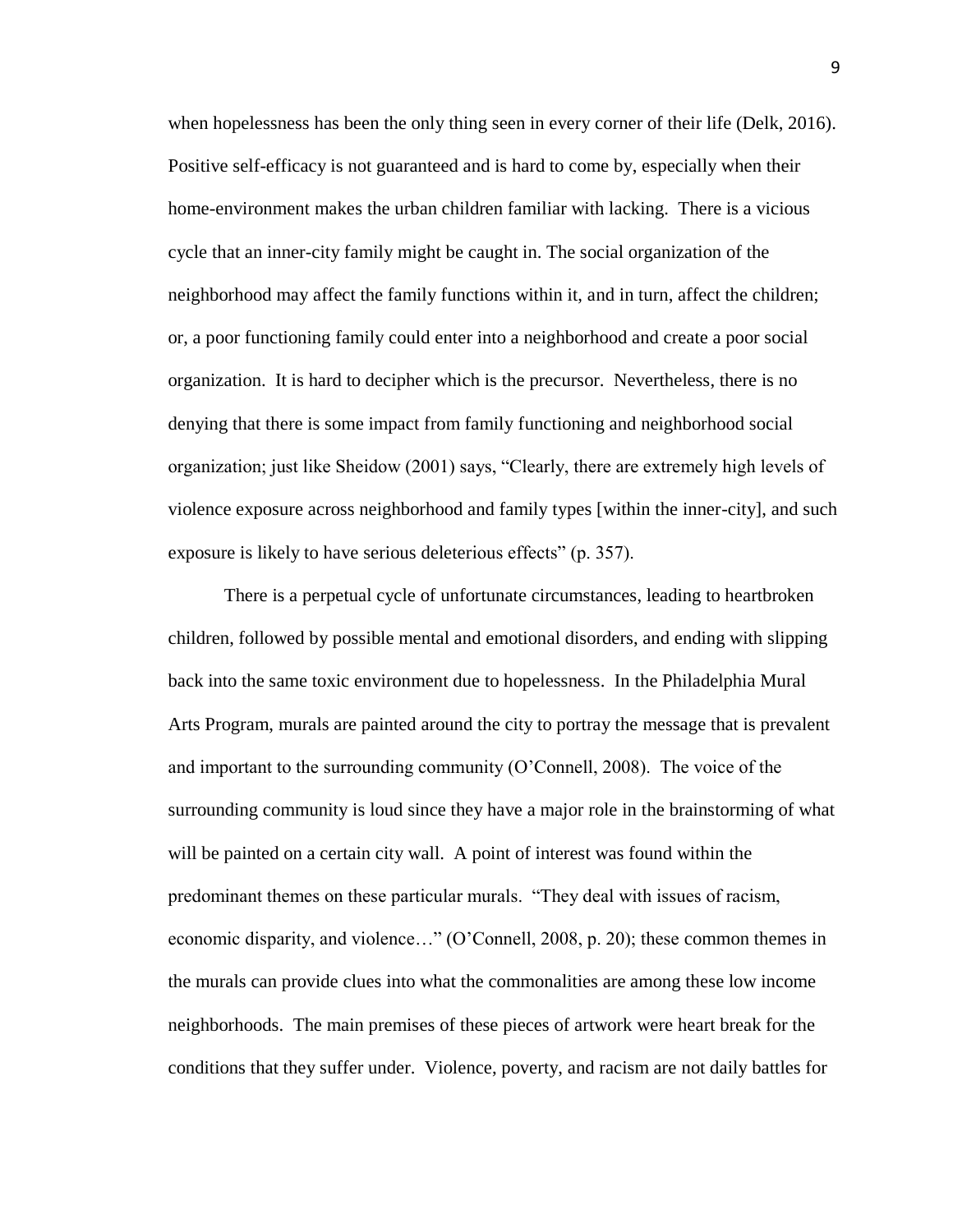many people; but for the entire disadvantaged population, it is their common denominator.

When at-risk children are familiar with an environment of low expectations and destruction, they are bound to follow along with the status quo and, also, in turn expect less. Nancy, a teacher to a predominately Hispanic, inner-city population of students, discovered the realities of these students' circumstances (Saldaña, 1997). "Living the day-to-day and hand-to-mouth, coupled with feelings of entrapment, tension, and perceptions that they are 'lesser than,' reinforce the limitations of what they own, who they are, and what they can become in the world" (Saldaña, 1997, p. 29). These children have limitations on their capabilities based on what they see around them and what they have been told is possible. Underprivileged students have a stereotype linked to them; the attachment with this stereotype is a low motivational mindset. Students that have little expected of them will, usually, choose the path most traveled by in order to ensure a familiar outcome and avoid unfamiliar failure in the real-world (Dweck, Mangels, & Good, 2004). Their security is found in walking down a known path so that, even if it leads to darkness or failure, it is an outcome that they are familiar with through personal witness. They may think that because people in their urban culture have walked through it before, they can as well-even if it is not a path of success. According to Sauma (2008), "the options they see as adults are clear to them: become a drug dealer, a tramp, or a poor worker" (p. 34), even though they may not be favorable towards anyone of those options in particular. Students do not desire to walk down those pathways, yet they see no other choice. The possibilities of their future are limited to a mindset that has not ventured out to see what the unfamiliar world has to offer. Vulnerability is not preferred - it is often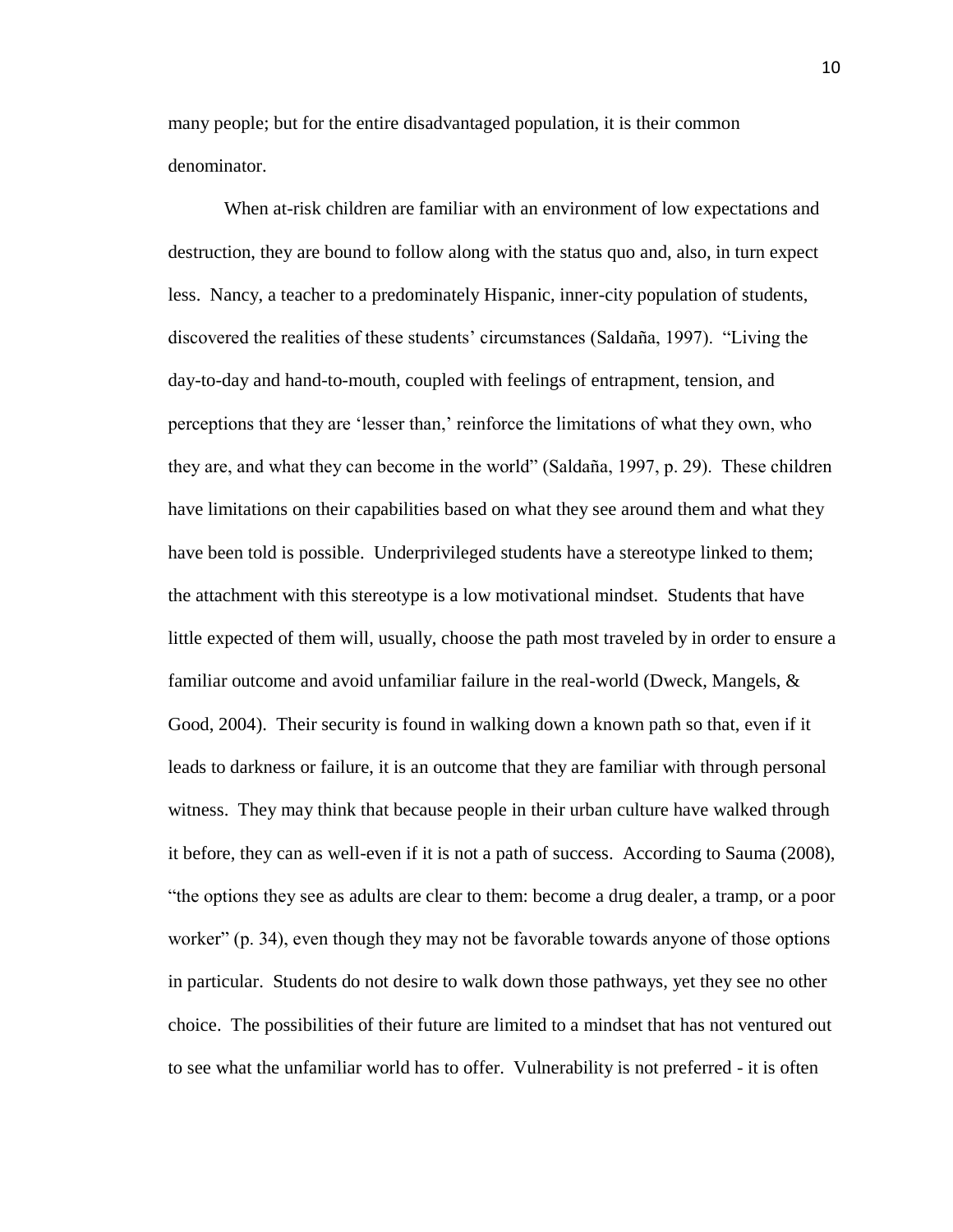avoided. It is vulnerable to step out into something unfamiliar when there is a risk for disaster and to be seen as a failure because of it. Dweck (2004) explains that the low concept of this population limits performance. Consequently, their failure to succeed and step out of their norms is not solely their doing; it is a combination of environmental products that severely diminish thoughts of or action towards greater potential.

Imagine being the inner-city student. Imagine walking down a path out of default, because you have never seen anything else, nor have you been urged onto dreaming beyond the familiar. Urban youth are indisputably sentenced to a life of violence, gang culture, destruction, low expectations, and cold resilience. They have to withstand the pressure of daily hardships that many people would go a lifetime without encountering (Delk, 2016; Dweck, Mangels, & Good, 2004; Sheidow, et al., 2001; Richters & Martinez, 1993). Commonly, the only time they escape their lifestyle is when entering the schools. Though it is an "escape" from the street life, there are a whole new set of obstacles to overcome within this academic environment.

**The students are to blame.** Troubled students are seeking a place to exist without heavy pressure. When they are in their home, in the inner city, they deal with the pressure of handling broken circumstances; and when in the classroom they are expected to turn off their outside struggles and excel in all academic standards. When they are in their society they may deal with the pressures of their harsh environment, or be faced with the hurdles of overcoming the low expectations that have been set before them. Their school environment is one of the only places where they are outside of their toxic home atmosphere. Students are placed in a building where their minds and hearts have the opportunity to grow. However, at times, there is a gap between the expectations for a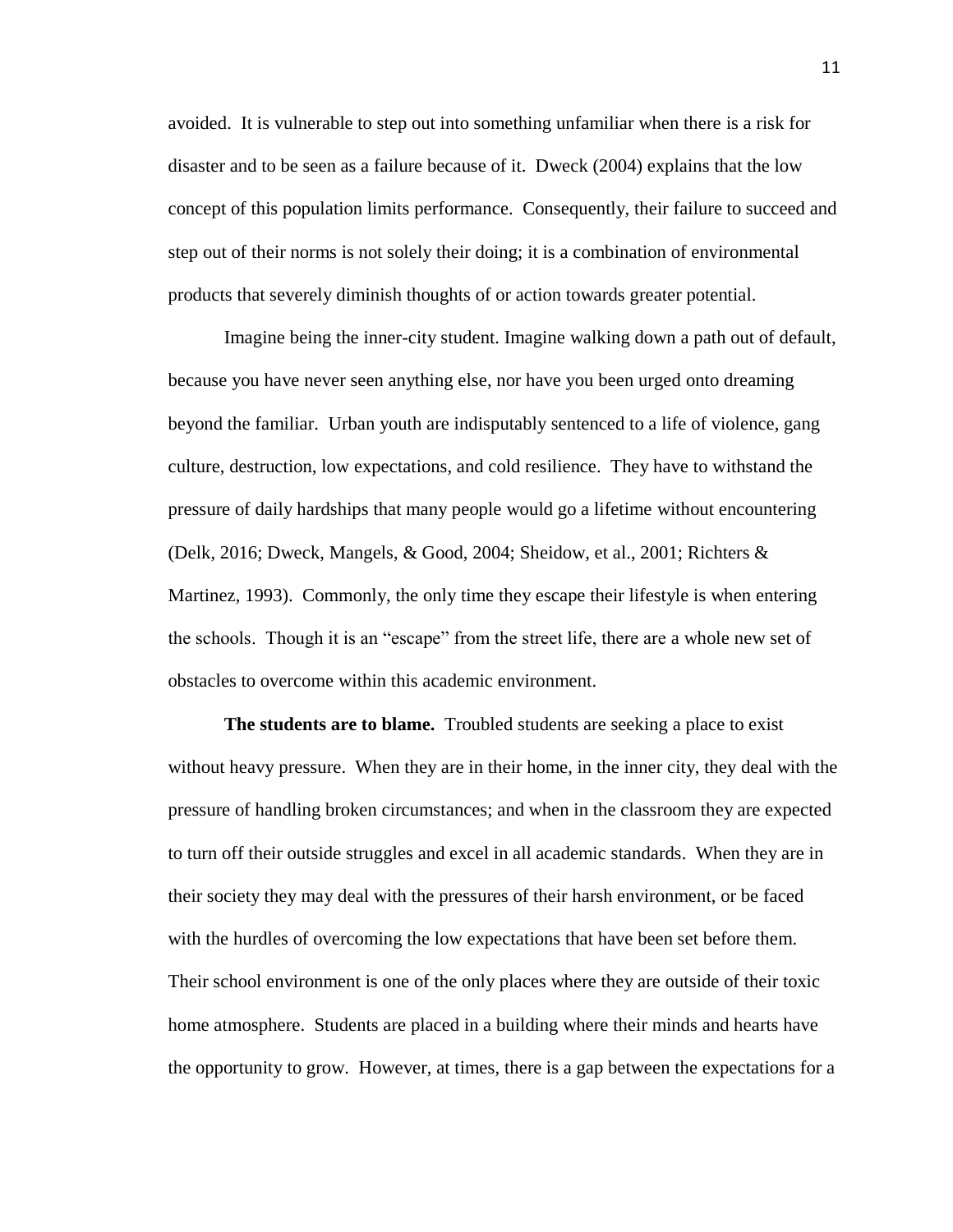school to be a safe haven for students to thrive in and the reality that it is more of a building striving to catch students up.

This population attends a school that is characterized by the low amount of resources available to its students (Rothstein, 2004). Title 1 is a federally funded program that helps support and enhance the education of the disadvantaged youth. Title 1 schools utilize resources such as free-and-reduced lunch and federal dollars to provide foundational needs for the urban youth's education. These inner-city schools deal with an achievement gap that is prevalent due to the population in attendance at the school as well as the low amount of resources available to help these students succeed. Students in low socioeconomic (SES) areas do not have a foundation of education from their home, community, or even their school; this delay puts them at a disadvantage in the school system (Bempechat & Ginsberg, 1989).

A student may exemplify troublesome behavior patterns; nevertheless, great efforts should be made to help them rise out of it. Oftentimes, there is deep hurt behind every out-burst, harsh word, and attitude. Emily Stegall, professor for the Department of Education at Southeastern University, once stated in a lecture for her Classroom Management class, "Misbehavior is simply communication." Emily Stegall would agree that a child acting out in class should simply be a red flag saying that the student is needing help (E. Stegall, personal communication, February  $10^{th}$ , 2017). A cry for help met with no response produces no result. The students' behavior and academic achievement in class can also have a lot to do with the peers around them (Lessard, Butler-Kisber, Fortin, & Marcotte, 2013). A child in a nonurban environment deals with peer pressure, however for a student in an urban environment the pressure is intensified.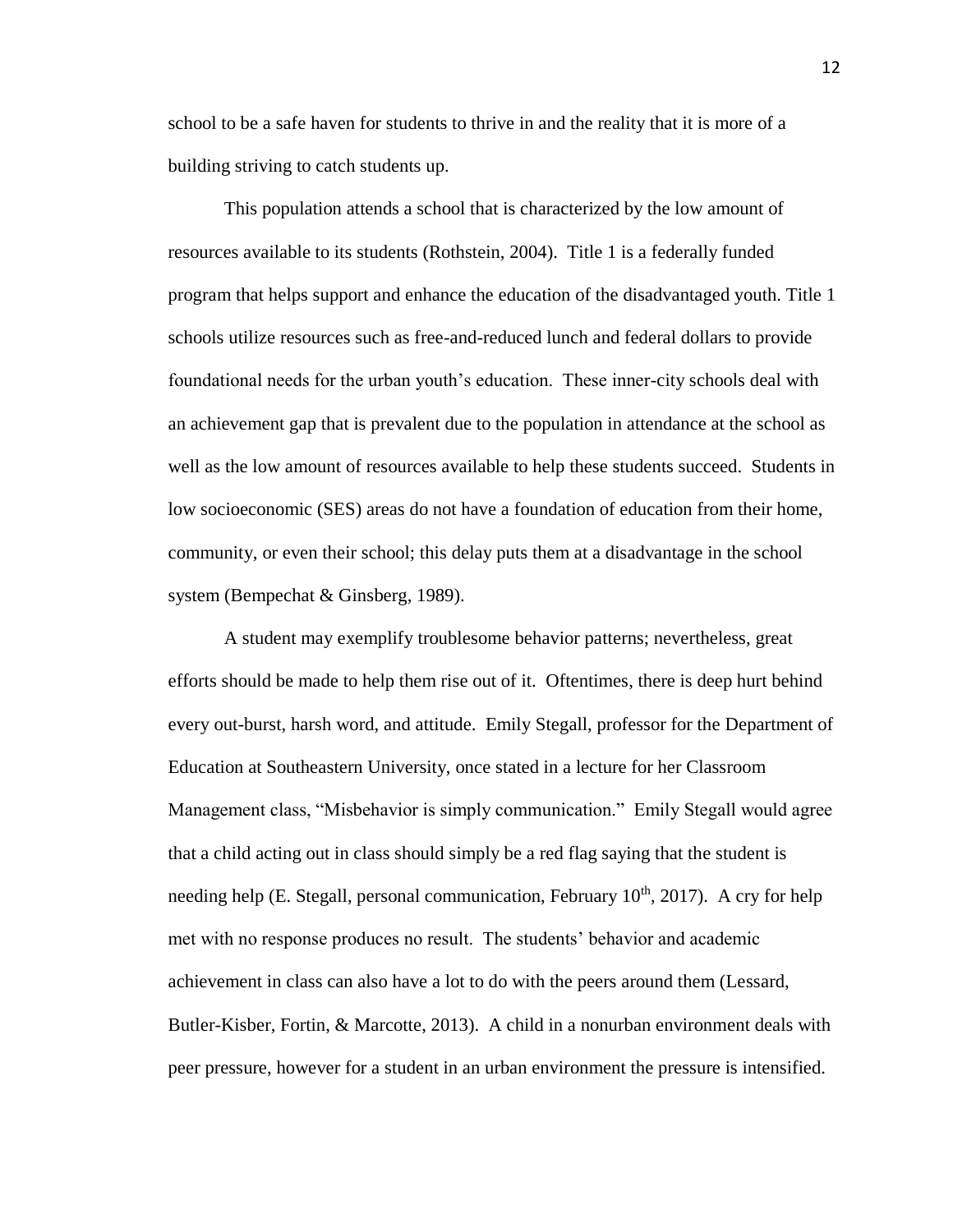"This peer pressure to remain academically complacent may be more prominent in innercity schools than schools located in suburban neighborhoods or that are privately funded as reflected in lower rankings on standardized testing requirements" (Delk, 2017, p. 4). Giving into this peer pressure sets them behind on academics. They also miss out on acquiring the self-efficacy that comes from academic achievement (Delk, 2017). Many of the factors contributing to academic delay have to do with pressure from their environment. Are they to blame because of factors out of their control mixed with a maturity that has yet to reach its peak?

In order to cater to the deficiencies within their personal lifestyle, a school must become aware and proactive in their approach to aid the troubled urban population. Urban youth need a supportive school system to lead them towards success. Findings suggest that when teachers use their time wisely and create personal relationships with the students, they create a more effective learning environment (Teddlie, Kirby, & Stringfield, 1998). Teddlie, Kirbie, and Stringfield (1998) found that the effective schools had more effective teachers (more interactive and used time efficiently) than the schools categorized as ineffective. The effective teachers treated their students as clients and maintained a school atmosphere that revolved around academics. It should be added that the necessity for engaging academics is also of high importance. When a student is actively engaged, that means that the information now has meaning to them; once the students can make meaning they are more likely to remember and recall information. Chandra Foote (2005) draws attention to the many ways instructors can contribute to the quality instruction of urban schools. In order to create effective student-centered teaching, relationships with students must be cultivated (Foote, 2005). Beyond the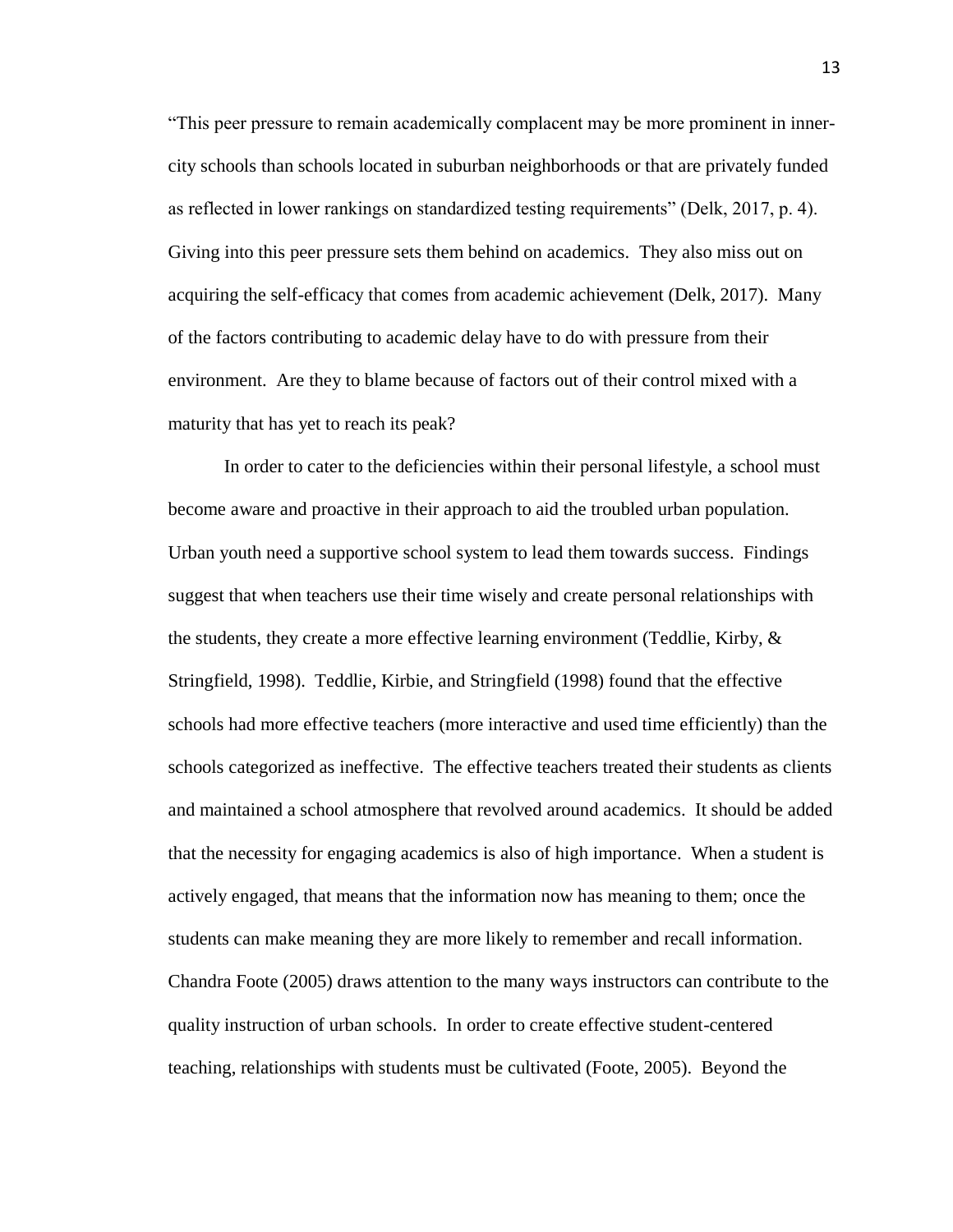relationship between teacher and student is the relationship between the administration and the school. Leaders in the school should be highly involved in students' lives and create an emphasis on academics (Teddlie, Kirby, & Stringfield, 1989). This priority shift towards instruction, academics, and better teachers should improve urban schools. In a previous attempt to focus on academics, there was an uprising of teacher-oriented instruction in urban schools, that reduced the authenticity of instruction and information (Waxman & Huang, 1997). Instruction should be based upon background knowledge to "glue new information to old" (Lent, 2012, p. 30). Still, instruction did not cater to students' own personal experiences. In general, when students did not feel like they were cared for, they started to veer away from compliant behavior in the classroom. This increases the difficulty of the teachers' responsibility to help students succeed. The effectiveness of a classroom is classified by student behavior, motivation, and their view of the classroom atmosphere; the classroom atmosphere is affected by the quality of teacher and school leadership involvement (Teddlie, Kirby, & Stringfield, 1998). There is a prominent cycle to take notice of: if the administration does not care for the school many of the teachers, in turn, do not care for the classroom, finally causing the students to have a negative view of learning in the school.

The achievement gap in urban schools is not solely the students' doing (Foote, 2005). There are many factors of a successful school, ten of which are specifically discussed through Teddlie, Kirby, and Stringfield's (1989) writings. *The Challenge and Potential of High-Need Urban Education* (2005) proposes the absence of preparedness, materials, a welcoming environment, and a quality character as the roots of an ineffective school. At times, the school buildings themselves do not boost the students' motivation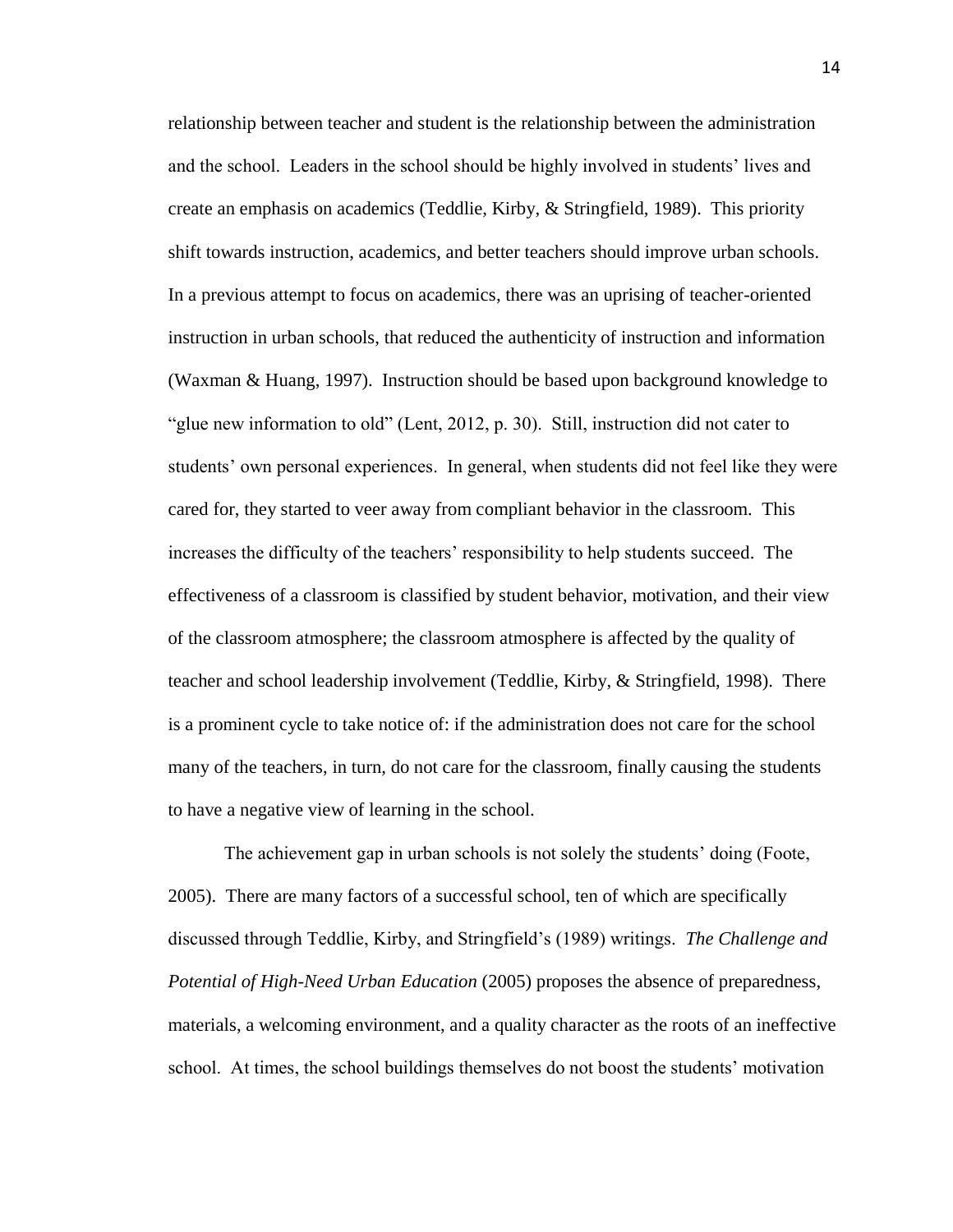towards achievement. "Many of the school buildings themselves, with their drab and peeling paint, make it difficult for students to be positive about their futures" ("The Difference Painting Can Make", 2008).

Urban youth need an effective school system in order to enhance the possibilities of their future; however, the current status of urban communities is not supportive of any educational advancements that they may make. Urban environments have engrained in students to have a low self-esteem and low hopes for their future. These deficiencies in self-esteem become prevalent as they interact with learning in the classroom. Students create educational goals within two main categories: learning and performance (Dweck, Mangels, & Good, 2004). Low performance goals show signs of low self-efficacy as students seek to validate their ability through their personal achievement. So, if their performance is at a low quality, then their beliefs about their ability to perform is at a low quality as well. Learning goals focus on how to get better in a certain area (Dweck, Mangels, & Good, 2004). Yet, as explained previously, this is a vulnerable path to veer down. The possibility of being seen as a failure oftentimes redirects them towards a path of familiarity. "For example, stereotype-threatened individuals tend to choose tasks that ensure success, experience more performance pressure and anxiety, and underperform in the face of challenge" (Dweck, Mangels, & Good, 2004, p. 52). Therefore, their performance goals label their abilities and potential based on their accomplishments. Students with a troubled background need step-by-step guidance on how to push pass failure and seek success. The focus on academics helps the students create a habit of making learning goals; thus, pushing past failure and worries and onto accomplishment (Dweck, Mangels, & Good, 2004).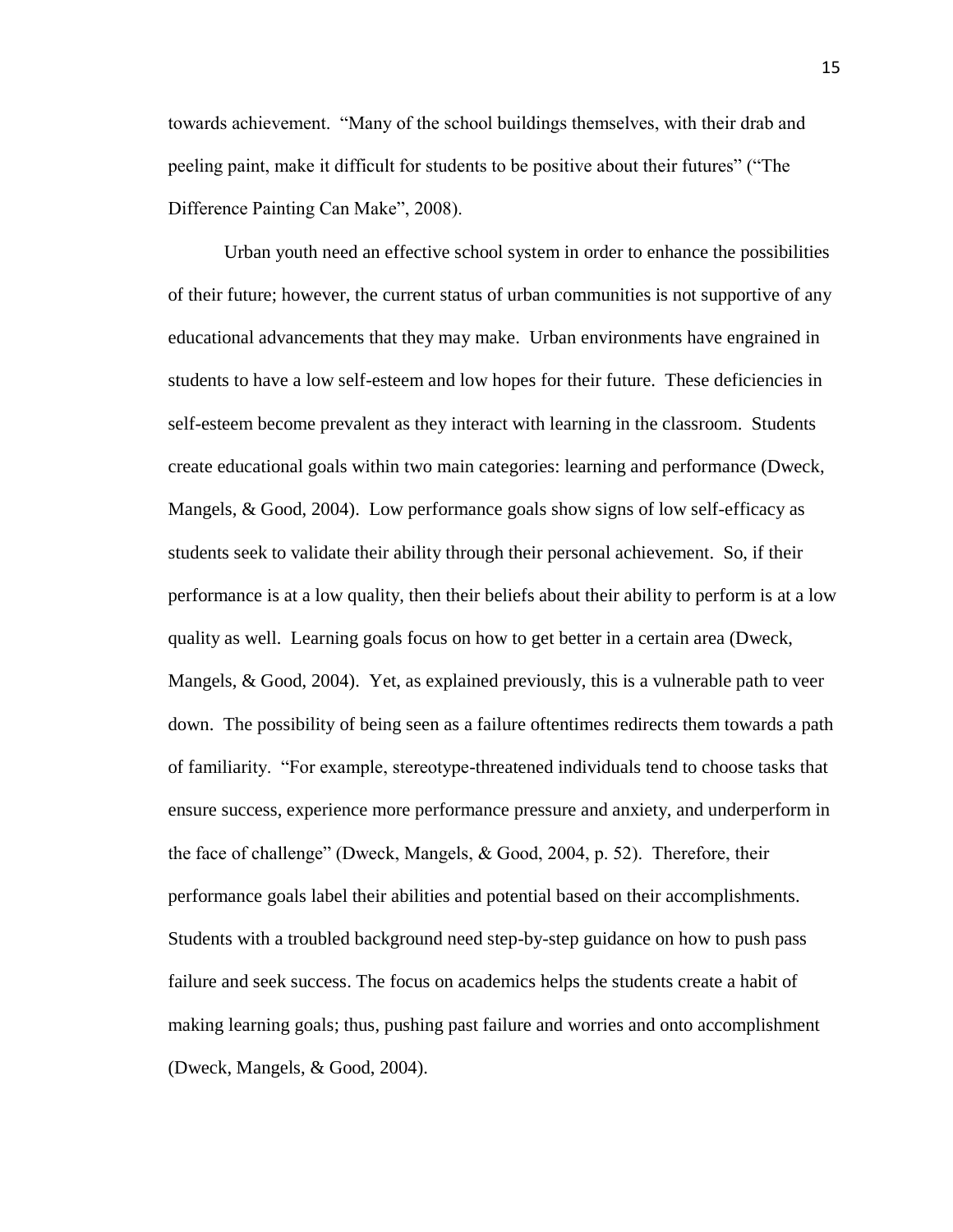At Martinez School, a school located in an urban area in the Southwest United States, students' worries expand far beyond that of an adult in a middle-income area elsewhere. "According to teachers at Martinez School, the only meals some children in this neighborhood eat are the free school breakfasts, lunches, and after-school snacks. For the most impoverished residents in this neighborhood, survival becomes a way of life and a series of actions that can ultimately shape their worldview" (Saldaña, 1997, p. 29). So, as may be understandable, these students struggle with maintaining focus amidst their ever present struggle for survival. The challenge presented to local school systems, therefore, is to make them care and become better because of the education they receive. Unfortunately, there are times where significant assistance is absent. Considering the findings of Maslow from his studies on the human's hierarchy of needs, a person has a very difficult time focusing on "growth needs" when their "deficient needs" have yet to be met (Noltemeyer, Bush, Paton, & Bergen, 2012). To clarify, a person's growth needs are things such as academics and a person's deficiency needs are feelings for things such as safety and belonging. Students in the United States, specifically, have experienced a vast range of deficiencies in basic needs being met. Noltemeyer, Bush, Paton, and Bergen (2012) explain the effects of this:

An expansive body of literature has proposed a positive relationship between unmet basic needs (e.g., poverty) and detrimental academic outcomes for children in schools. In fact, one influential theory suggests that children's ability to be motivated by "growth needs" (e.g., academic achievement) first requires satisfaction of "deficiency needs" (e.g., physiological needs, safety needs, and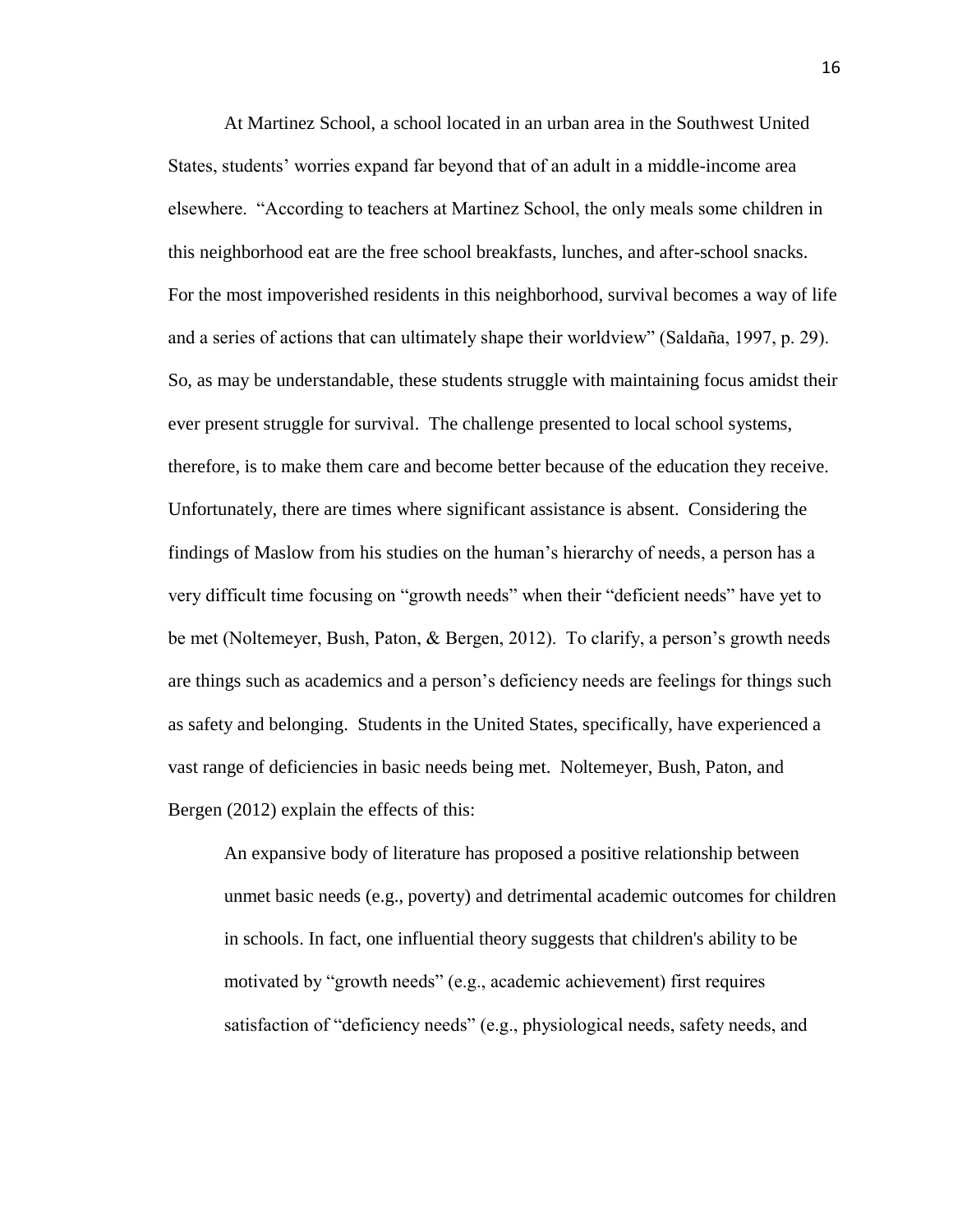love/belonging needs). Unfortunately, many children attending school in the

United States experience a high level of one or more deficiency needs (p. 1862). As of late, there has been growing rates of deficiency in the areas of employment, food availability, and poverty (Noltemeyer, et al., 2012). These serve as barriers between the student's mind and its preparedness to learn and grow in the classroom. Maslow's Hierarchy of Needs proceed from foundational (basic) needs to self-fulfillment needs as follows: psychological needs (food, clothing, sleep, etc.), safety needs, belonging and love needs (friends and close relationships), esteem needs (feeling accomplished), and self-actualization (morality, problem-solving, creativity, etc) (Maslow, 1943). Once one of the basic needs, the needs at the base of the pyramid, is met then an individual is able to advance to the next level of needs on the pyramid. Based on which level of need the student is on, their motivation to learn varies greatly. If there is uncertainty about the fulfillment of their basic needs, it will be difficult for their minds to focus on the necessity of subject material. The study by Noltemeyer, et. al. (2012), "…provides some support for Maslow's assertion that growth needs such as academic progress may be positively related to improvements in deficiency needs such as safety and love/belonging" (p. 1866). To achieve academic progress, and even an academic awareness, there must be movement to meet their foundational needs. Schools have been making some steps to help provide basic needs for underprivileged children, through things such as free and reduced lunch. While this is beneficial, their troubled lives at home still take a toll on their mental processing during school hours. Schools are still expected to meet the standards set out for them by the school board, with all students expected to succeed.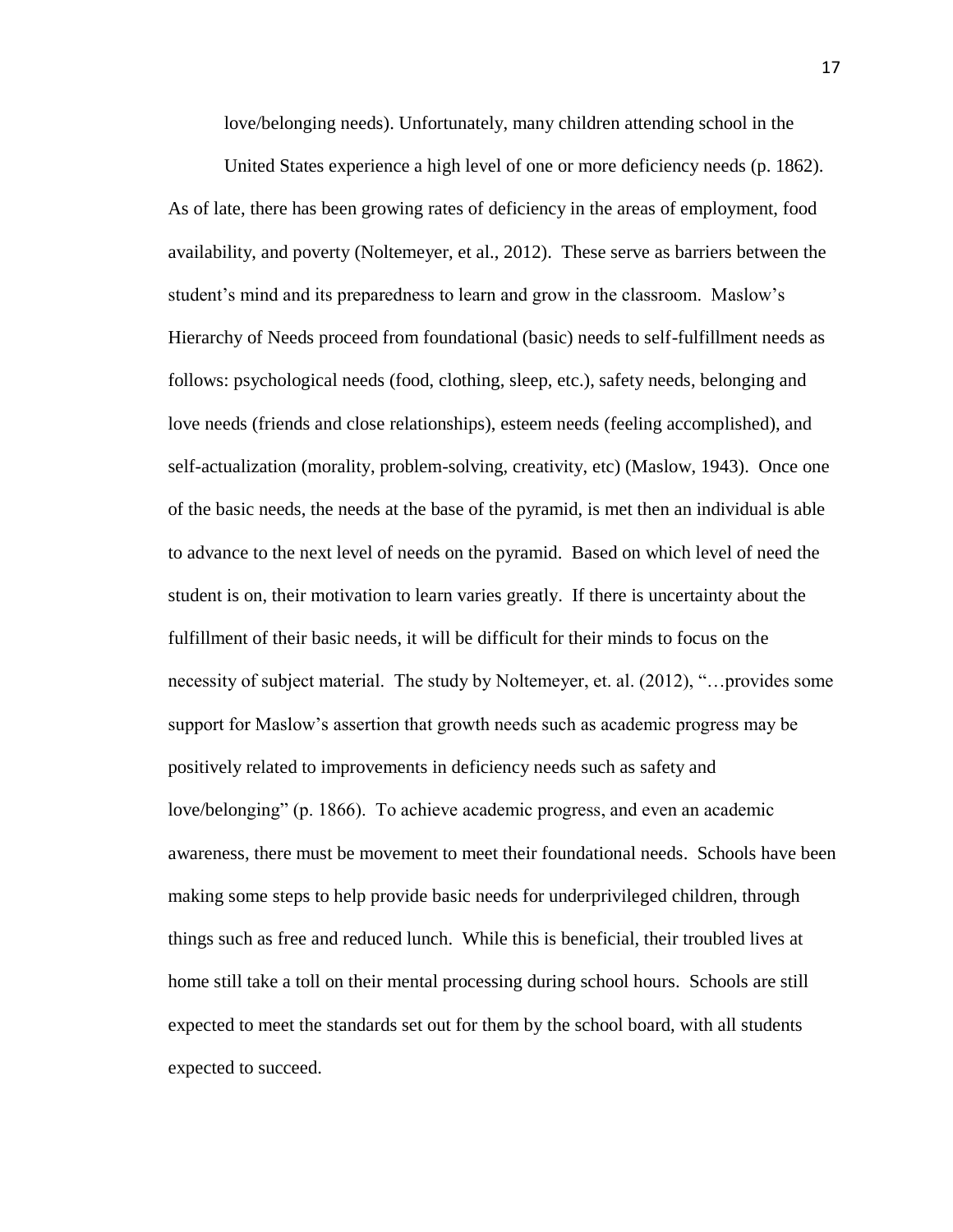However, the African American population that suffers with the limitations of the inner city, continue to have limited access to a quality education. It is optimistic to dream about the elements necessary to create a beautiful environment for the troubled students to thrive, however this begs the question-what is the reality of such alteration? The logistics of that are lengthy, sticky, and costly. There have been many reforms applied to create the system in place now and the reversal of tainted segments of the system will not happen overnight. Ladson-Billings (1994) explains the suppression of an inner-city child: "Burdened with a history that includes the denial of education, separate and unequal education, and relegation to unsafe, substandard inner-city schools, the quest of quality education remains an elusive dream for the African American community" (p. 9). The availability of a school system as a resource for escaping the limitations of their lifestyle is not always reliable. Blatantly, good schools are sometimes hard to find. When schools are not making a sufficient impact on the inner-city child, changes should be made or alternatives should be available. A possible solution may be to create a supportive way to meet the kids there they are at - to provide a supplemental experience to their schooling that will benefit the way they operate in and out of the classroom.

#### **Art and the Inner-City Child**

A troubled student's academic knowledge is important; however, in order to mold them to be a strong member of society it is necessary to focus on their whole being. A supplemental resource to provide relief may be the necessary ingredient to enhance a student's self-efficacy and success. As previously discussed, the hurting students may focus more on their incapability rather than their capability. However, the use of a positive youth development (PYD) intervention program has been proven to have a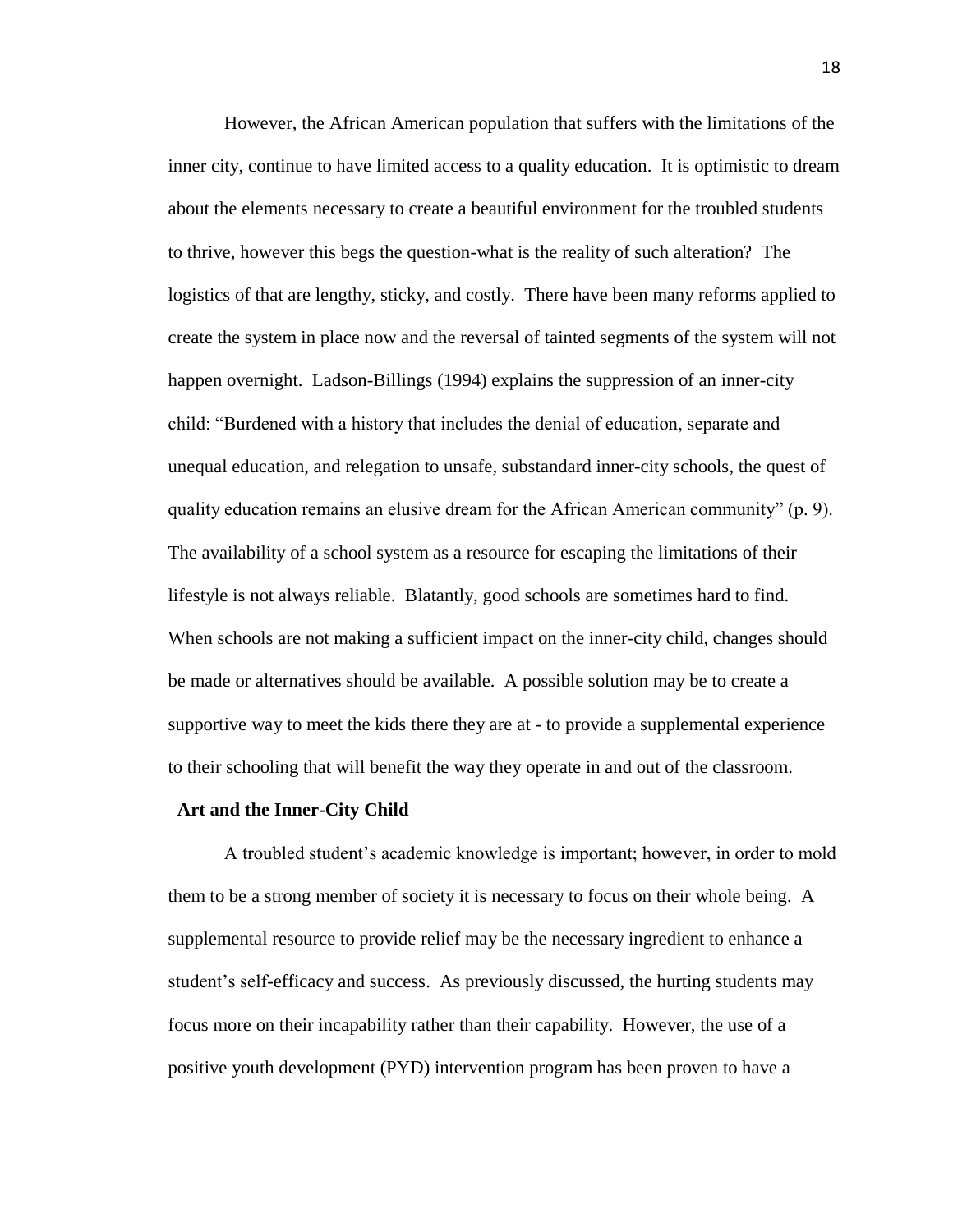significant impact on the underprivileged child and their self-efficacy (Forrest-Bank, et al., 2016). The effects of traditional intervention systems, fused with PYD principles (competence, connection, character, confidence, compassion, and contribution), have proven to be impactful apart from the arts (Forrest-Bank, et al., 2016). Yet, when incorporating expressive arts, it adds another element of power to the intervention system. "Expressive art" is defined by Forrest-Bank (2016) as, "the use of art disciplines including visual art, music, dance, writing and drama, for self-discovery or change" (p. 431). Incorporating art is the use of various mediums to break down internal walls, promote self-expression, and enhance individual self-efficacy. Art can relieve a troubled soul as a whole. As the American Art Therapy Association (2002) explains, art involves a creative process, not often tapped into by this culture that heals and enhances life. Young urban citizens deal with trauma, stressors, and mental conditions that range far out of their control. However, art boosts the adolescent's coping capabilities for their environment and also boosts their self-awareness; doing so gives these children the leverage to step out of the violent, everyday cycle (American Art Therapy Association, 2002).

The study of a positive youth development program implanted into several low socioeconomic neighborhoods brings to light the extent of influence from expressive art (Forrest-Bank, Nicotera & Bassett, 2016). In this youth development program, expressive art is offered as a means to achieve positive academic, behavioral, and social outcomes. While after school programs at large are surveyed in this study, art programs have excelled in their usage of positive youth development (PYD) and community engagement (Forrest-Bank, et al., 2016).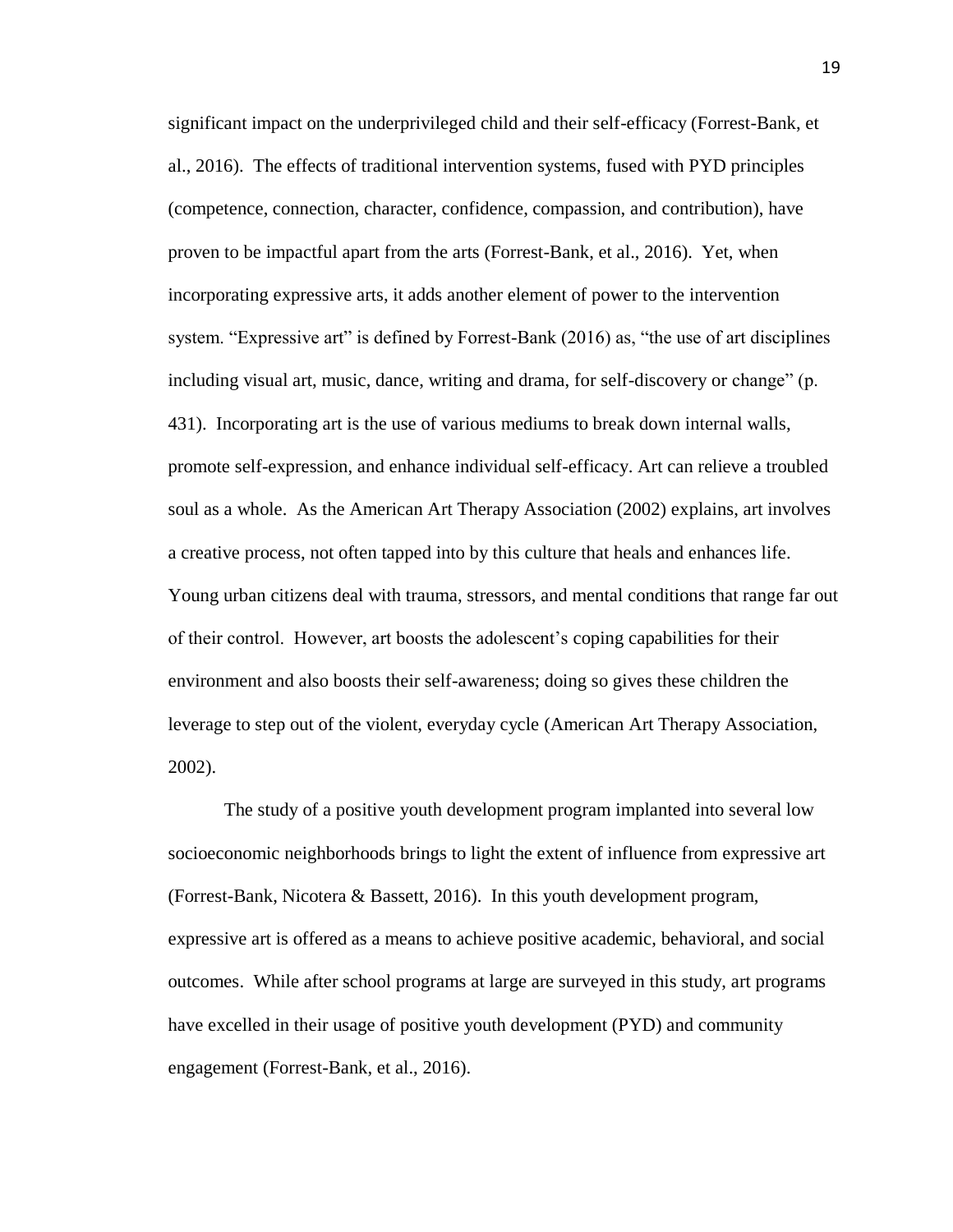Camilleri (2007) is a music therapist who believes in the powerful combination of therapy and creativity, especially for those suffering under the circumstances of a low socioeconomic lifestyle. She works with a population of students in New York City and has seen great results spring from her efforts. "Our contemporary world is chaotic, threatening and out of control—art serves as a vehicle to order it" (Climenko, 2009, p. 86). Art lays out a variety of activities that lead to stronger work ethic and selfexpression (Reeve, 2009). Emphasis is placed on the word "variety"; this is because art is not simply painting or theatre, it can be anything from building a sculpture to the expressive stroke of a paintbrush. The Oxford dictionary (2017) defines the arts as any branch of creative expression, and more specifically as, "The expression or application of human creative skill and imagination, typically in a visual form such as painting or sculpture, producing works to be appreciated primarily for their beauty or emotional power." The artistic forms of expression that the hurting children will produce are the vehicle by which they communicate emotions and deep-seeded hurt. The arts are not done to coax students into thinking within the same boundaries and mindset as everyone else before them-if that were the case, it wouldn't be art. Art gives students the freedom to process their life experiences through their own lens and their own medium. Once they are able to process the realities of their life and the path they are walking down, they are able to cope and respond with ease and clarity. Especially since art is also a vehicle for celebrating diversity (Forrest-Bank, et al., 2016). Art is not implemented to rid children of their individuality and cultural diversity. To clarify, the goal is not to strip kids of their culture; quite the contrary, it is to understand their culture through providing them a space and a means to process the negatives of their environment.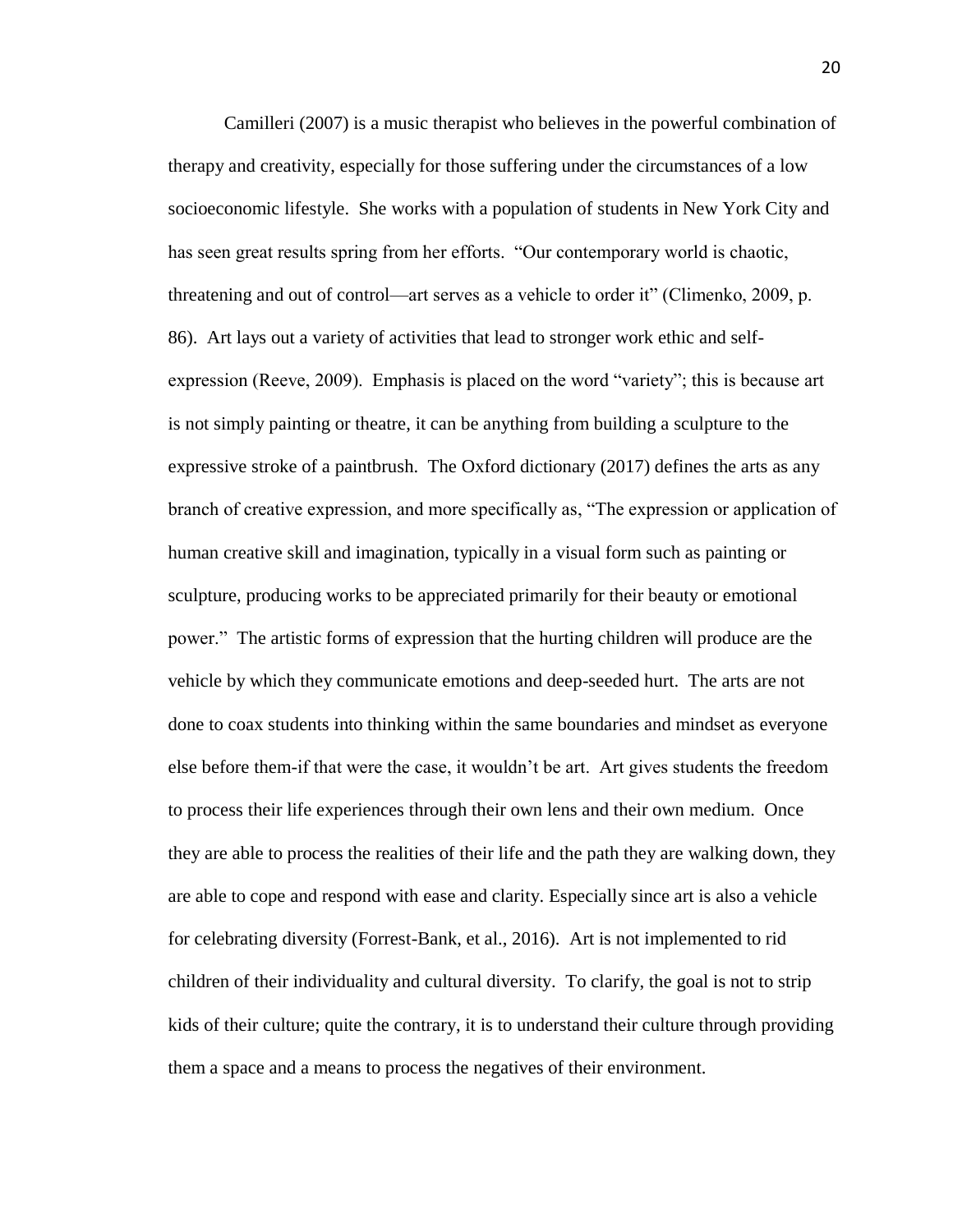Speaking specifically about music therapy, there has been substantial guidance given to the students who struggle with attention deficits through musical expression (Forrest-Bank, et al., 2016). For the inner-city student, extreme and costly interventions cannot be afforded, nor will they in most cases, be sought out by low-resourced parental figures. So, the use of a traditional human therapy has provided a route of social, behavioral, and academic progression. Wolfe and Noguchi (2009) conducted an experiment that tested comprehension of a read-aloud story in a Kindergarten class. The results showed that when there was a musical element within the story, such as a song or lyrics, the students were more engaged and were able to maintain consistent attention (Wolfe & Noguchi, 2009).

Although the following study is surveyed from Korea, there is an underlying theme that goes beyond culture: for children who have suffered from depressive symptoms the performing arts have been a significant therapeutic resource. A group of students who dealt with depressive symptoms were placed in a twelve week period of dance therapy (Jeong, Hong, Lee, Park, Kim & Sub, 2005). Within this period of time the neurohormones, measured against the control group, had noticeable improvements. A similar study was done for inner city fourth graders with the artistic expression found in theater (Kisiel, Blaustein, Spinazzola, Schmidt, Zucker & van der Kolk, 2006). Aggressive behavior declined and healthy social behavior increased, all while boosting their academic achievement.

Artists for Humanity (AFH), an organization based out of Boston and designed to pay troubled youth for their creative expression, provides a great example of having a mission to minister to the whole of an at-risk individual (Rodgerson & Wilson, 2005).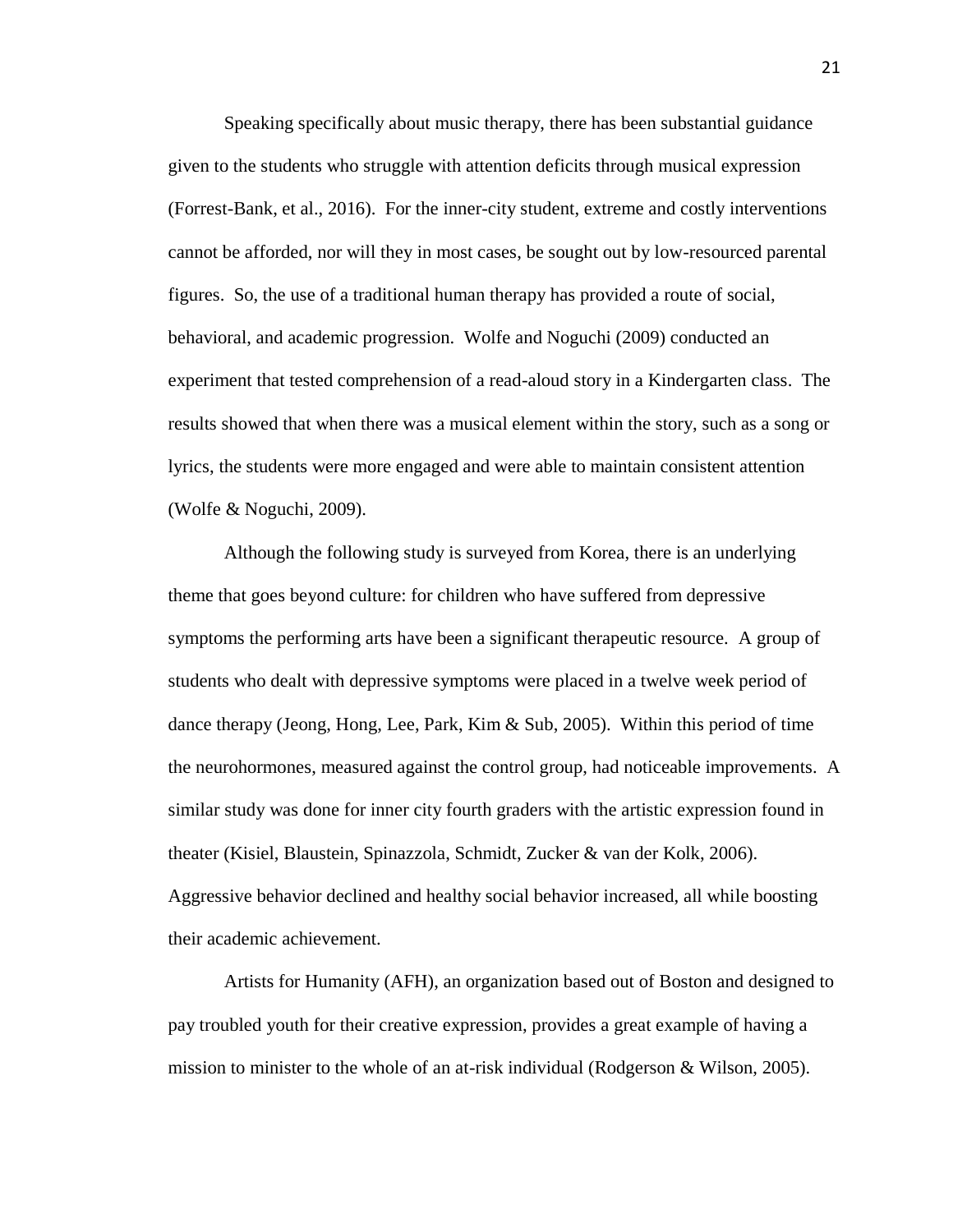The organization's outlook is that having an art education can increase the achievements and self-esteem of an individual. They have been successfully partnered with after school programs for over a decade, creating a celebratory spirit for diversity and the arts. The students are paired with local artists for an extended apprenticeship during which they volunteer, grow in their art form, and learn responsibility (Rodgerson & Wilson, 2005). The organization believes that there is a direct linkage between a student's view of their self-worth and their academic achievement, so the programming is designed to build up their confidence. During the program, student's get one-on-one mentoring as well as constructive criticism on their work, to give them the opportunity to grow.

Beyond uplifting a troubled child, art can be used to unveil the deep hurt within. As written previously, a troubled child may use destructive ways to communicate their deep-seeded feelings and frustrations. Zamdmer (1994) would jump in to say that art is a form of communication that can allow a hurt being to express through a healthy language; in this case the "language" is the medium through which one communicates. Specifically, Zamdmer (1994) explains that, "making art, what Eliot Eisner called 'the act of arting,' is a form of communication, like writing and speaking, in that it involved externalizing human thought through a language" (Zamdmer, 1994, p 4). When hurt is uncovered and conveyed, the deep healing process begins. In concurrence with Rodgerson and Wilson (2005), Fanelli and Klippel (2001) believe in the deep restorative power of art for the inner-city youth. As art uproots the hurt, there are ways to cope with and mend the wounds. Fanelli and Klippel (2001) use Gardner's theory of Multiple Intelligences to explain that the more variation there is in learning the more the individual will grow. The healthier routes the student has the option of taking towards the same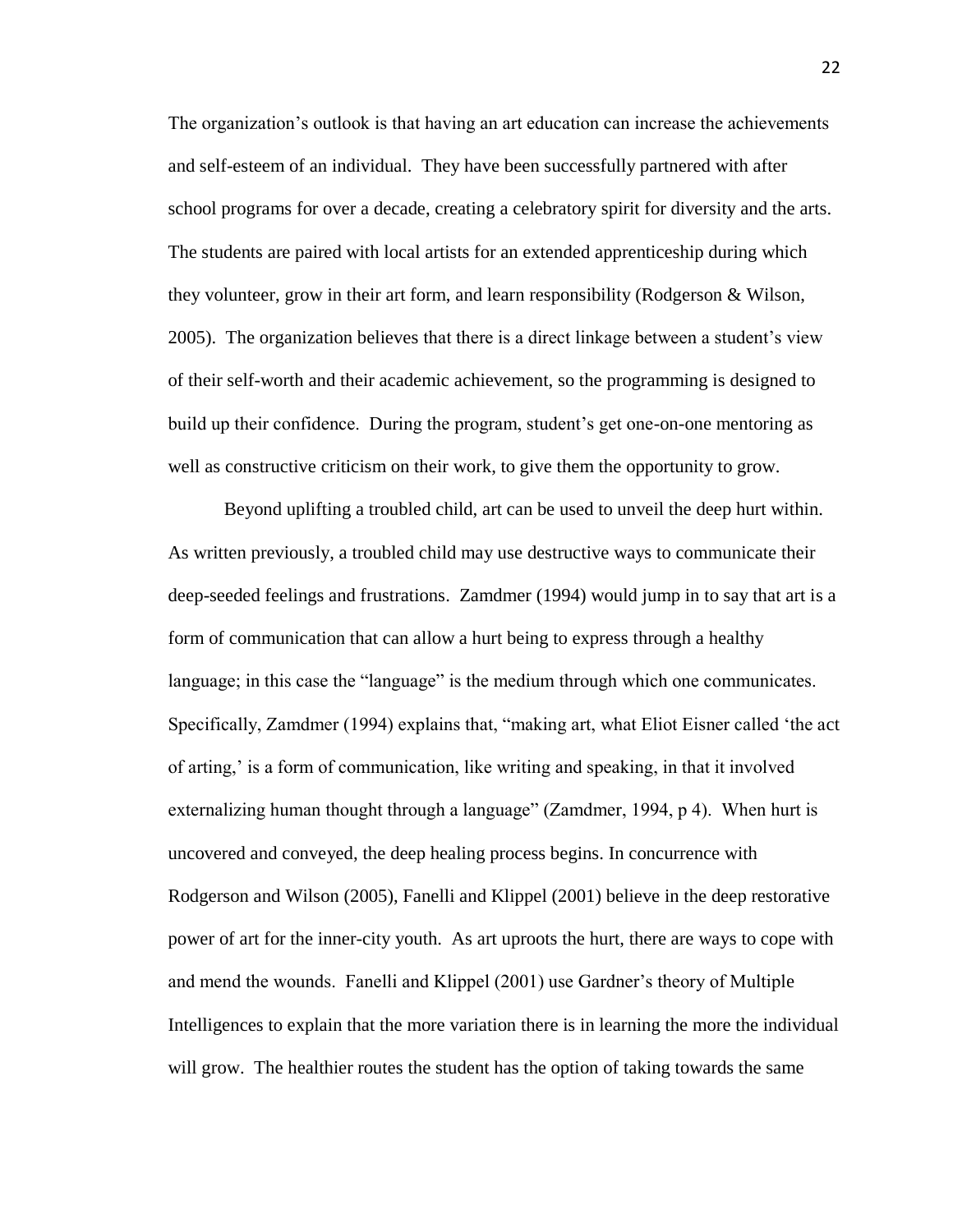goal, the more likely they are to reach it. This involves the freedom to embrace an individual's strengths and utilizing those to help them learn and grow.

Art Horizon is a program that focuses on bringing the arts to schools to implement as a remedial approach for this specific at-risk population. Many of the substantial effects stem from allowing inner-city kids to engage in art activities to improve social and learning behaviors. Much good comes from opening up the deepest parts of oneself, explains Fanelli and Klippel (2001). Substance is added to students' character when there are dynamic learning processes and opportunities for self-expression in their life. Their "intrapersonal well," an understanding and acceptance of oneself, a term coined by Fanelli, is revealed through art and can therefore be mended and built up. The art projects within this particular program, Art Horizons, required hard work from the students. Hard work challenges their familiarity with giving up. So, despite the low expectations given to them in the past, the inner-city students rose to the occasion and went above and beyond in the loving environment of the Art Horizon program. Once the success on the other end is experienced, the sensation of overcoming an obstacle has an addictive nature. This is especially true when there is encouragement to build up believed potential. Students can construct their intrapersonal well to be stronger through the completion of tasks. With immense efforts, the factors that made a difference within this example were art, relationships, and encouragement (Fanelli & Klippel, 2001).

In addition to the projects integrated in the Art Horizon program, murals have often been used to aid mental health patients in rehabilitation processes. Hart (2013) gives an overview of The Porch Light Initiative where artists are connected with local health patients to train them to paint a mural. Through painting, patients learn to release

23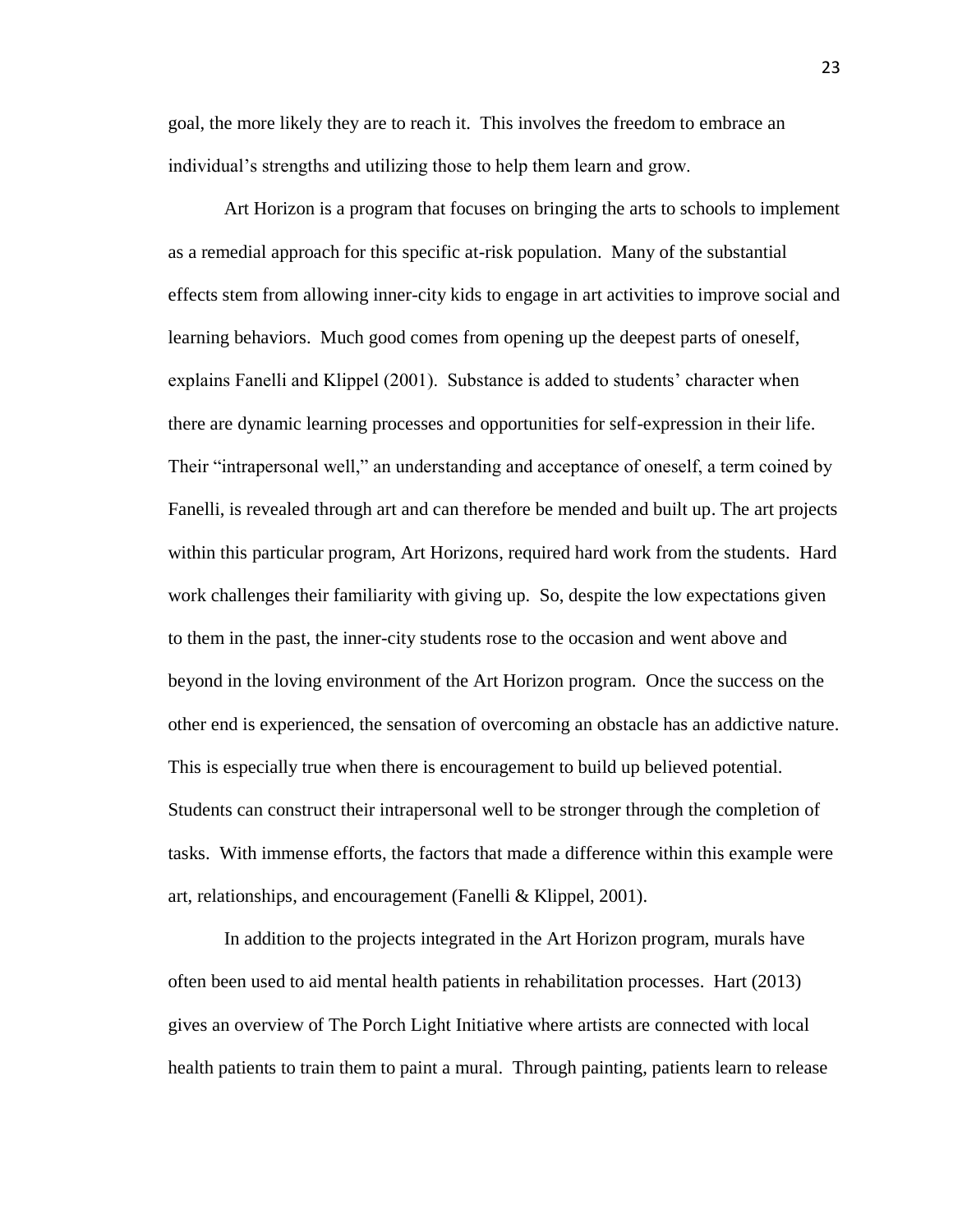the deep torment of their own emotional being. While there is no solid research to back up the great growth behind this initiative, it is in the making and the volume of the patients' improvement that has the power to speak for itself (Hart, 2013).

Elaine Bell Kaplan, the author of *We live in the Shadow: Inner City Kids Tell Their Stories through Photographs,* would agree with the philosophy of Hart (2013), being that they both see the value in art for the inner-city youth's restoration. Another transformative art form, photography, is used to express the stories of the inner-city child and to grant them the voice they never knew they had. There are unknown depths in the reality of a low-socioeconomic lifestyle, and photography allows those subjects to cope. Mark Dunford (2014) reviews Kaplan's book and concludes that allowing a camera to capture the good and bad moments of life sheds light on the previously ignored and denounced. Awareness paves a pathway to overcoming the odds.

The beauty of artistic expression is amplified against the background of the urban city streets and culture. The conditions and context in which the art is created enriches the voice and message the piece has to share (O'Connell, 2008). Whether it is a child expressing personal inner hurt through first-hand experience, or it is an interpretation from a professional artist, there is beauty in vulnerable creative works that tell the cold hard truths of life. Art shares the depth of emotion; sharing these emotions brings freedom. There is even a freedom and celebration towards diversity and culture.

Not only does creating art bring relief to an inner-city child, but *observing* works of creative expression and collecting meaning from the pieces can produce deep healing. The observers of the pieces find community and understanding in the pieces of art that are vulnerable and depict reality. Jane Golden of the Philadelphia Mural Arts Project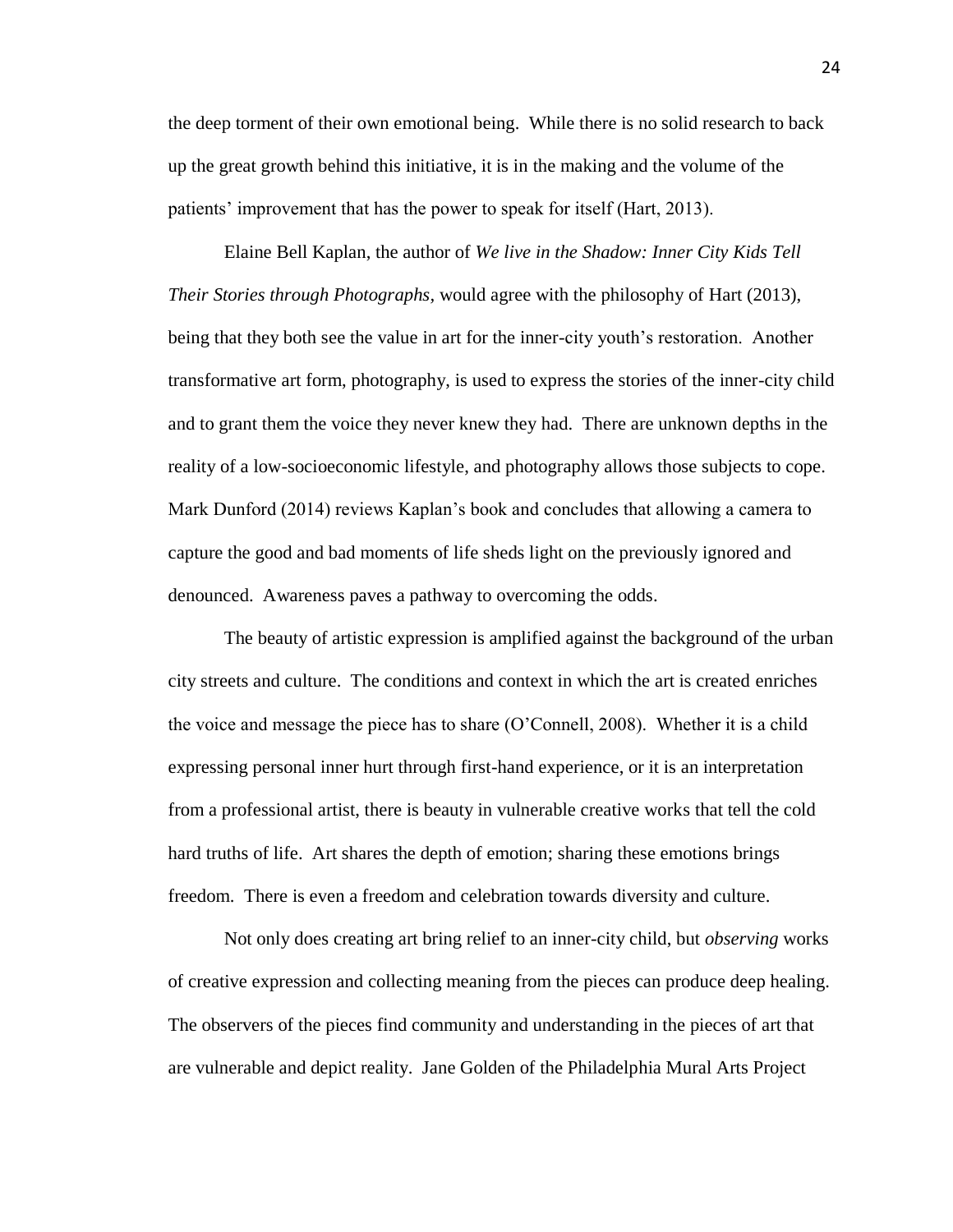(MAP) describes art as lifesaving (O'Connell, 2008). It not only subsides pain and life's frustrations, but it gives an escape and a freedom from it. Jane Golden states that, "murals can play a catalytic role in healing the wounds of the city" (O'Connell, 2008, p 19). With the MAP, while the inner city does not get to play a role in painting the actual mural, they play a huge role in the brainstorming of what will actually go on the wall. Once the mural is finished the mural is dedicated to the community and is turned over to them to maintain and upkeep (O'Connell, 2008).

A common theme in all of these art programs and projects are the overall benefit for the child experiencing suppressing life circumstances. Where an inner-city child is told that they are a victim to their circumstances, they are given freedom from the burdens of life and are supplied with tools to overcome and express frustrations and hurt in a healthy way. Lisa Ferry noticed a big difference in the students that participated in her study on the intentional use of visual art journal kits and saw a decrease in anxiety and stress as the study went on as well as growth, "…in their self-confidence/selfesteem" (Ferry, 2016, p. 71). This kind of growth in an inner-city kid increases the strength of character as well as their likelihood of stepping outside of their normal environment to find success in the classroom and beyond.

Lisa Ferry (2016) is an art educator in Pennsylvania and she decided to conduct an experiment with hopes of finding a positive route towards anxiety/stress relief for her students. She had encountered a high number of students afflicted by anxiety and stress and decided to implement postmodern principle-based strategies (Ferry, 2016). These strategies include appropriation, gazing, hybridity, juxtaposition, layering, recontextualization, representing, and text and image. Ferry (2016) utilized these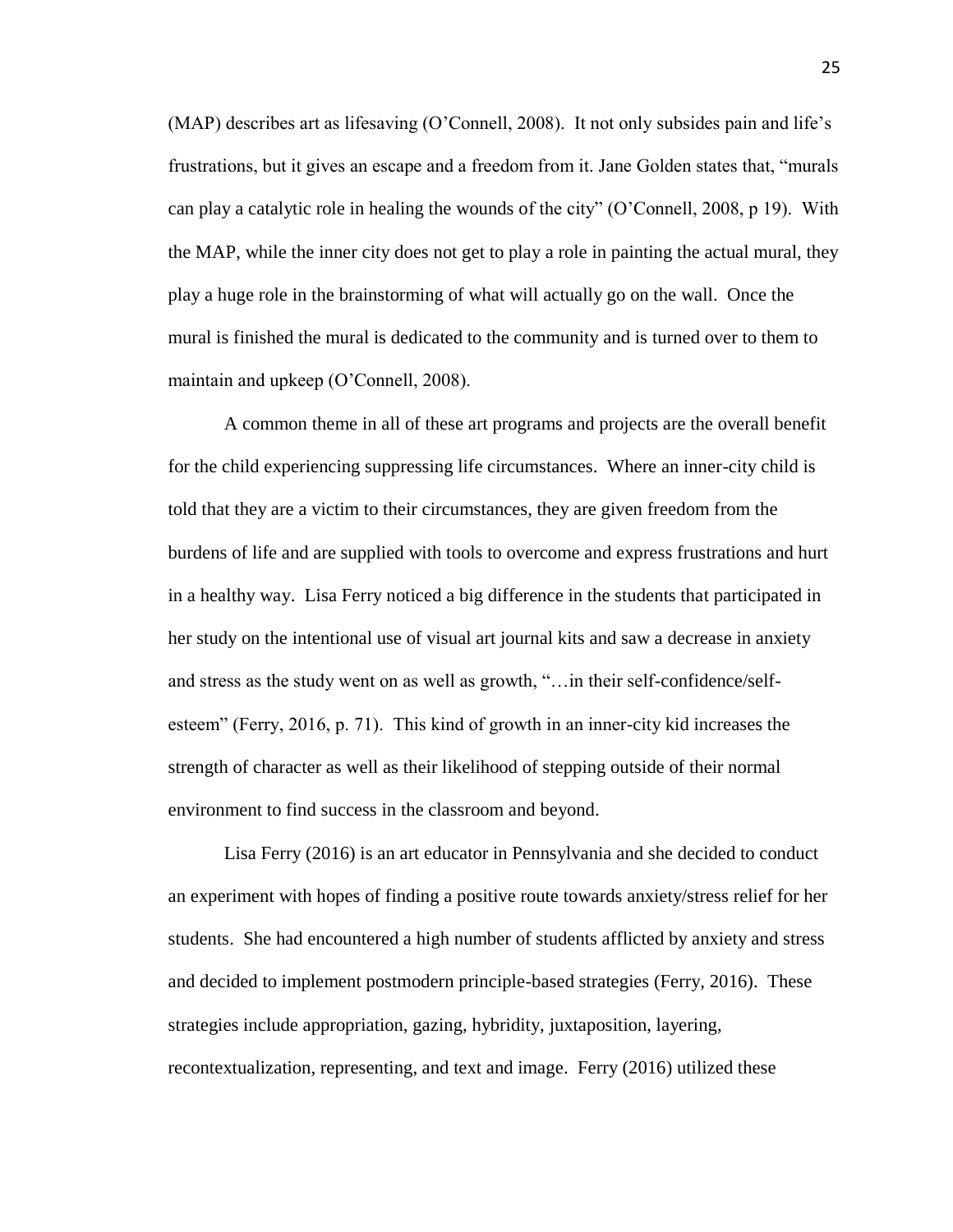strategies in her classroom; she had students practice each strategy in a visual art journal kit. These kits contain a variety of art tools that are meaningless before they are combined to express a theme significant to the student. Magazine clippings and scraps of paper were used to create personalized works of art. One of the projects involved the students looking closely at the artistic styles of a certain artist (like Barbara Kruger) and creating similar-styled art work. Students created an image through many different medians, centered on a social issue or topic that they feel passionate about. Students brainstormed words (in doing so, increasing social skills) to include on their art piece to increase the impact of the message the students hoped to portray (Ferry, 2016). Students released and expressed weighty topics. The benefits of projects like these are evident as Ferry speaks of her confidence, "…that the students benefitted from the postmodern principle-based strategies, not only by alleviating their anxiety/stress, but also giving all the students a voice, freedom of choice, and building their self-confidence" (Ferry, 2016, p. 71). The students now have accessible tools to sort through and utilize to manage their symptoms, which they are now able to control. This article brings up the point that controlled art is not as effective as art given for students to freely interact with. "By doing the postmodern principle-based projects in my art curriculum, I discovered that students enjoyed the freedom of choice and were able to create their own voice to issues that are important to them" (Ferry, 2016, p. 72).

Within the school system, arts have had a history of being high on the priority list for a student's academics, but on the opposing side some art programs have been undermined and kicked to the curb (Ruppert, 2006). The notion that art is effective in helping troubled youth is backed by research. There have been numerous accounts of art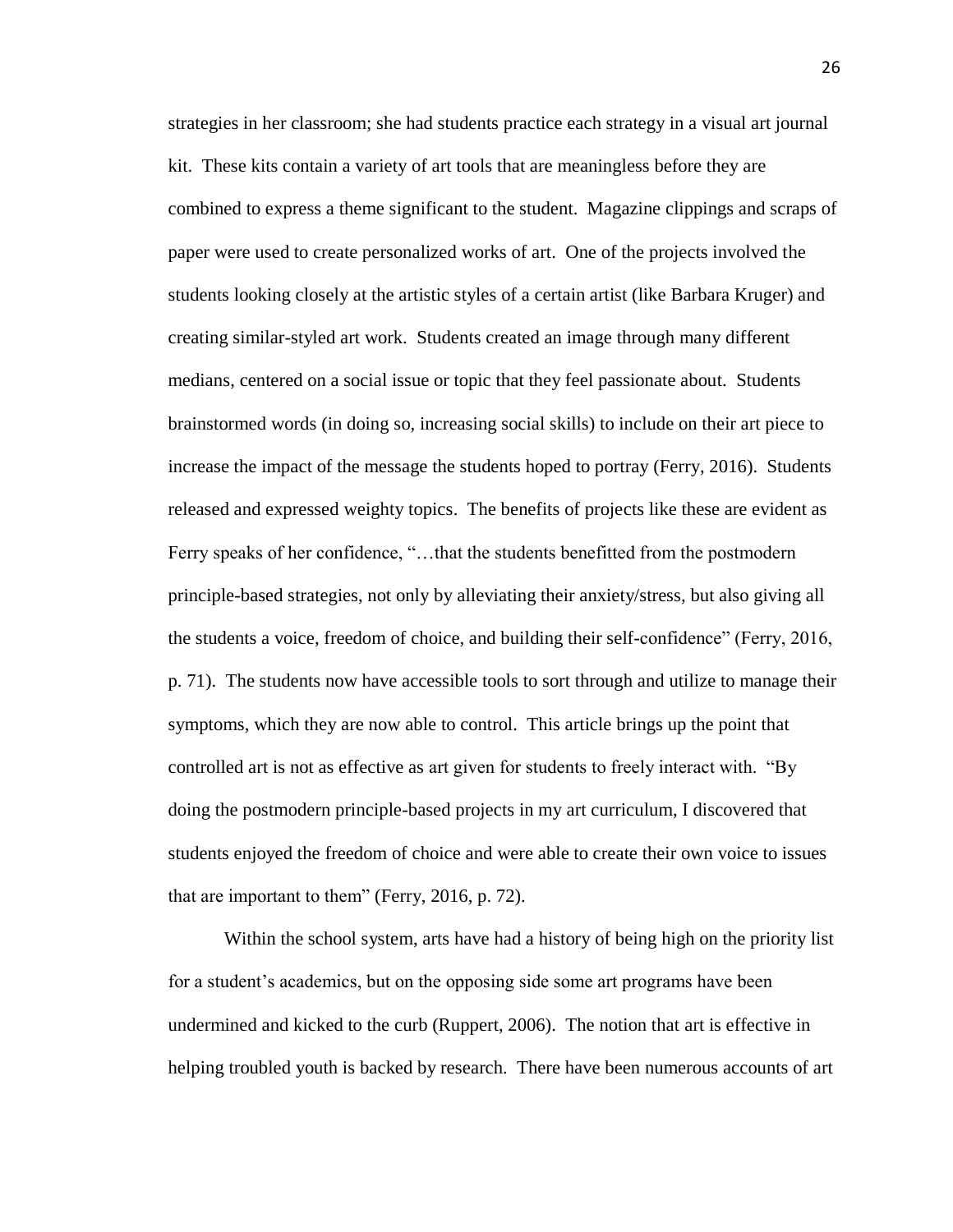raising the effectiveness of instruction and therefore boosting the academic outcome of students (Zamdmer, 1994).

#### **When Art Programs Are Undermined**

It has been discussed about the importance of a safe haven, like a school, and art to shape troubled youth. The value in these things are not world renown. In the past, art in the schools was of high value. In the No Child Left Behind Act the arts were on the same level of importance as reading, math, science, and social studies (Ruppert, 2006). This could be due, in part, to the observable effectiveness of art to a child's academic success. There have been a multitude of circumstances where art programs, whether in the school system or in an after-school program, get the short end of the stick. Oftentimes finances will be withdrawn from their program or morale in support of their program will die down. Both of these encouraging and supportive factors promote the quality and well-being of the program; without it the program may cease to exist.

**Where is the money?**In a dance therapy program in Louisiana, young inner city children were reaping the benefits of a healthy art therapy program that was determined to help students express feelings and engage in joyful activities (Camilleri, 2007). Unfortunately, when hurricane Katrina hit the area in 2005, all funding for the program ceased. When funding is pulled it is as if a lifeline is pulled. The art therapy program was no longer in business, and with it a large group of inner city children were without a place to experience healing (Climenko, 2009).

Art is a method for healing and self-expression; healing and expression are what most administration and teachers aim for. Ironically, the very method that is a possible route for healing is the one that is not prioritized within some schools. Eliminating a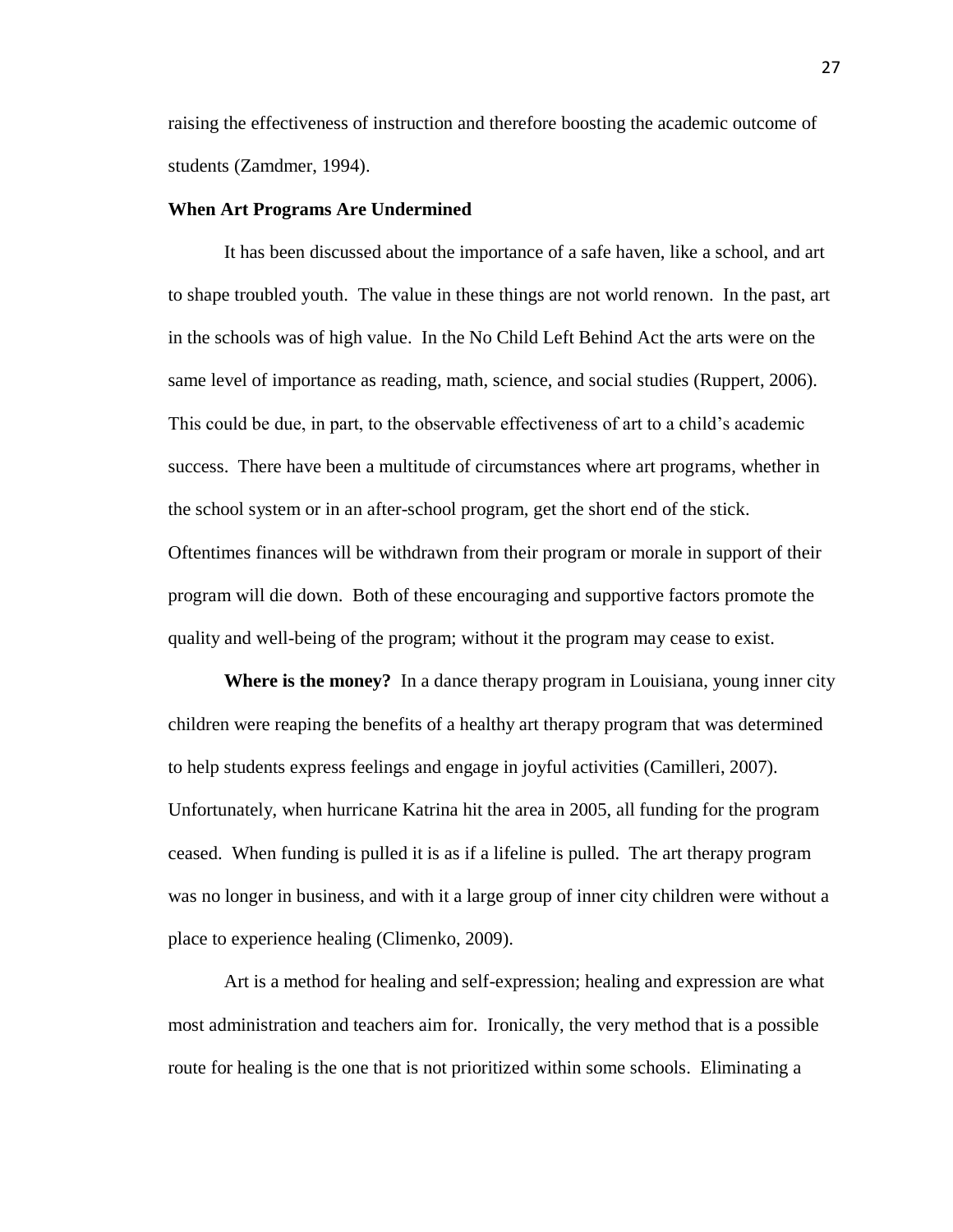possible route of emotional release does not advance the cause of healing and success for students. "The reduction of arts programs as a result of budgetary constraints and the uncoupling of arts programs from the Common Core restricts the methods by which ethnically diverse students who attend these schools are allowed to use creativity and expression in the process of learning" (Delk, 2017, p 2-3).

Budget cuts reveal to all what the administrators deem to be of importance to a student's success. "…Art education is frequently perceived as being minimally valuable in the context of budget cuts and increased emphasis on standardized testing" (Forrest-Bank, et al., 2016, p. 431; Ruppert, 2006). This is a consistent pattern. When funding is low, there are certain subjects that do not seem to be as vital as others. The debate is, what is categorized as vital? Based on our reviewed evidence, there is a dire need for a reliable subject to relieve the students from environmental stress; unfortunately, the proven route to accomplish such goals is often the last to be funded and supported.

**Where is the support?** Oftentimes when a school is undergoing change or challenging circumstances, the art department is the first to take a hit. Ironically, as you just discovered, this is the very program that can have the most impact on the whole being of a troubled student.

No matter how effective the arts may be, an art program has a serious hurdle to jump when the program lacks quality and support. A case study on the Los Angeles Unified School District (LAUSD) brings to light the lack of attention to art and its importance in the schools (Slavkin & Crespin, 2000). In the LAUSD, art education was incorporated back into the schools, but was not given attention or support. Eight schools' administrations were examined to measure their dedication to the arts. When the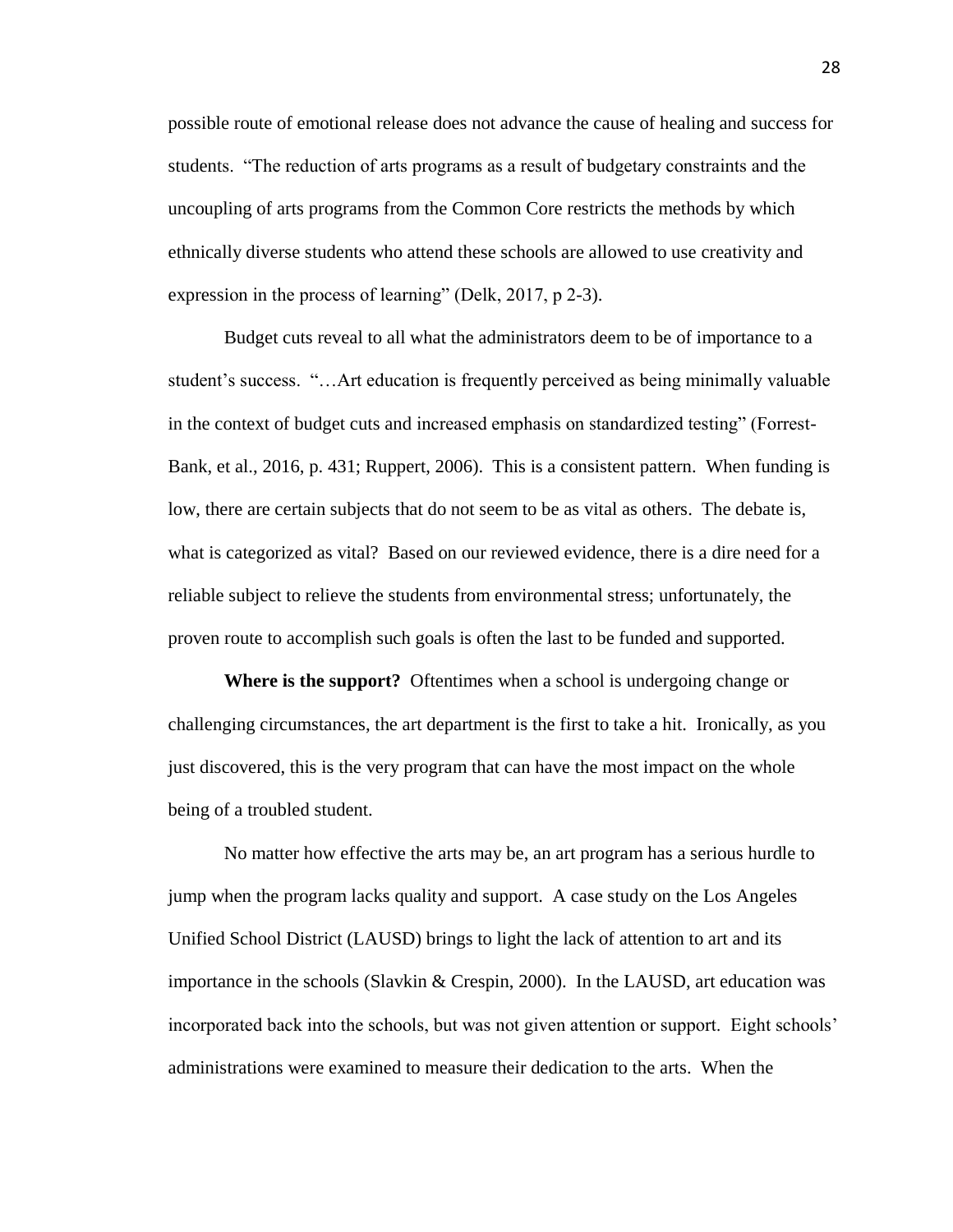administration had little care for the well-being of the program, there was an evident deficiency in the program's effectiveness. In order for an art program to be effective it has to have the support of the school board. Arts programs are deserving of passionate advocates, due to their effectiveness with the development of inner-city youth's education (Slavkin & Crespin, 2000). An unfair assumption is made about the effectiveness of arts on the students, because of a faulty and lackluster program. There is little impact made on students involved in a program that is not supported. When there is an unfavorable opinion about art programs within the school, it may be necessary to analyze what programs have built up that opinion; this is because full effectiveness cannot be seen in a malnourished system.

#### **The Dynamic Duo**

Inner City students have experienced broken relationships, society, and dreams. Characteristics of the neighborhood in which the children grew up, in addition to the family functioning, contribute in some respect to a child's exposure to the harsh realities of their environment (Sheidow, et al., 2001). A neighborhood is a community in which the inner-city person is raised, and the relationships at home should be the most intentional and raw relationships available for any person. When there is a lack in both of those areas imprints are made on the students functioning, including the high risk of mental illness (Ofonedu, et al., 2003). While a child may face a high propensity to acquire mental disorders or other harmful effects from their rough upbringing, it is important to keep in mind that there still remains a population of students that, as Forrest-Bank (2016) puts it, "demonstrate resilience such that they overcome adverse conditions and function normatively" (p. 429). These inner-city children have been exposed to some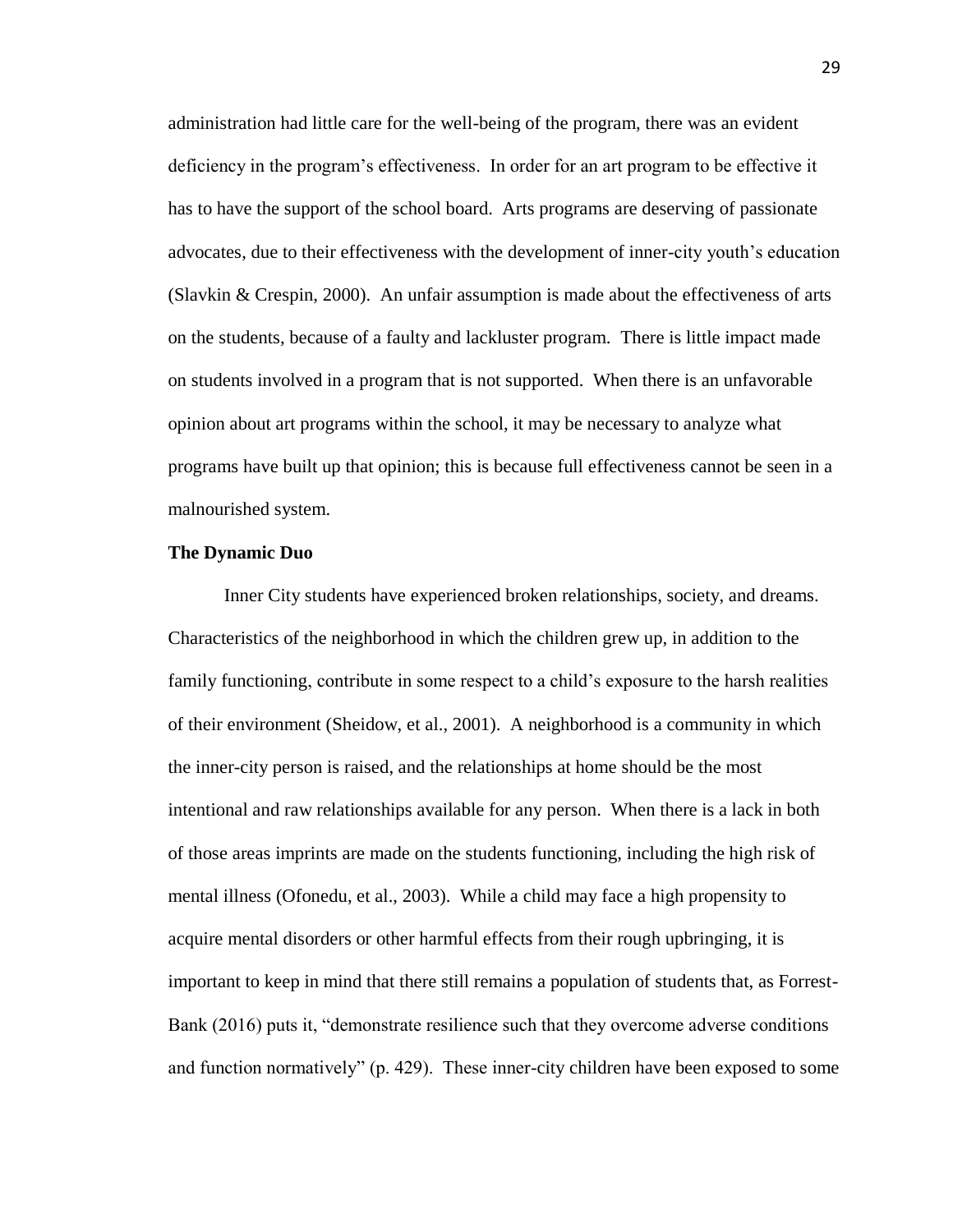aids that have supported them in overcoming their suppressive environmental factors; they are overcomers. The content to follow seeks to uncover which factors are essential to transform more urban youth into conquerors of their detrimental circumstances.

**Intentional relationships.** An inner-city child's life is saturated with unconstructive, and oftentimes destructive, influence (Podder, 2016). Many times the bad influences that pollute their lives (and expectations) are in the roles of leaders and people that should be the support systems in their life. A mentorship with an adult may be off-putting due to their inability to see the potential of this relationship; instead, based on their past experiences they see it as restraining and damaging, and so they flee from it. The past relationships in their lives have held the responsibility of forming a positive perception of this adult-child mentorship, yet, these are the very relationships that have failed them. Many violent adults in the urban child's life have left scars on the childemotionally, mentally, and even physically. The term "violent", in this case, means far more than physical destruction (Sauma, 2008).

I talk about violence not only in the physical sense; violence is also seen in betrayal of relationships by adults who lie, who neglect, who undermine, and who betray the trust that these young people need to develop a positive association with adults. (Sauma, 2008, p. 34).

Street children fight against the authority that has been of no help to them. Sauma (2008) explains that children who end up on the streets and in gangs are directed there as a result of not being listened to. In turn, they resist relationships with adults and do everything to push off oncoming adulthood (Sauma, 2008). Children finding purpose on the streets, oftentimes, don not feel like they have a guardian to confide in. Therefore, special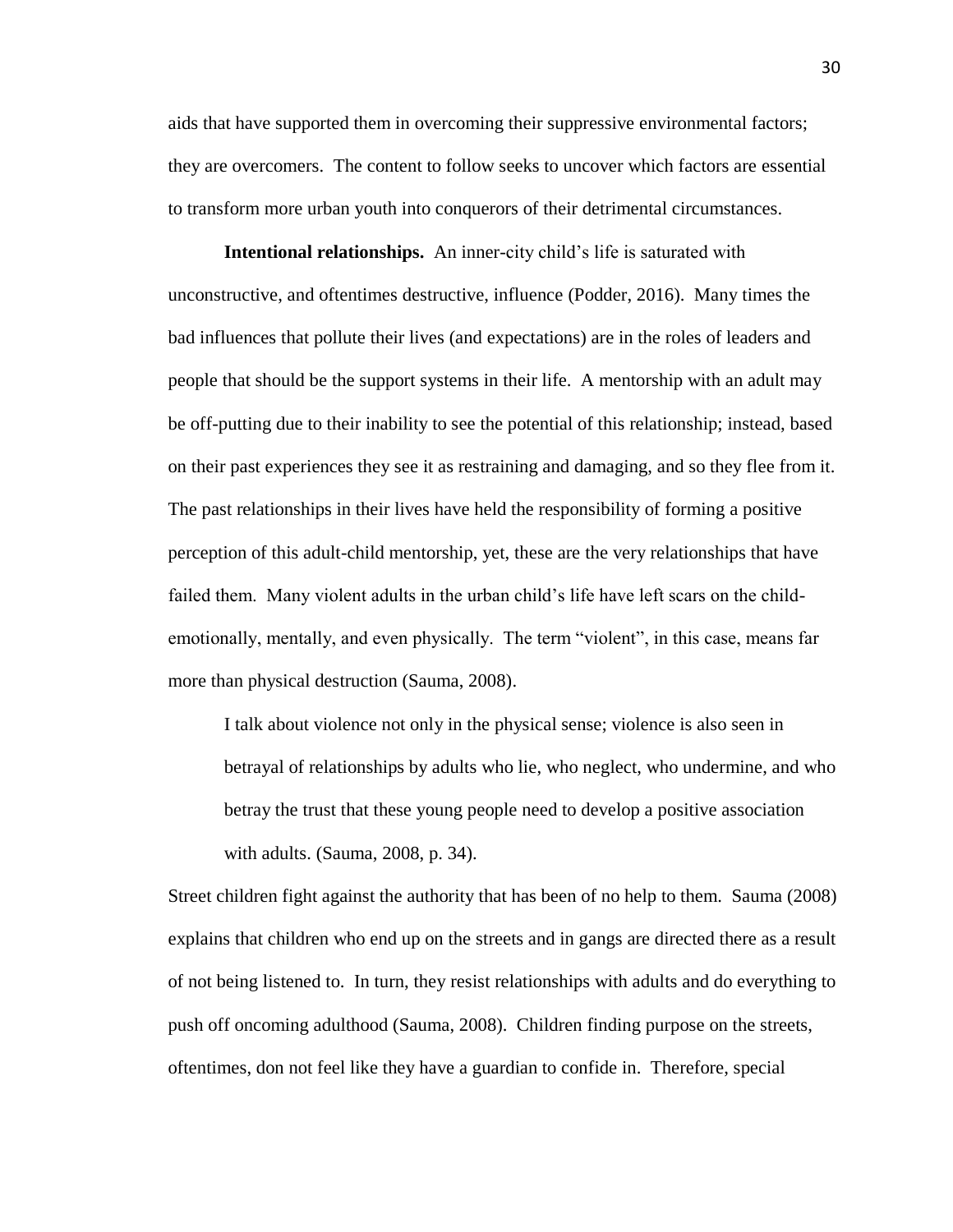attention must be paid to the interaction between outreach workers or mentors and the child they are advising-as they hold the special privilege of reconnecting these children with a meaningful relationship.

Unfortunately, many times when there are outreaches to these violent environments, the organizations are over structured to the point of dehumanizing the targeted urban/street population. These programs are, "…structured to deal with these young people only as isolated individuals rather than as human beings dependent on meaningful relationships" (Sauma, 2008, p. 34). The street children are *dependent* on meaningful relationships. Relationships should foster sensitivity to the child's circumstances as well as a determination to listen and understand (Sauma, 2008). A meaningful relationship does not necessarily rip the urban child from their toxic environment. Rather, it is seen as more appropriate to care for them where they are at, breaking down walls in the process, and hopefully opening up a whole new world of possibilities to these children. Half the battle is breaking down the built up walls to reconstruct the child's trust in authority. Seeking to understand the children and their motivations serve as the foundation for engagement in a healing relationship with an adult mentor (Sauma, 2008).

In a report by Susan Jekielek, Kirstin Moore, Elizabeth Hair, and Harriet Scarupa (2002), the signs of positive development due to an intentional mentorship program were palpable. Students involved in the mentorship program exemplified an increase in motivation during school, an increase in academic performance, a decline in absences, a decrease in violent outbursts, a decrease in alcohol and drug use, and an improved relationship with guardians or parental figures (Jekielek, et al., 2002). To only participate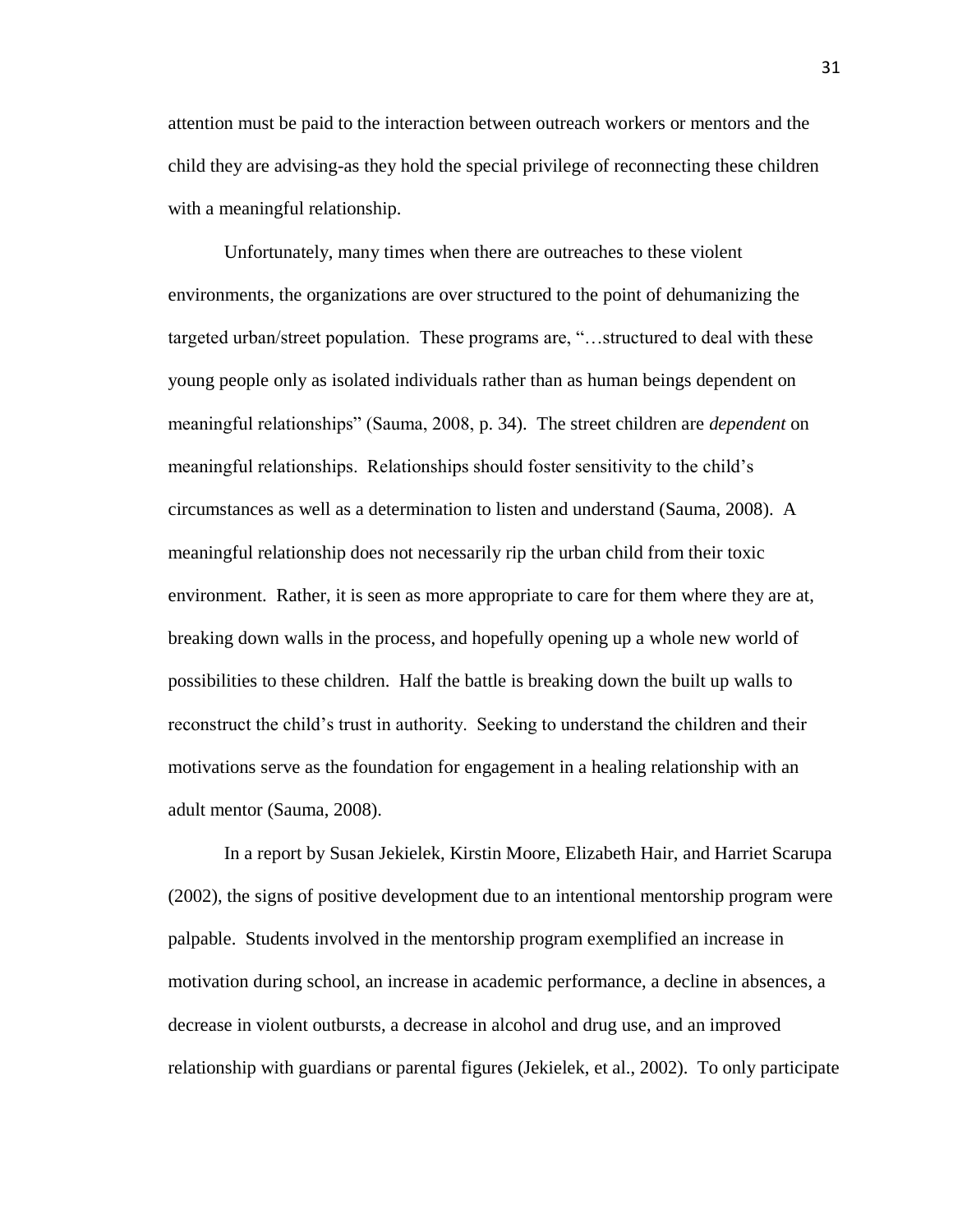in a short-term mentorship was strongly discouraged; to do so is to do more harm to the receiving child. The potential of a long-term mentor could redirect them towards a successful path and reconstruct the student's perceptions of authority figures.

Xin Li and Dhyan Lal (2006) tell a narrative of the large-scale impact of a principal, called "Daddy" by many, in *An Inner-City School Mentor: A Narrative Inquiry of the Life Experiences of "Daddy."* Two individuals, Tyler and Maria, and their experiences with "Daddy" are highlighted. Tyler never bothered to go to class and had made a habit out of getting in trouble. Maria had slipped into a negative crowd at school. The principal would pull them aside and carry on conversations with them, even amidst a circumstance where both students would have expected to be disciplined. When the students predicted a lecture to come, "Daddy" defied logic and engaged in caring conversation. The students were also given responsibilities that made them feel important and needed. The conscious effort placed by this principal made a difference in the lives of those he was in contact with. His planned and spontaneous mentorship with troubled youth left a huge mark on their lives (Li & Lal, 2006).

Pertaining to the classroom, healthy relationships are an important element to a cohesive and healthy classroom environment. The cultivation of a teacher-student relationship paves the way for a trust that allows the teacher a say in the child's life. As mentioned earlier, Foote (2005) discusses that to have a classroom that revolves around the students, their learning, and their overall development, the teacher must prioritize creating a nurturing relationship with the individuals. The behaviors and reactions of the adults in the classroom are read and interpreted by the students. "In the playground, children and teenagers play out the roles they are in the process of learning and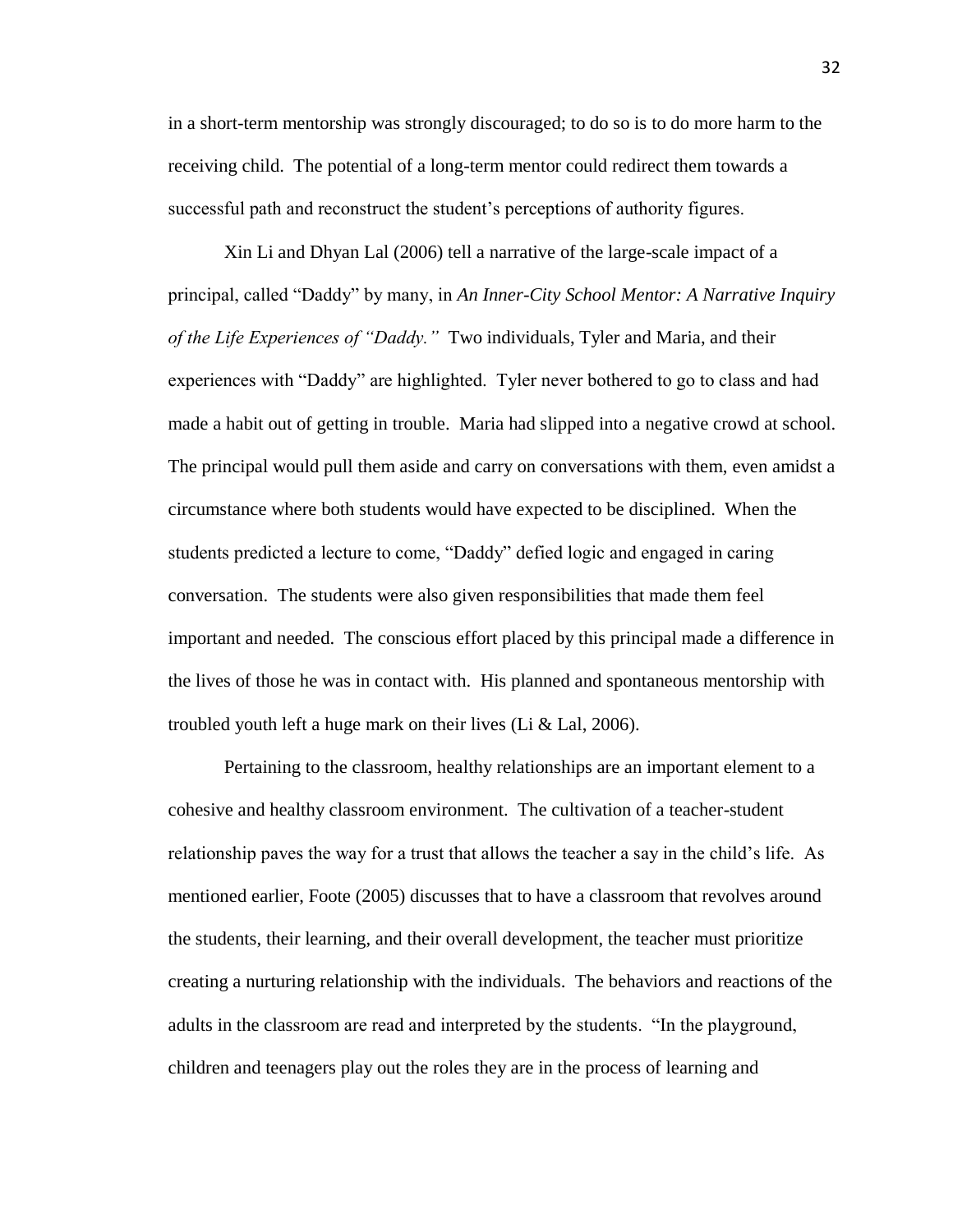interpreting from adults" (Sauma, 2008, p. 34). What students observe from adults, they repeat or react to. A healthy classroom relationship can be understood as one that is patient, stern, loving, and encouraging. The teacher or adult professional can have a special impact on the learning process of the student and what they believe of themselves.

**Healthy community.** Community adds social, mental, and emotional support for an individual; a community, as explained by Rodriguez (2017), is a place where they can belong in order to gain an understanding of where they fit into the big picture. This is not to say that it is advantageous to be a part of *any* community of support; the quality and direction of the support matters. Imagine being encouraged by a large surrounding community of people that hit people on impulse. Not only would you be supported to do so, but it would become normalized among the environment that you were in. The likelihood of you actually giving into this pressure and acting on this impulsivity would be high. This dramatized example emphasizes an assumption-that if your community around you does it and urges you to do the same, you will slip into it. Whatever is normalized and romanticized in one community can become the reality of one's mindset and then that can, in turn, affect the way he or she interacts with the world at large. The quality of the community matters. What the community encourages and urges a single individual towards gives a good snapshot of the overall condition of the environment.

Urban youth have a tendency to find community in the wrong places. When seeking a community to belong they gravitate towards availability and comfort-whatever approaches them and whatever is familiar in their upbringing. Many times this might mean slipping into gang culture, drugs, or party scenes. Their belonging in these environments may simply be defined as a place where they feel like they have people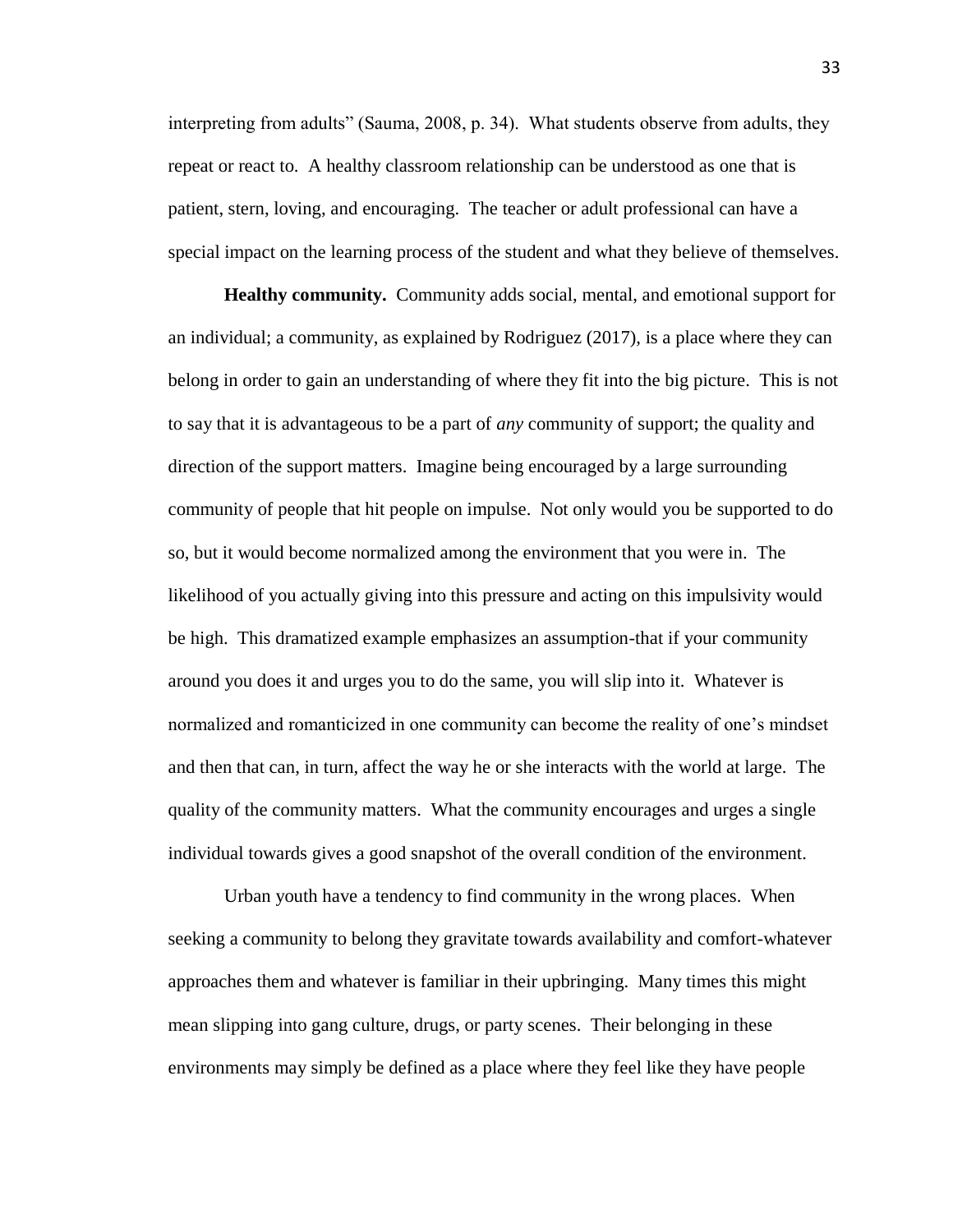around that support them. Sadly, this support becomes conditional when it breaches the comfort of another community member. As Sauma (2008) expresses the street gangs' experiences as one, "...marked by death, as well as by betrayal and belonging" (p. 33). There is a reoccurring theme of betrayal within this commonly selected community. Though Sauma (2008) reports from observations made on gang culture in Rio and in the United Kingdom, there are still some gang behaviors, "…that can be compared crossnationally..."  $(p. 32)$ .

A community is also a place where a member finds purpose. Many times a community will gather solely for a central purpose, like a club gathering to discuss one topic, but other times the community becomes tightly interwoven through circumstances and life experiences; in this way one relates to the people, shares in the load of life, and learns to work towards a purpose together. A gang's purpose and philosophy is centered on destruction and violence; yet, their claim is that they are family. The gangs, or the factions, were always in a group. A previous street-kid, Maria, explains that when she was alone she would be beat up, and when she was in a collective group with her gang members she would also be beat up. She says, "...but at least I was in the group" (Sauma, 2008, p. 33). Students desperately want to belong, and they will go to extensive measures to achieve it. Along with the feeling of belonging, there is a pride and identity that is linked to the title of "gang member". To belong to a specific gang means to be purposefully associated in order to feel a certain level of importance. This is the main reason for their association with gangs, especially since, "…the faction doesn't give anything to [you]," in the words of Maria (Sauma, 2008, p. 33).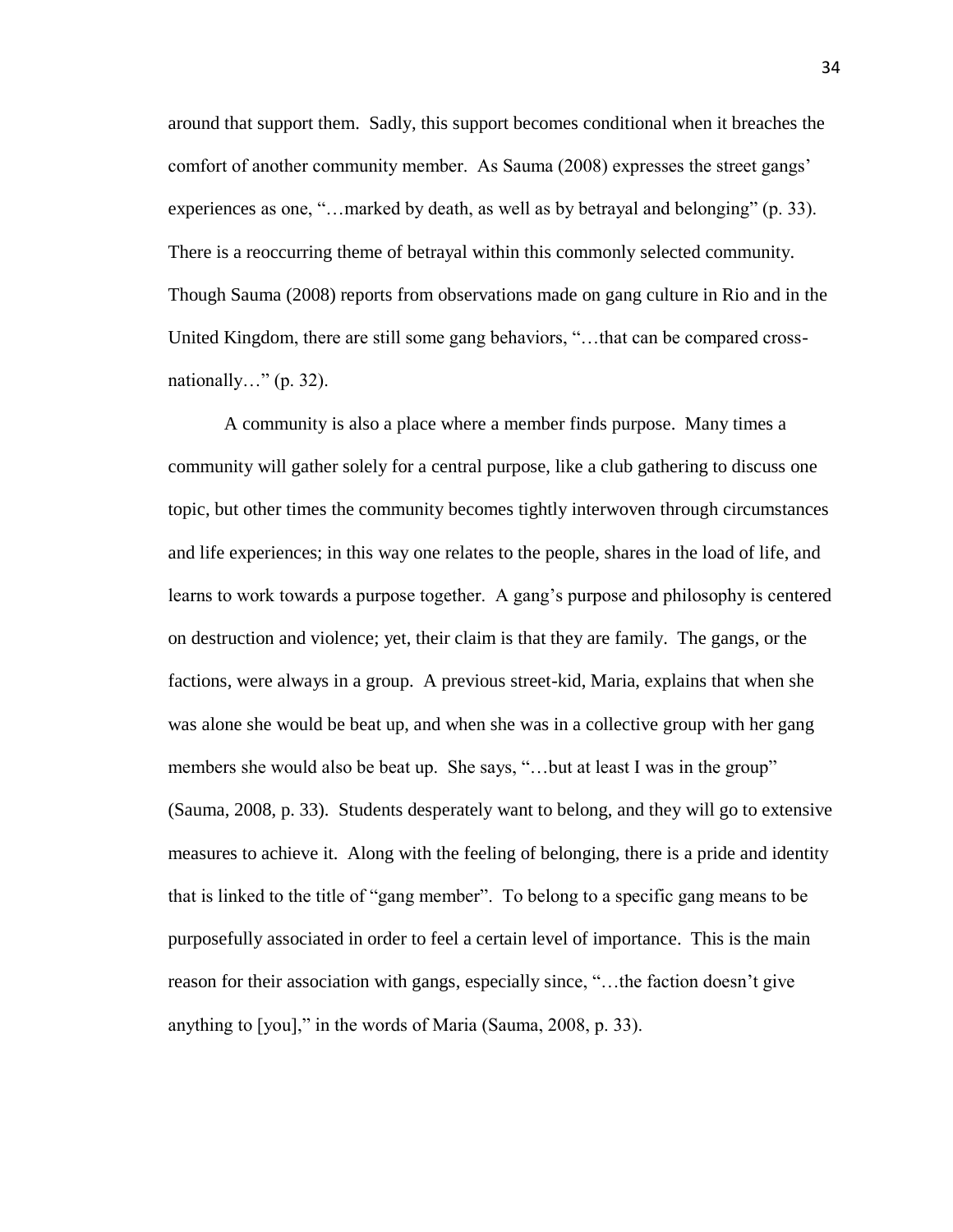These "street kids," a term coined by Sauma (2008), have created an unpleasant view of the "adult-world" and the overbearing power that they see connected to it. "The street allows them to connect to the trade [of drugs] without becoming imprisoned by it" (Sauma, 2008, p. 33). Yet, the children that find their community among the streets are at risk of being seriously injured or killed upon leaving their gang's designated territory. The captivity of this street standard seems undeniable. Yet, from their vantage point there is freedom in belonging, and in knowing that someone-anyone- has your back. Remedially, it would be necessary to create a community not so far removed from the culture in which they are familiar, but far enough away to where they get exposure to a healthy community. The freedom in a community that has their best interest in mind will shed light on the true imprisonment of the street life. Through a healthy conditioned environment an urban child will experience an open door to a world of possibilities, along with the guidance to go out and succeed.

Another one of the most well-known forms of community is the neighborhood in which one resides. It can become a go-to social support group. Unfortunately, a healthy neighborhood community is not always guaranteed to urban adolescents. "Males living in the most devastated inner-city communities--those with high levels of poverty and violence and low neighborhood social organization—were more likely to show patterns of escalating offending than were males living in equally poor, inner-city neighborhoods but with greater neighborhood social organization…" (Sheidow, Gorman-Smith, Tolan, & Henry., 2001, p. 347). This study by Sheidow, Gorman-Smith, Tolan, and Henry (2001) highlights two factors that are important to consider when measuring violence exposure for inner-city adolescents: the social organization of the community and the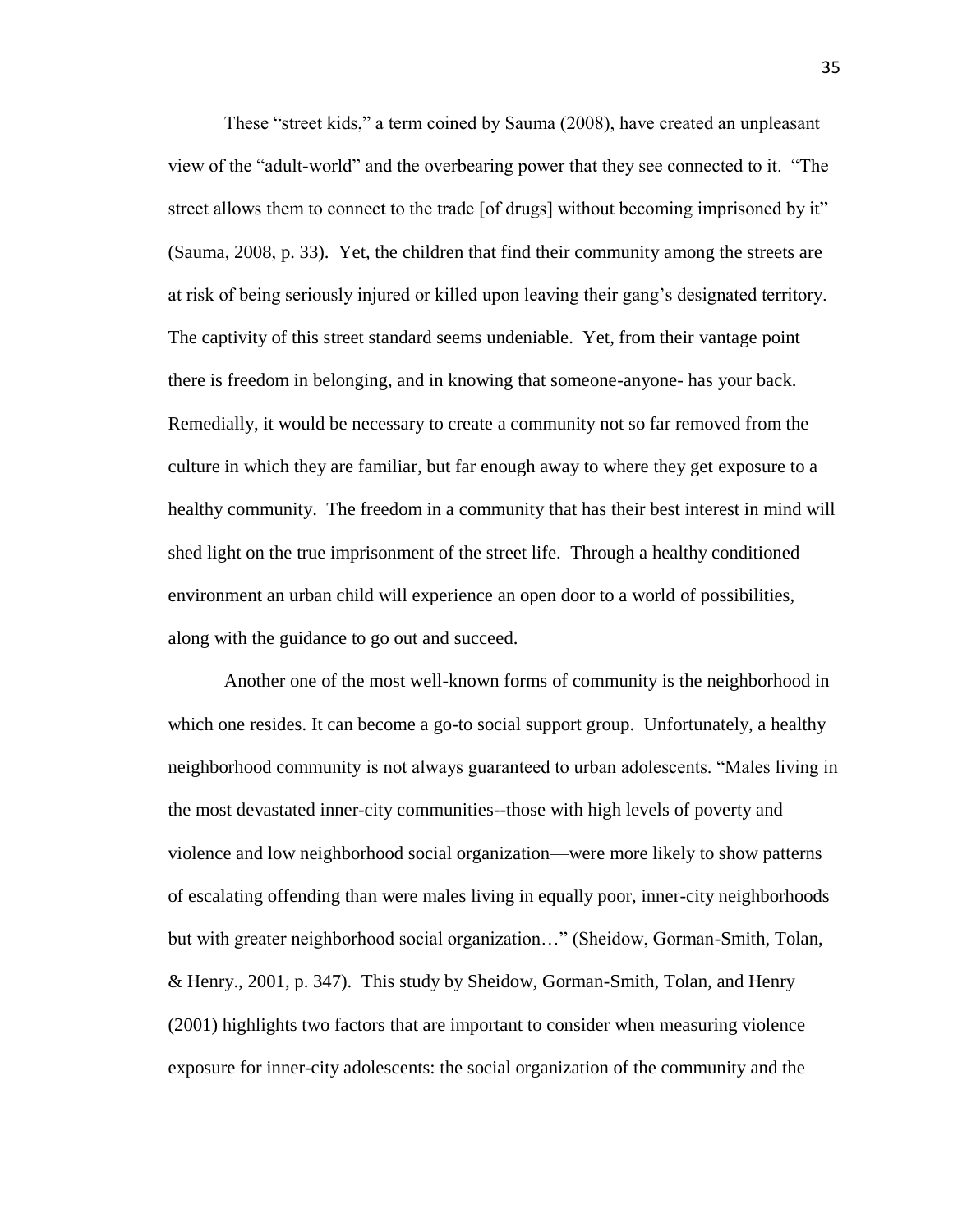family orientation. "Social organization is reflected in perceived social support and cohesion among neighbors, sense of belonging to the community, supervision and control of children and adolescents by other adults in the community, and participation in formal and voluntary organizations." (Sheidow et al., 2001, p. 348). There is an avid need for social support within the neighborhood community and family. There are some lower income students that reside in an area where neighbors are supportive, even if they themselves cannot provide a way out of that environment. The benefits of having any community of support is evident, however the impact of a healthy community would create life altering results. It can be understood in this way: any supportive community can love them where they are at, however a healthy community can love them too much to keep them there. This is not to suggest that the students need to be pulled from their culture in order to experience success or growth, it is only to reveal that there is possibility outside of the closed mindset acquired within a confined community of people who just accept "life-as-it-is."

When students are shown the world outside of their small neighborhood community, as is done with the All Stars Project (based out of New Jersey), students start to get a glimpse of what could be (Lobman, 2017). Upon reading this article reporting on the vast range of benefits from this inner-city program, something became very obviousthe students benefited from discovering a new community. The students in this particular program were in awe of the city that was only 20 minutes from their home towns (Lobman, 2017). It was the interaction with a new environment of opportunity that opened up their mind to dreaming and succeeding. This exposure is important in order to help these students become dreamers and believers of their own bright future.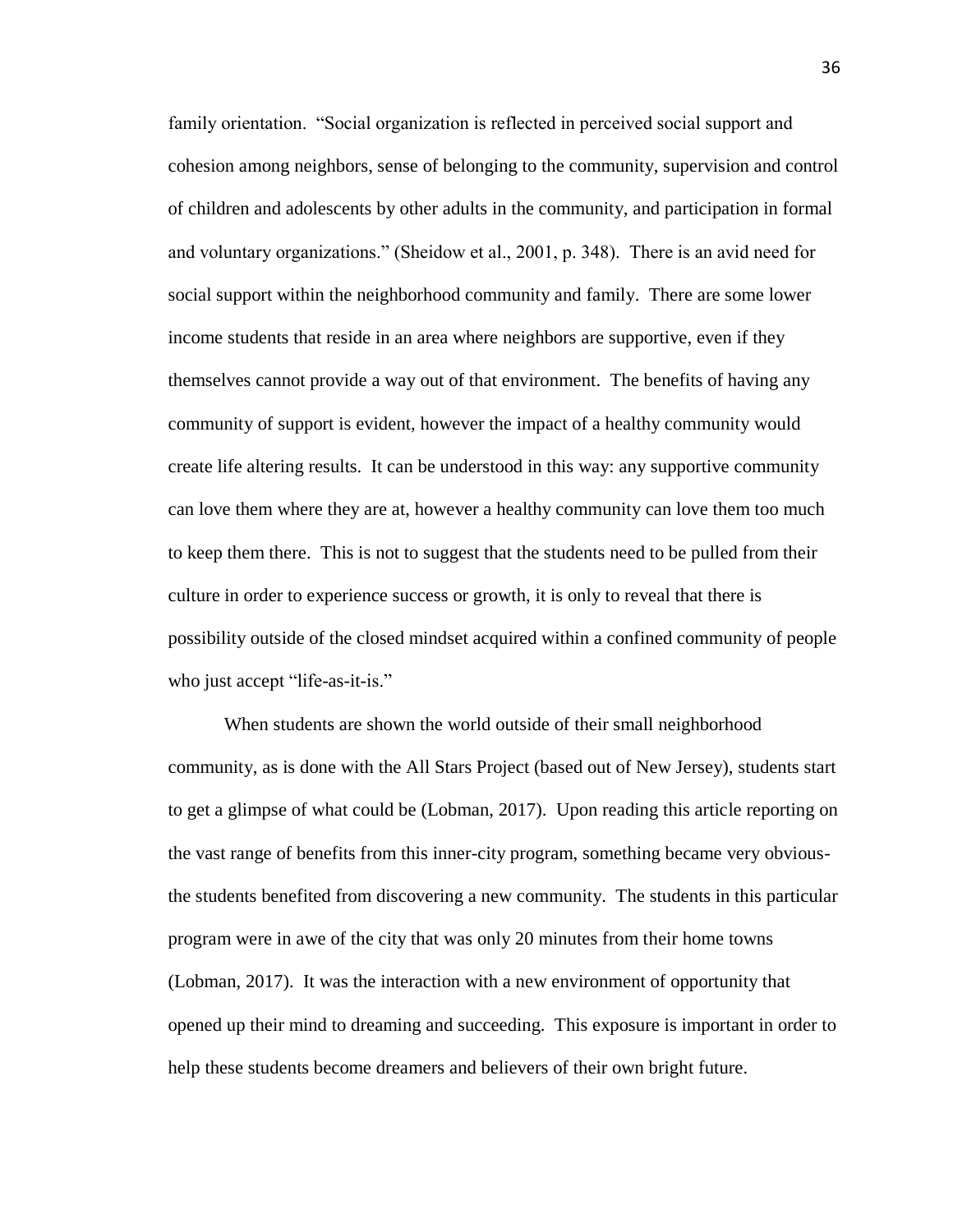As a part of the solution, incorporating the elements necessary to minister to inner-city kids, an organization could be put into place to minister to the inner-city students as a whole using Christianity. The local church is one of the powerful examples of a healthy community in an urban child's life. Cook proposes that the success of the church is the power of incorporating God in the training up of troubled youth (2000). The biggest contribution to the character of an inner-city child was done by the church (Cook, 2000). A Christian perspective is among other proposed methods of aiding urban students' whole being. Students are more than capable, they just need to have an outlet, a loving mentor, and the influence of a nurturing community (included, but not limited to the local church).

**Adding art.** The combining of these three elements, mentorship, a healthy community, and art, is another creative method to aid urban students' whole being. Intentional relationships, healthy community, and art education provide healing and growth to urban youth. Individually, all of these factors have an immense impact on the mindset of a troubled student, yet together the trio can alter the life course for that soonto-be world-changer. Students are more than capable of extreme life change and achievement, they just need to have an expressive outlet (art), a loving mentor, and a healthy community.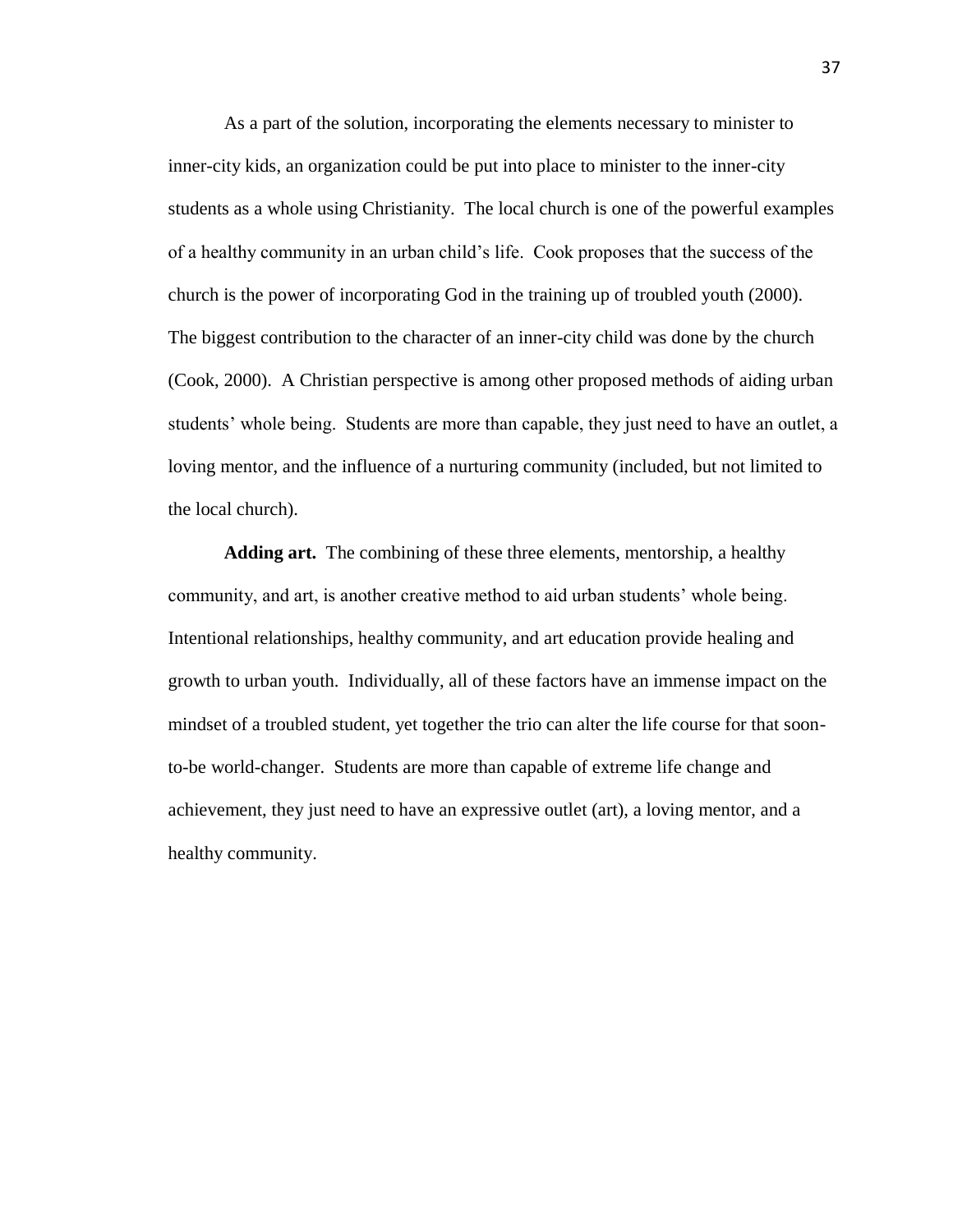#### **Conclusion**

As Sheidow, Gorman-Smith, Tolan, and Henry (2001) discussed, there is an abnormally high percentage of young children in the inner-city that witness impure acts of hatred. These children become comfortable with violence, making it easier for them to fall into the cycle that has allured their relatives and acquaintances in the past. This cycle becomes a trap that seems most impossible to escape: violence and destruction to oneself and others. The discussion offered within this thesis serves as a springboard for possible remedial support and, more directly, a way to escape the trap. Knowledge of home environments, the need for nurturing relationships, and of effective support systems (such as art intervention) give direction for action.

Based on the research provided, a business that would support the growth of inner-city youth could be started. To maximize the possible impact, this business should combine the elements of community, relationships, and art - bringing to life a wellrounded effort advocating for the success and personal growth of all struggling adolescents.

"Richters and Martinez (1993a) evaluated several family characteristics as possible mediators, including parental education, income, marital status, and living arrangements (home versus apartment). Only living arrangements could be linked to violence exposure, with those who reported higher levels of witnessing violence more likely to live in houses rather than apartments and to have lived longer in their current home." (Sheidow, et al., 2001, p. 346)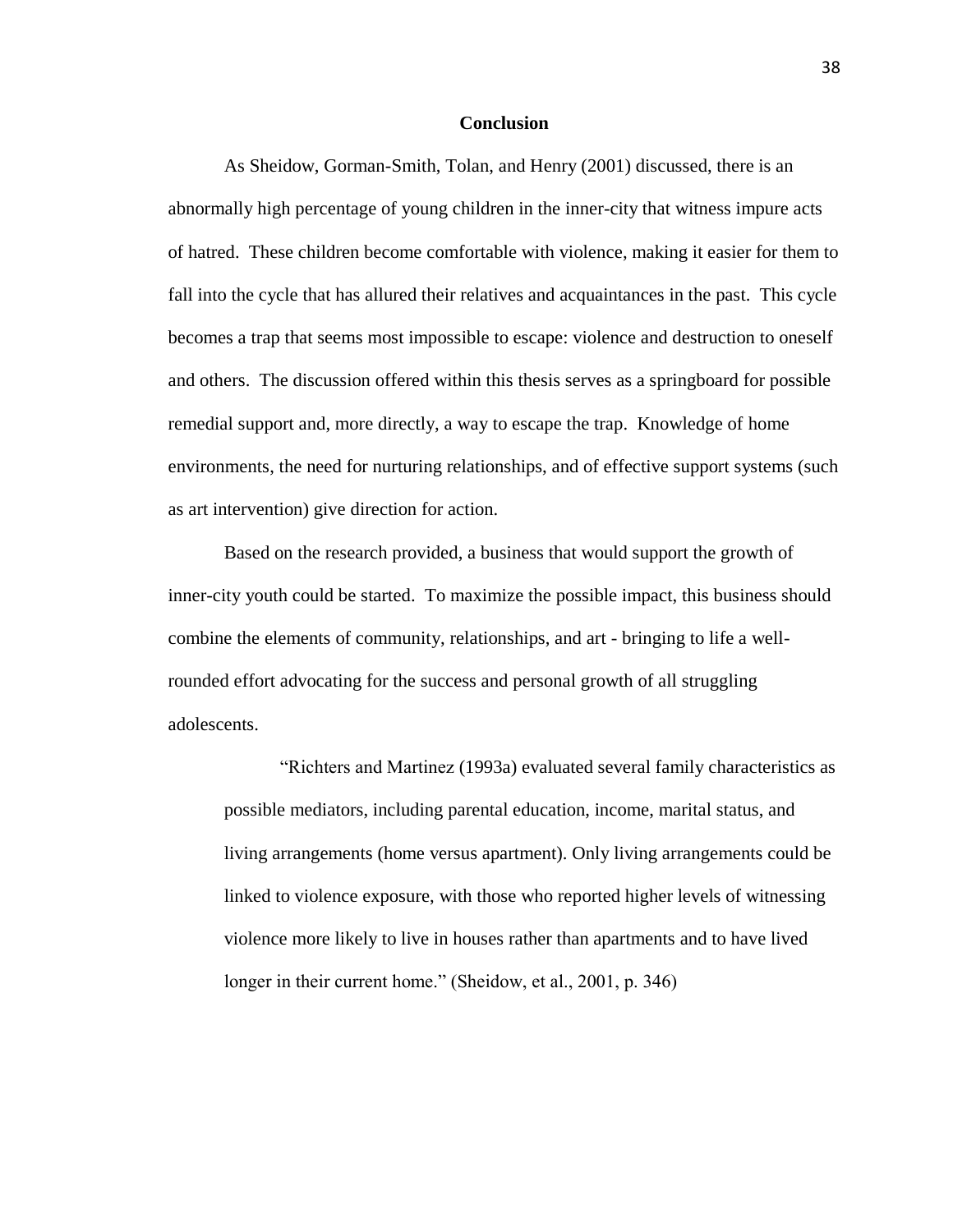So, what if they were given a safe place to call home? Sheidow, Gorman-Smith, Tolan, and Henry (2001) expressed that, "violence reduction and broader efforts to reduce youth exposure to violence seem to be essential to prevention" (p. 357). While that quotes seems to put a spotlight on escaping *violence,* the same principle exists for escaping the mundane cycle of inner-city normalcy: violence, broken communities, crumbling relationships, and uncertain futures. Within the same study, we discover that when students (in the poorer functioning areas) have a place to call a "safe haven" the impact of their family functioning and corrupted community become less weighted on their outcome. This idea of a "safe haven" can be understood as a place that is removed from their toxic environment and, instead, gives them a new vision for a life of possibility. Decreasing time spent in an environment littered with violence can give this troubled adolescent population a chance to escape the tainted pathway of an underprivileged urban being. It may be more beneficial to not only take them out of the environment, but to provide a life-giving atmosphere for them instead. When false security is uncovered, new security and comfort must be revealed. The creation of such an environment should include the three main factors discussed in this thesis: relationships, community, and art. Doing so will provide students a complete foundational system to take root and grow from.

The takeaway purposed in this thesis is illustrated in this quote by Donald Gensler when describing the story behind one of his murals, "This mural is a mural of hope. The young man is stepping out; he's looking to the future. He has a goal and a vision in mind" and he believes that *he can do it*" (O'Connell, 2008, p. 20). That is the goal - to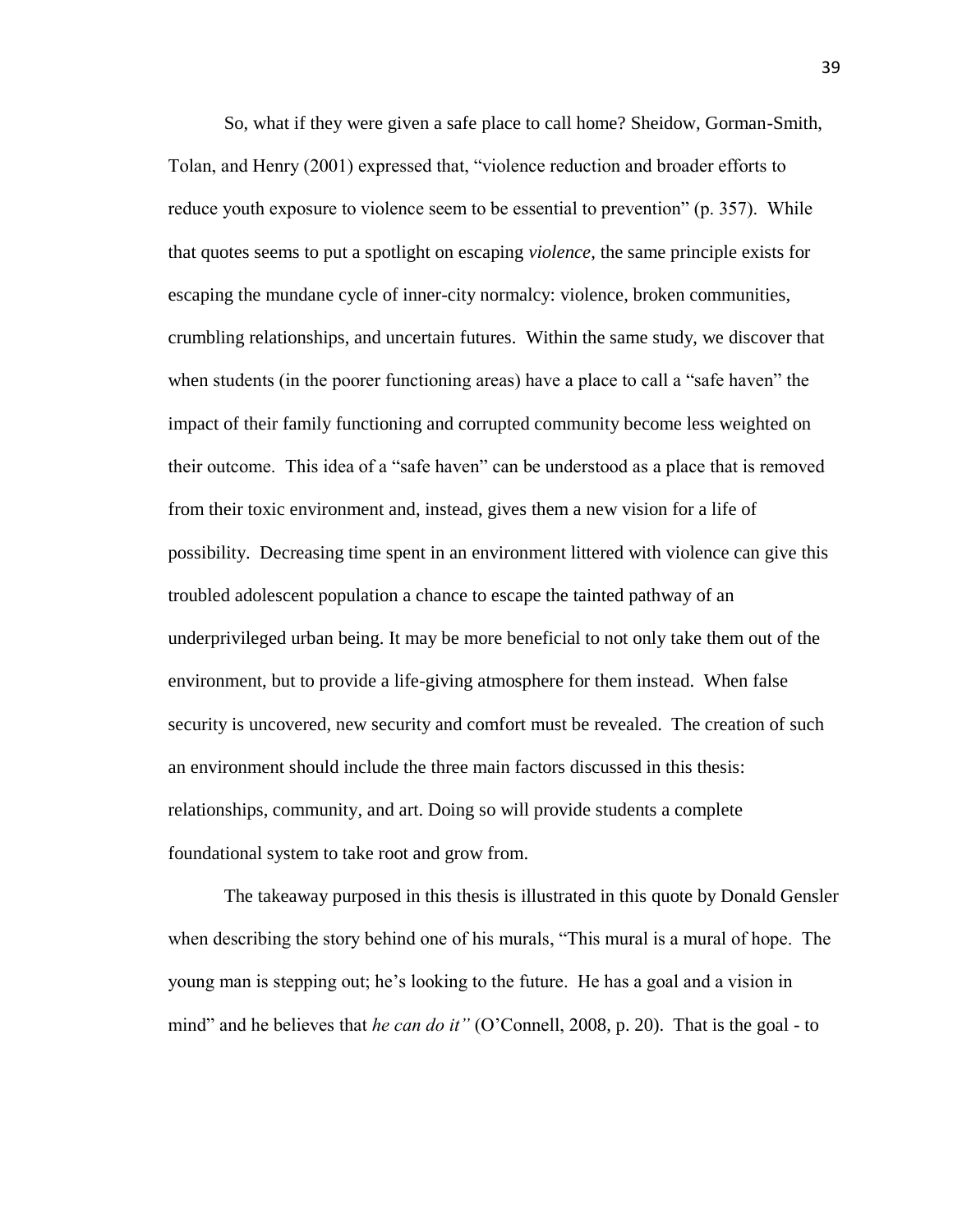understand and care for the life of an inner-city child and therefore direct them towards a purposeful and fulfilling life.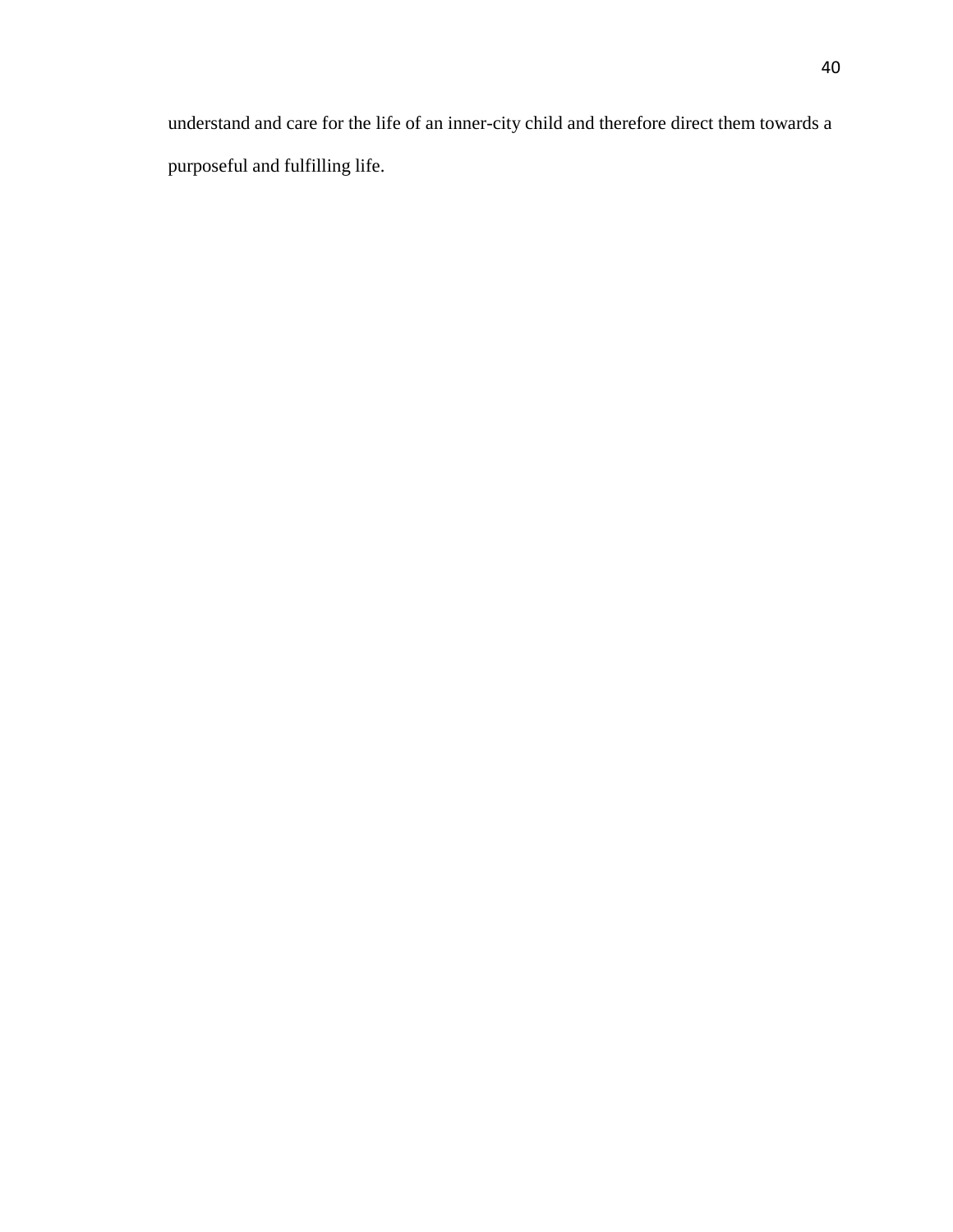#### References

- Art. (2017). In *en.oxforddictionaries.com.* Retrieved from https://en.oxforddictionaries.com/definition/art
- American Art Therapy Association. (2002). What is art therapy? Retrieved from http://arttherapy.org/aata-aboutus.html.

Bempechat, J., Ginsburg, H. P. (1989). *Underachievement and Educational Disadvantage: The Home and School Experience of At-Risk Youth. Urban Diversity Series No. 99*. Retrieved from https://eric.ed.gov/?id=ED315485

Camilleri, V.A. (2007). *Healing the inner city child: Creative arts therapies with atrisk youth.* London: Jessica Kingsley Publishers.

Cook, K. V. (2000). "You have to have somebody watching your back, and if that's God, then that's mighty big": The church's role in the resilience of inner-city youth. *Adolescence*, *35*(140), 717–730. Retrieved from https://seu.idm.oclc.org/login?url=http://search.ebscohost.com/login.aspx?direct=t rue&db=eft&AN=507740462&site=ehost-live&scope=site

- Climenko, J. (2009). Review of healing the inner city child, creative arts therapies with at-risk youth. *American Journal of Dance Therapy*, *31*(1), 86–89. doi:10.1007/s10465-009-9067-1
- Delk, N. (2016). *Effect of culturally based arts activities on self-efficacy, selfexpression, and achievement motivation in adolescent inner-city youth* (Doctoral dissertation)*.* Retrieved from Proquest. (10016178)

Dunford, M. (2014). "We live in the shadow": Inner-city kids tell their stories through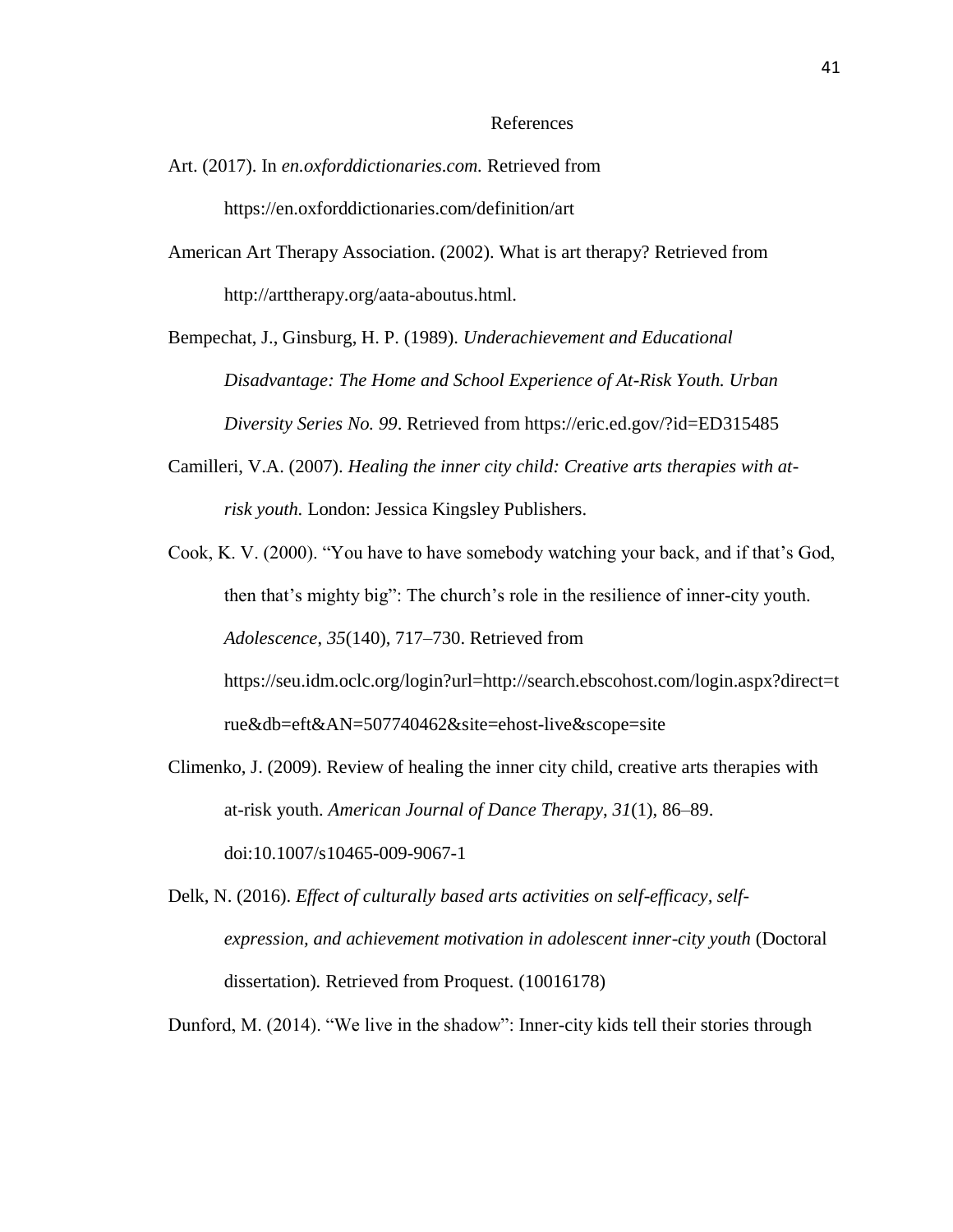photographs. *Visual Studies*, *29*(1), 123–124.

doi:10.1080/1472586X.2014.863037

- Dweck, C. S., Mangels, J. A., Good, C. (2004). Motivational effects on attention, cognition, and performance. In Dai, D. Y., & Sternberg, R. J. (Eds), *Motivation, emotion, and cognition: Integrative perspectives on intellectual functioning and development* (pp. 41-54). Routledge.
- Erickson, L. D., McDonald, S., & Elder Jr., G. H. (2009). Informal mentors and education: Complementary or compensatory resources? *Sociology of Education*, *82*(4), 344–367.
- Fanelli, L., & Klippel, N. M. (2001). Reaching inner-city youngsters through the arts. *Art Education, 54*(5), 38-44. doi:10.2307/3193934
- Ferry, L. M. (n.d.). Turning anxiety into creativity: Using postmodern principles to alleviate anxiety and stress in the art curriculum and beyond. Retrieved from http://files.eric.ed.gov/fulltext/ED567777.pdf
- Foote, C. J. (2005). The challenge and potential of high-need urban education. *Journal of Negro Education, 74*(4), 371-381. Retrieved from https://seu.idm.oclc.org/login?url=http://search.ebscohost.com/login.aspx?direct=t rue&db=a9h&AN=20312769&site=ehost-live&scope=site
- Forrest-Bank, S., Nicotera, N., Bassett, D., & Ferrarone, P. (2016). Effects of an expressive art intervention with urban youth in low-income neighborhoods. *Child & Adolescent Social Work Journal*, *33*(5), 429–441. doi:10.1007/s10560-016- 0439-3

Gude, O. (2004). Postmodern Principles: In Search of a 21st Century Art Education. *Art*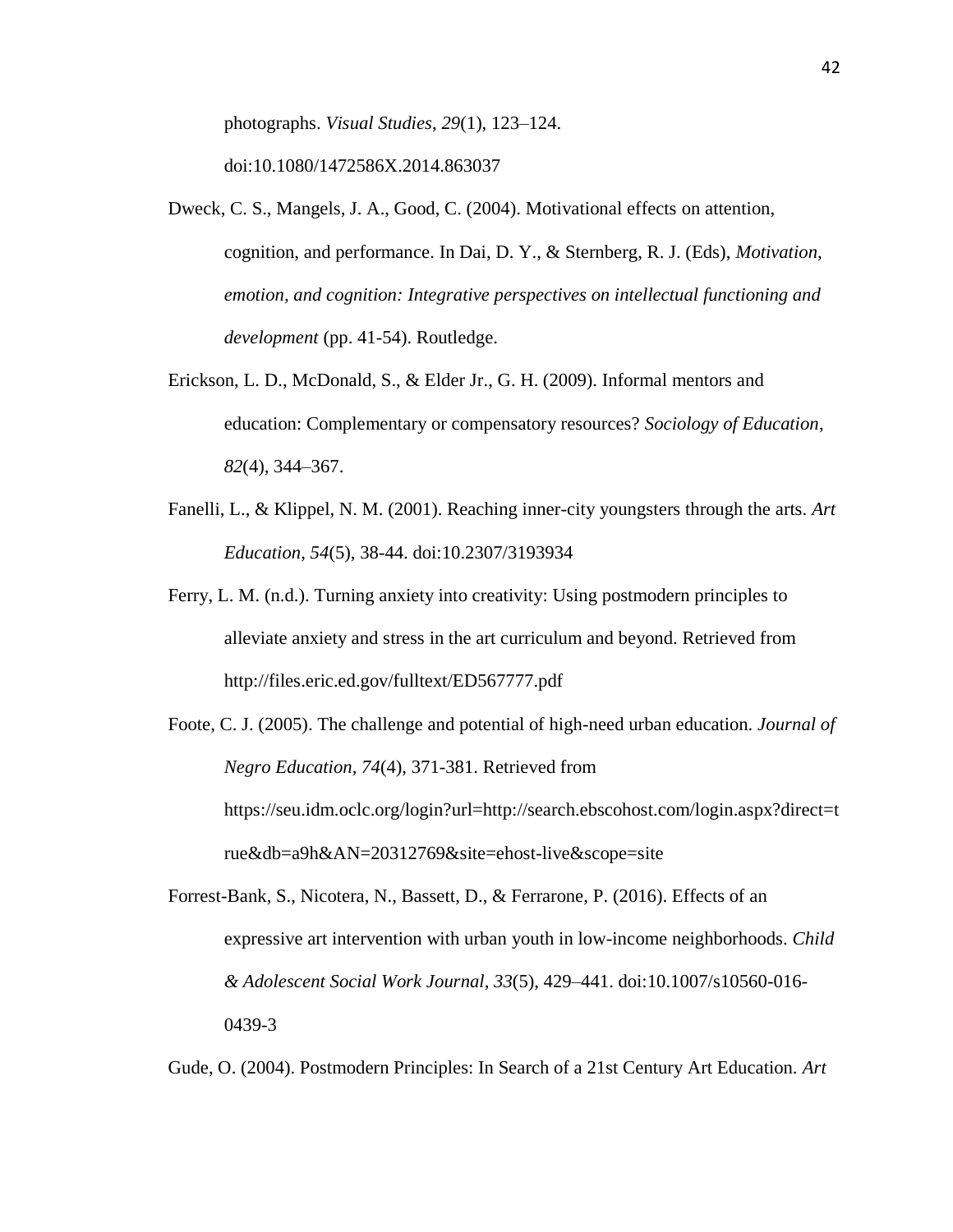*Education,* 57(1), 6-10. Retrieved from http://www-tandfonlinecom.seu.idm.oclc.org/doi/pdf/10.1080/00043125.2004.11653528

- Hart, J. (2013). Murals and mental health. *Public Art Review*, (48), 19–19. Retrieved from https://seu.idm.oclc.org/login?url=http://search.ebscohost.com
- Jekielek, S. M., Moore, K. A., Hair, E. C., Scarupa, H. J., & Child Trends, I., Washington, DC. (2002). *Mentoring: A promising strategy for youth development. Child trends research brief*. Abstract retrieved from Abstracts in WEBSCOhost database. (Accession No. ED462660)
- Jeong, Y. J., Hong, S. C., Lee, M. S., Park, M. C., Kim, Y. K., & Suh, C. M. (2005). Dance movement therapy improves emotional responses and modulates neurohormones in adolescents with mild depression*. International Journal of Neuroscience*, 115(12), 1711–1720.
- Irwin, E. (2005). Facilitating play with non-players: A developmental perspective. In Weber, A.M., & Haen, C. (Eds.), *Clinical applications of drama therapy in child and adolescent treatment* (pp. 3-11)*.* Psychology Press.
- Kisiel, C., Blaustein, M., Spinazzola, J., Schmidt, C. S., Zucker, M., & van der Kolk, B. (2006). Evaluation of a theater-based youth violence prevention program for elementary school children. *Journal of School Violence*, 5(2), 19–36.
- Landy, R.J. (2005). Introduction. In Weber, A.M., & Haen, C. (Eds.), *Clinical applications of drama therapy in child and adolescent treatment (pp. xxi-xxvii).* Psychology Press.

Ladson-Billings, G. (1994). *The dreamkeepers: Successful teachers*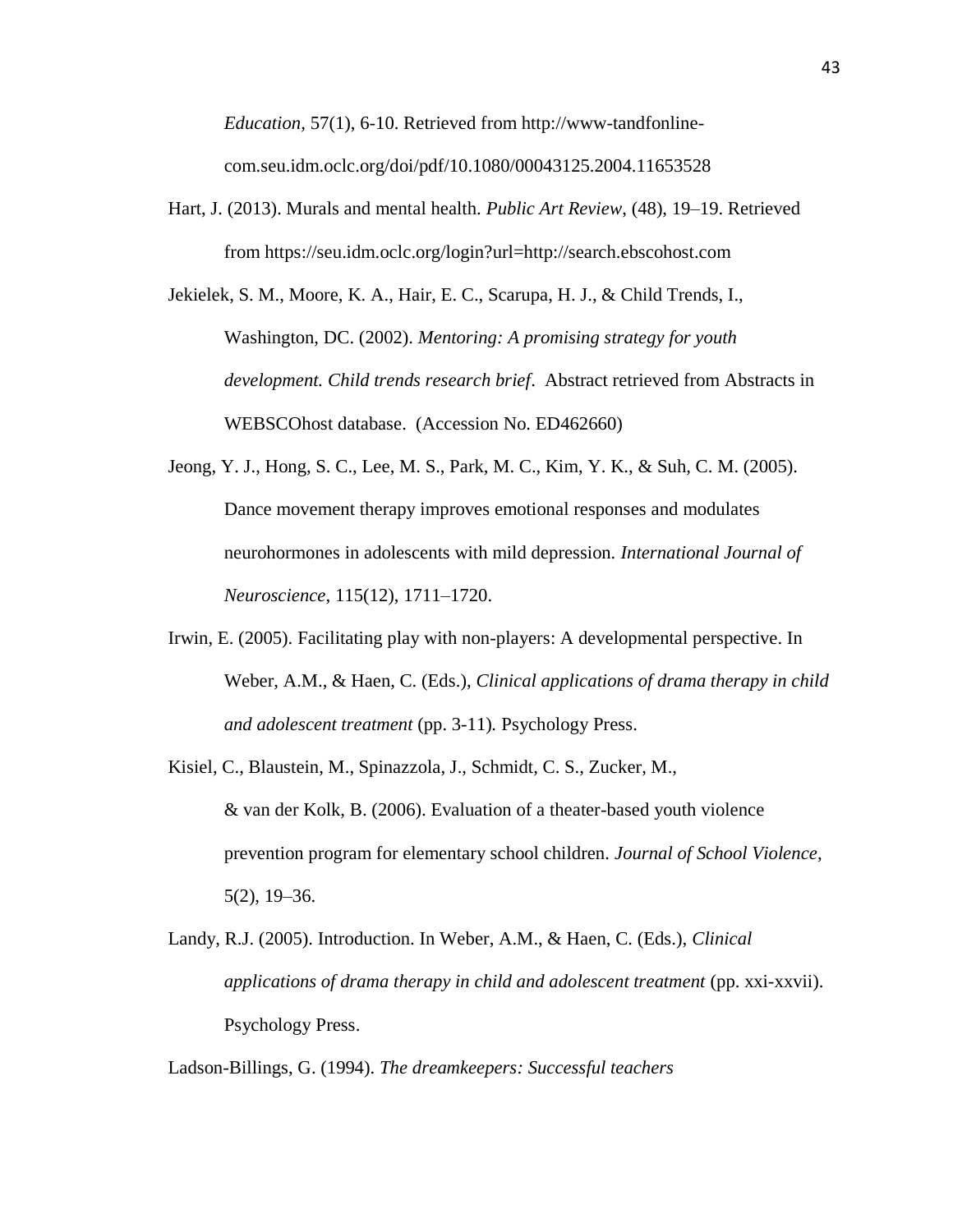*of african american children.* San Francisco, CA: Jossey-Bass.

- Lent, R.C. (2012). Background knowledge: The glue that makes learning stick. In Russell, D. (Eds.) *Overcoming textbook fatigue: 21st century tools to revitalize teaching and learning* (pp. 30-49). ASCD Publications.
- Lessard, A., Butler-Kisber, L., Fortin, L., & Marcotte, D. (2013). Analyzing the discourse of dropouts and resilient students. The Journal of Educational Research, *107*(2), 103 -110. doi: 10.1080/00220671.2012.753857.
- Li, X., Lal, D. (2006). An inner-city school mentor: A narrative inquiry of the life experiences of "Daddy." *Mentoring & Tutoring: Partnership in Learning*, *14*(3), 317-335. doi:10.1080/13611260600635555
- Lobman, C. (2017). Performing on a wider stage: Developing inner-city youth through play and performance. *Mind, Culture, and Activity*, *24*(3), 217–231. https://doi.org/10.1080/10749039.2017.1315673
- Maslow, A. H. (1943). A theory of human motivation. *Psychological Review*, *50*, 370– 396.
- Miller, L. S., & Wasserman, G. A. (1999). Witnessed community violence and antisocial behavior in high- risk, urban boys. *Journal of Clinical Child Psychiatry, 28,* 2-22.
- Ng-Mak, D. S. L. (2001). Normalization of violence among inner-city youth. Retrieved from EBSCOhost. (2001-95012-077)

Noltemeyer, A., Bush, K., Patton, J., & Bergen, D. (2012). The relationship among deficiency needs and growth needs: An empirical investigation of Maslow's theory. *Children and Youth Services Review*, *34*(9), 1862–1867. https://doi.org/10.1016/j.childyouth.2012.05.021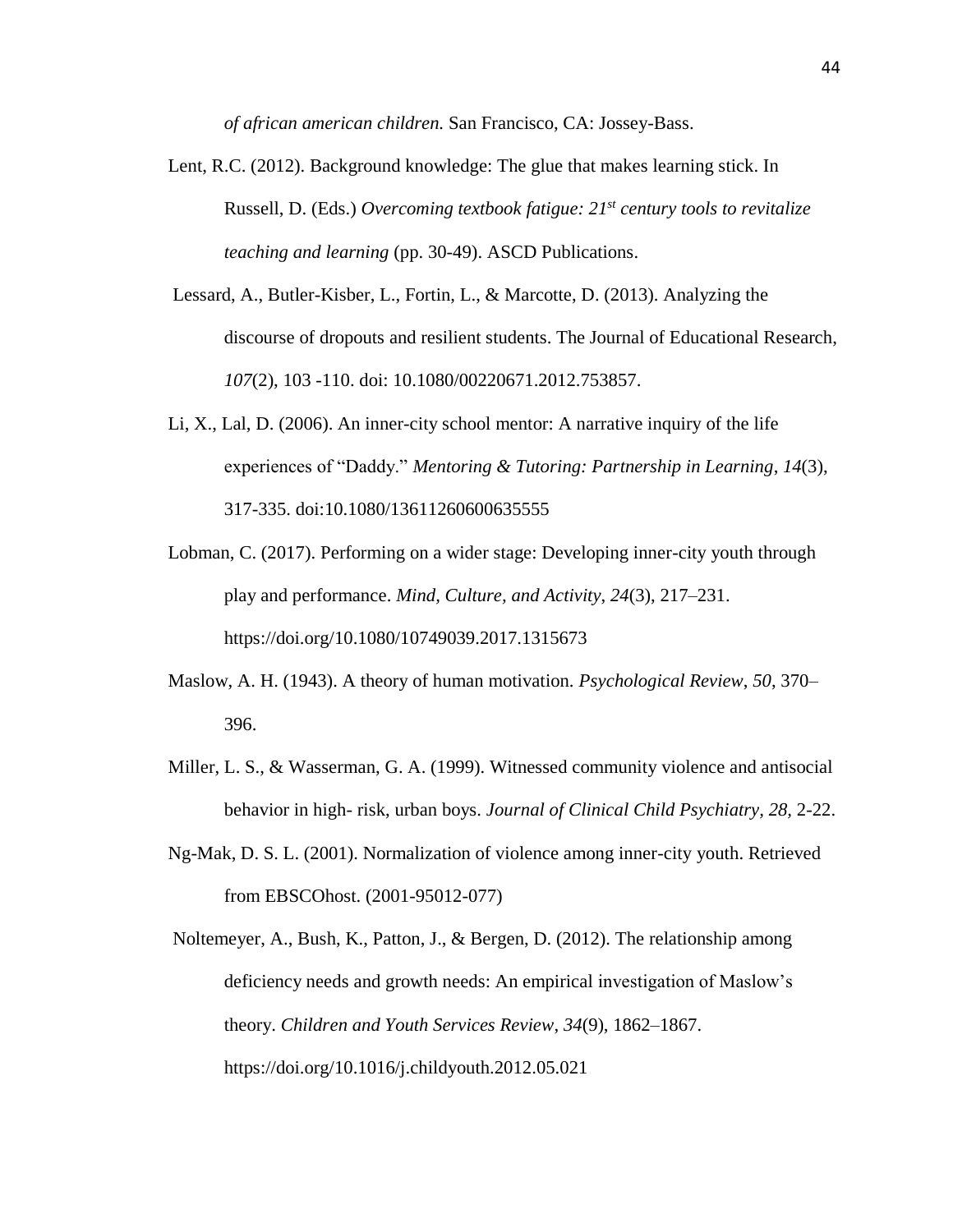- O'Connell, M. H. (2008). Painting hope: The murals of inner-city Philadelphia. *Mural Arts Project; Cover Story*, *135*(1), 19–23. Retrieved from https://seu.idm.oclc.org/login?url=http://search.ebscohost.com/login.aspx?direct=t rue&db=rgm&AN=504422964&site=ehost-live&scope=site
- Podder, A. (2016, February 23). Urban youth mentor corey d. james shares touching story of empowering inner city kids in inspiring new book, "painting pictures." Retrieved from http://mysocialgoodnews.com/urban-youth-mentor-corey-djames-shares-touching-story-of-empowering-inner-city-kids-in-inspiring-newbook-painting-pictures/
- Richters, J.E., & Martinez, P. (1993a). The NIMH community violence project: I. children as victims of and witness to violence. *Psychiatry, 56*, 7–21.
- Rodgerson, S., & Wilson, B. J. (2005). Arts and the city: Tapping the creative energy of urban youths. *Connection: The Journal of the New England Board of Higher Education*, *20*(1), 21–22. Retrieved from

https://seu.idm.oclc.org/login?url=http://search.ebscohost

- Rodriguez, S. (2017). "People hide, but I'm here. I count:" Examining undocumented youth identity formation in an urban community-school. *Educational Studies*, *53*(5), 468–491. https://doi.org/10.1080/00131946.2017.1322970
- Rothstein, R. (2004). Class and schools: Using social, economic, and educational reform to close the black–White achievement gap. Washington, DC: Economic Policy Institute. doi: 10.1177/003172170408600204
- Ruppert, S. S. (2006). Critical evidence: How the arts benefit student achievement.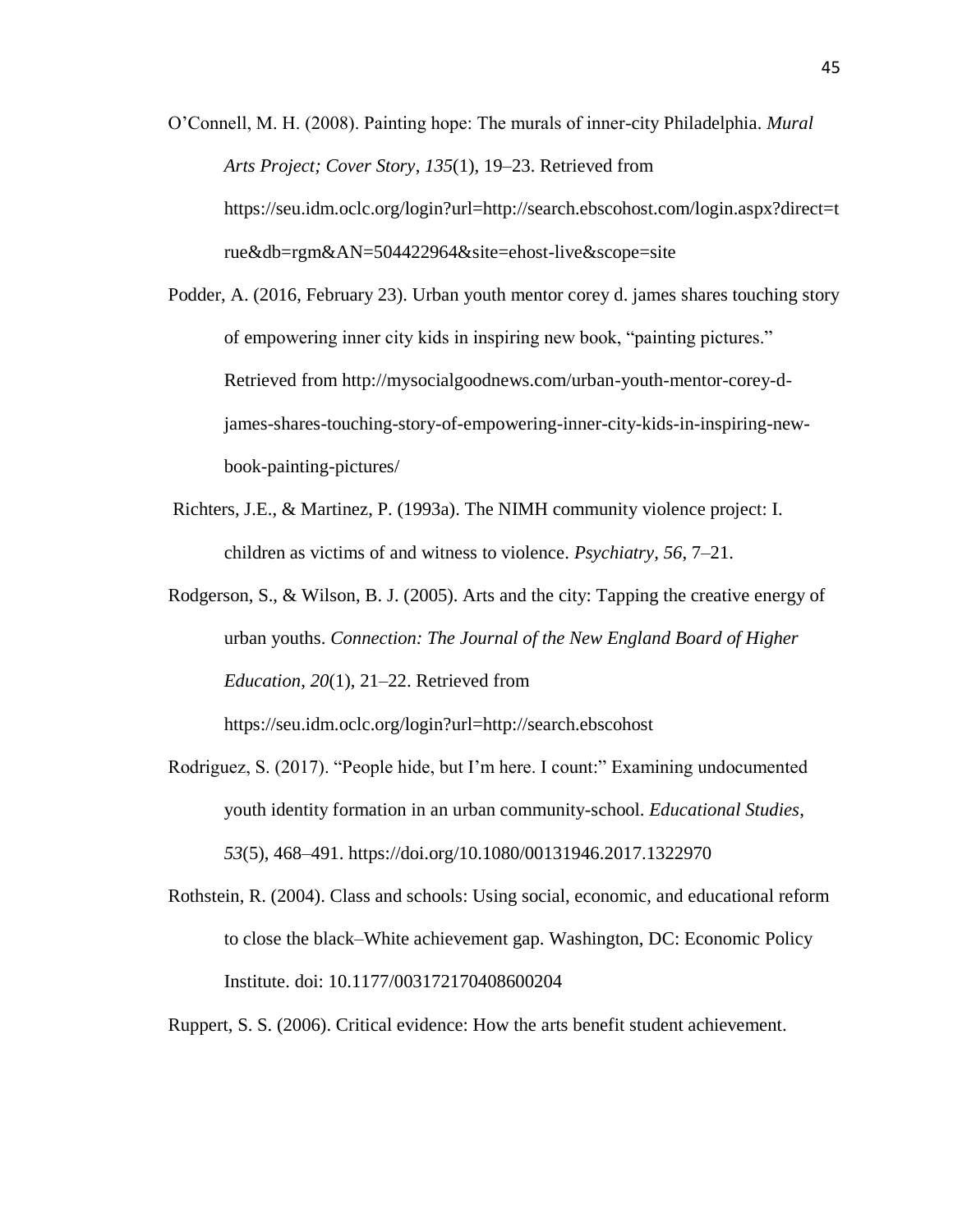Washington, D.C.: National Assembly of State Arts Agencies. Retrieved from http://files.eric.ed.gov/fulltext/ED529766.pdf

- Saldaña, J. (1997). "Survival": A white teacher's conception of drama with inner-city hispanic youth. *Youth Theatre Journal*, *11*(1), 25–46. doi:10.1080/08929092.1997.10012482
- Sauma, J. (2008). Street encounters: Betrayal and belonging in youth gangs. *Public Policy Research*, *15*(1), 32–35. https://doi.org/10.1111/j.1744-540X.2008.00505.x
- Sautter, C. (1996). Who are today's city kids? *Education Digest*, *61*(6), 4. Retrieved from https://seu.idm.oclc.org/login?url=http://search.ebscohost.com/login.aspx?direct=t rue&db=tfh&AN=9603200465&site=ehost-live&scope=site
- Sheidow, A. J., Gorman-smith, D., Tohn, P. H., & Henry, D. B. (2001). Family and community characteristics: Risk factors for violence exposure in inner-city youth. *Journal of Community Psychology*, *29*(3), 345–360.
- Slavkin, M., & Crespin, L. (2000). Rebuilding arts education in urban schools: Issues and challenges. *Arts Education Policy Review*, *101*(4), 20-24. Retrieved from https://seu.idm.oclc.org/login?url=http://search.ebscohost.com/login.aspx?direct=t rue&db=a9h&AN=3160630&site=ehost-live&scope=site
- Taormina, R.J., & Gao, J.H., (2013). Maslow and the motivation hierarchy: Measuring satisfaction of needs. *The American Journal of Psychology. 126*(2), 155-177. Retrieved from

http://www.jstor.org.seu.idm.oclc.org/stable/pdf/10.5406/amerjpsyc.126.2.0155.p df

The Difference Painting Can Make. (2008). *JCT CoatingsTech*, *5*(5), 42–43. Retrieved